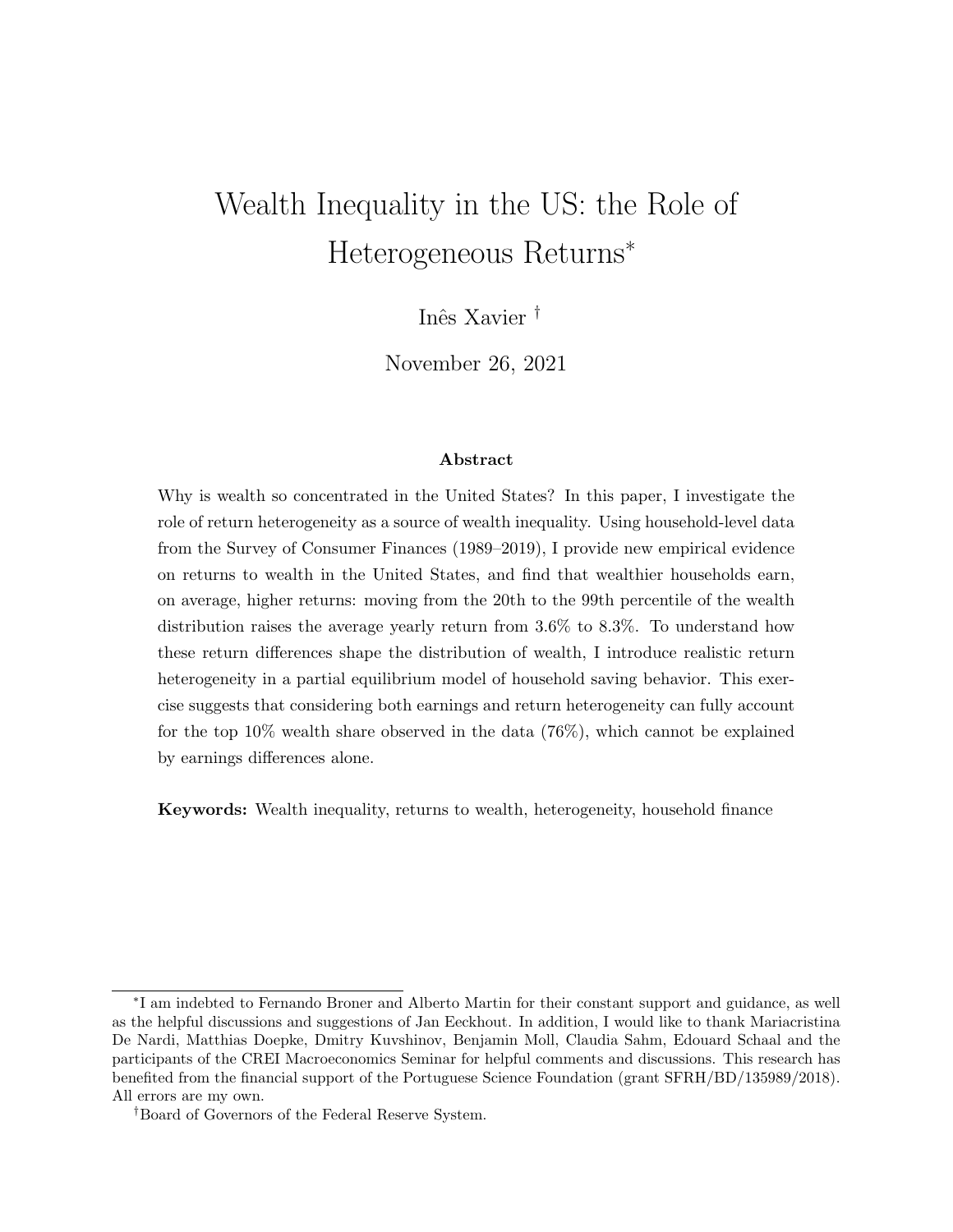# 1 Introduction

In the United States, wealth is highly concentrated. The richest 10% households own 76% of the economy's total wealth, half of which is actually owned by the wealthiest  $1\%$  $1\%$ .<sup>1</sup> Understanding what produces highly skewed wealth distributions is the goal of a growing macroinequality literature making use of increasingly rich micro datasets.

The largest strand of the literature has focused primarily on labor income differences as the chief driver of wealth dispersion. However, this work has tended to conclude that, although realistic and important, differences in labor income are not enough to explain the large wealth concentration observed in the data [\(De Nardi and Fella,](#page-45-0) [2017\)](#page-45-0) [2](#page-1-1) . This follows from the inability of the workhorse model of labor income heterogeneity to reproduce the high top wealth shares observed in the data. In particular, this class of models predicts that wealth cannot be more concentrated than earnings which is at odds with the empirical evidence that top wealth shares are larger, and decay slower, than top earnings shares<sup>[3](#page-1-2)</sup>.

The failure of the workhorse model to explain high wealth concentration has prompted researchers to look for other potential explanations. Return heterogeneity is one of the proposed mechanisms<sup>[4](#page-1-3)</sup>. Theoretically, it has been shown that return heterogeneity is not only a powerful force towards wealth concentration, but it can potentially explain the empirical fact that top wealth shares are considerably larger than top earnings shares [\(Benhabib and](#page-45-1) [Bisin,](#page-45-1) [2018\)](#page-45-1). However, the lack of empirical evidence on U.S. wealth returns has made it difficult to ascertain their contribution for wealth inequality.

In this paper, I make two contributions. First, I use household-level data from the U.S. Survey of Consumer Finances (SCF) from 1989 to 2019 to investigate the degree of heterogeneity in wealth returns. Second, I study the implications of return heterogeneity for the distribution of wealth in the United States by incorporating return heterogeneity into the workhorse model of earnings risk, and calibrating returns to match the empirical evidence on returns to wealth.

The analysis of U.S. household data uncovers the following empirical patterns. First, the average return on wealth is increasing in households' wealth, in line with the findings of [Bach](#page-45-2) [et al.](#page-45-2) [\(2020\)](#page-45-2) and [Fagereng et al.](#page-45-3) [\(2020\)](#page-45-3) for Sweden and Norway, respectively. Moving from the 20th to the 99th percentile of the wealth distribution raises the average yearly return on

<span id="page-1-0"></span><sup>&</sup>lt;sup>1</sup>Based on the 2019 U.S. Survey of Consumer Finances.

<span id="page-1-2"></span><span id="page-1-1"></span><sup>2</sup>[De Nardi and Fella](#page-45-0) [\(2017\)](#page-45-0) provide a broad overview of this literature and its main results.

<sup>&</sup>lt;sup>3</sup>In this class of models, the right tail of the wealth distribution cannot be thicker than that of the earnings distribution. Section [2](#page-5-0) provides empirical evidence on the distributions of earnings and wealth in the United States.

<span id="page-1-3"></span><sup>4</sup>[Benhabib et al.](#page-45-4) [\(2011,](#page-45-4) [2015\)](#page-45-5), [Nirei and Aoki](#page-46-0) [\(2016\)](#page-46-0) and [Gabaix et al.](#page-45-6) [\(2016\)](#page-45-6) were some of the first papers to consider return heterogeneity in micro-founded models of consumption and savings.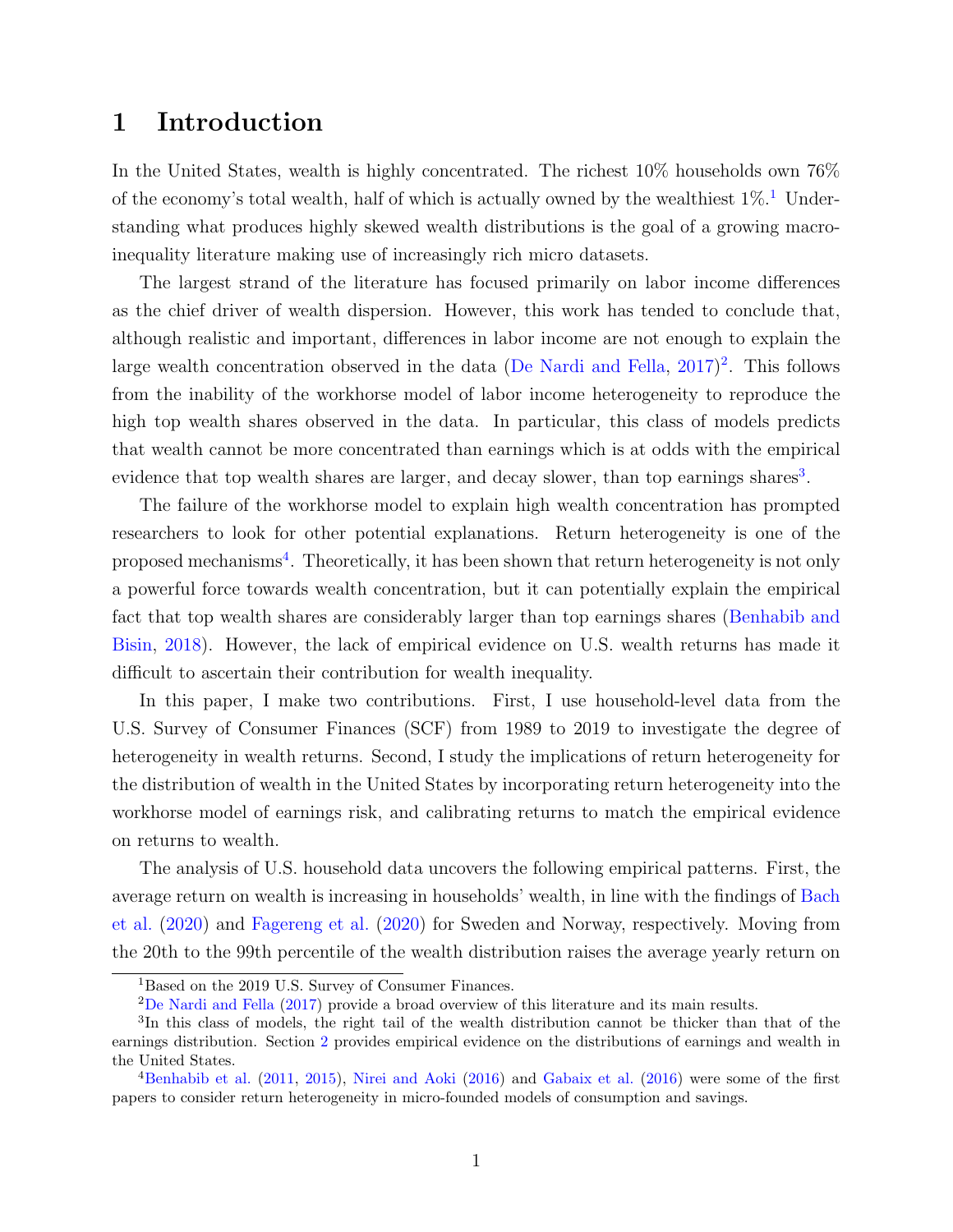wealth by 4.7 percentage points, from  $3.6\%$  to  $8.3\%$ .<sup>[5](#page-2-0)</sup> One source of the observed differentials is the allocation of wealth between the different asset classes. The asset portfolios at the top of the wealth distribution tend to own a larger share of equity than bottom or middle ones, in which residential real estate predominates. This generates heterogeneity in wealth returns because equity earns, on average, higher returns than real estate: a premium of 8.1 and 1.4 percentage points for private businesses and public equity, respectively. Moreover, this paper uncovers a second source of heterogeneity between households. Even within narrow asset classes, returns exhibit important differences and tend to increase with wealth. This is particularly true in the case of private businesses and real estate.

To understand the quantitative implications of the estimated return differences, I develop a partial equilibrium model of household saving behavior. Individuals face two sources of heterogeneity: earnings and the rate of return on wealth. Given the exogenous processes for earnings and returns, they optimally decide how much to save and consume at each point in time. I consider a standard process for the individual earnings process. Households face a stochastic income process and receive different realizations of a persistent earnings shock which creates dispersion in savings and wealth. Turning to return heterogeneity, I consider two mechanisms that drive return differences. The first one is analogous to earnings: ex-post luck that makes some individuals earn higher returns than others. The second mechanism  $-$  type dependence – allows for persistent ex-ante differences among individuals. Specifically, individuals may face fundamentally different return processes (e.g. different mean return), and the "high return types" end up accumulating more wealth.

The main result of the quantitative exercise is that return heterogeneity, calibrated to the U.S. economy, generates a considerable amount of wealth concentration. I show that a simple model that accounts for return heterogeneity, in addition to earnings inequality, can fully account for the top 10% wealth share observed in the data (76%). To get a sense of the importance of return heterogeneity, I estimate a counterfactual model economy in which I shut down all return differences, and earnings heterogeneity is the only source of wealth dispersion. The top 10% wealth share implied by such model is equal to 36%, implying much less wealth concentration than in the data. This exercise suggests that return heterogeneity is at least as important as labor income differences to understand wealth inequality in the United States, in particular the distribution of wealth between the top 10% and the remaining 90% households. Within the top 10% of the wealth distribution, the calibrated model of return heterogeneity implies that the top 5% and the top 1% own 69% and 55% of the total

<span id="page-2-0"></span><sup>&</sup>lt;sup>5</sup>I present evidence for the positive domain of the wealth distribution. As the bottom 20% of the U.S. wealth distribution have negative wealth, I omit this group to avoid confusion when interpreting the estimates.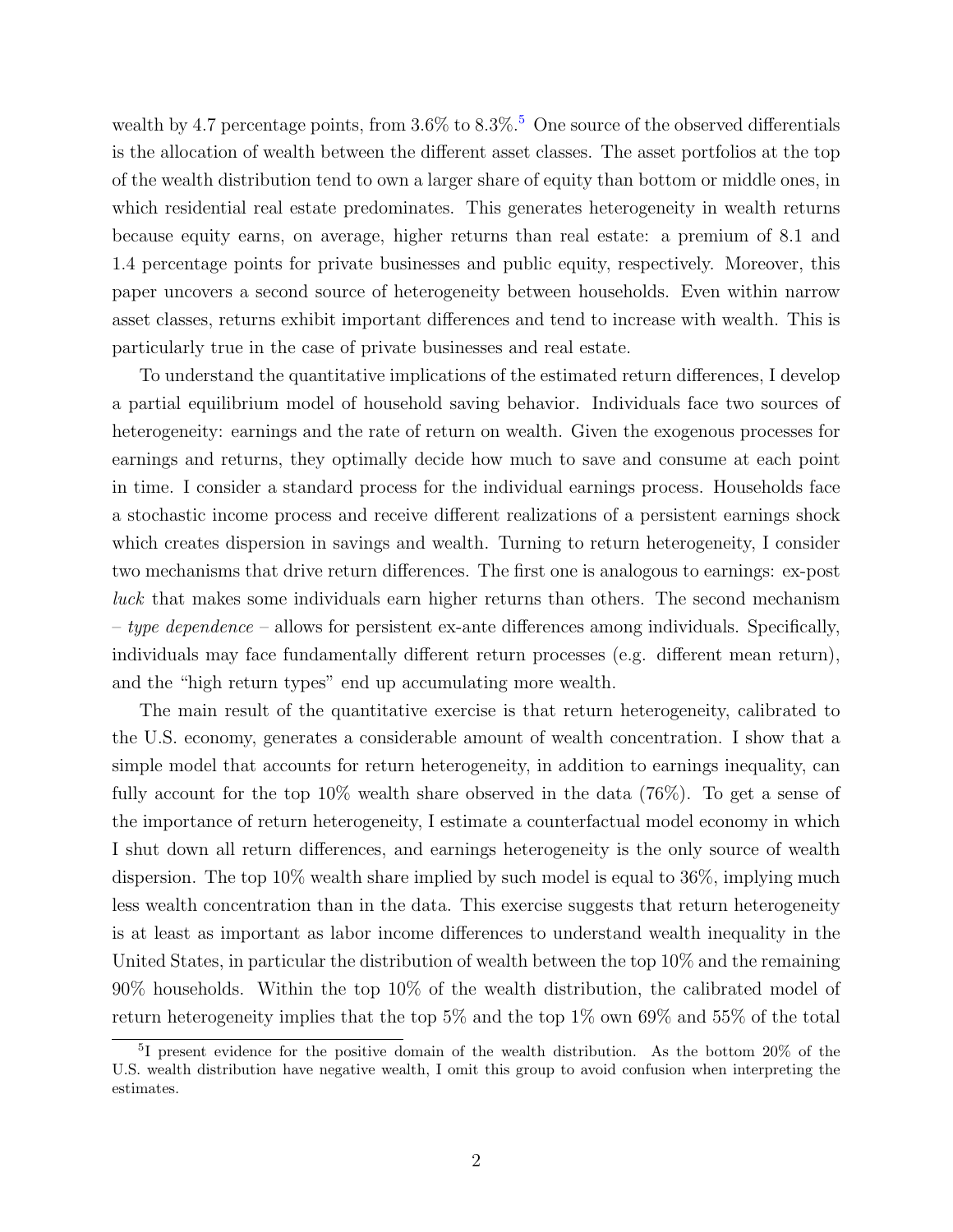wealth, respectively. These numbers are somewhat larger than their empirical counterparts (65% and 37%), implying a slightly thicker distribution tail. Importantly, they imply much more wealth concentration than the workhorse model of earnings heterogeneity (21% and 5%, respectively). Overall, these findings suggest that return heterogeneity is crucial to understand top wealth shares in the United States.

Related literature. This work relates to several strands of the literature on wealth inequality. First, it relates to the recent literature that uses disaggregated micro-data to estimate wealth returns. In two key contributions, [Bach et al.](#page-45-2) [\(2020\)](#page-45-2) and [Fagereng et al.](#page-45-3) [\(2020\)](#page-45-3) document a substantial degree of heterogeneity in individual wealth returns based on Swedish and Norwegian administrative data. Importantly, both papers find a positive correlation between wealth and returns. This paper contributes to this literature by showing evidence of return heterogeneity in the United States, which differs in several ways from Scandinavian economies, including in the degree of wealth inequality<sup>[6](#page-3-0)</sup>. In the absence of administrative data on the asset holdings of U.S. households, I propose a methodology based on survey data. Despite the accessibility and popularity of the U.S. Survey of Consumer Finances, there is no previous research documenting heterogeneity in U.S. household returns and, in particular, how they vary with wealth. To calculate the return on public and private equity, I build on [Moskowitz and Vissing-Jørgensen](#page-46-1) [\(2002\)](#page-46-1) and [Kartashova](#page-45-7) [\(2014\)](#page-45-7) who use data from the SCF to calculate the return on these asset classes from 1990 to 2010. However, these papers focus on the economy-wide return and do not investigate whether there is heterogeneity between households. Additionally, I estimate the return on the remaining wealth components included in the survey (e.g., deposits, bonds and real estate). Finally, this paper closely relates to [Kuhn et al.](#page-45-8) [\(2020\)](#page-45-8) who highlight the importance of asset price fluctuations and household portfolio heterogeneity for wealth dynamics in postwar America.

On the theoretical side, this paper relates to the macro-inequality literature that uses models with different sources of heterogeneity to understand the dynamics and distribution of wealth. [Bewley](#page-45-9) [\(1977\)](#page-45-9), Imrohoroğlu [\(1992\)](#page-45-10), [Huggett](#page-45-11) [\(1993\)](#page-45-11) and [Aiyagari](#page-45-12) [\(1994\)](#page-45-12) provided the first contributions to what has become the workhorse macroeconomic model to study wealth inequality based on labor income heterogeneity. As previously discussed, this class of models implies too little wealth concentration compared to the data, which has motivated several extensions that aim to match the data better. Closest to this paper is the strand of the literature highlighting the implications of capital return heterogeneity. [Quadrini](#page-46-2) [\(2000\)](#page-46-2) and [Cagetti and De Nardi](#page-45-13) [\(2006\)](#page-45-13) explicitly consider idiosyncratic returns to entrepreneurship and

<span id="page-3-0"></span><sup>&</sup>lt;sup>6</sup>The top 10% wealth share is close to  $52\%$  in Sweden (calculation based on [Bach et al.](#page-45-2) [\(2020\)](#page-45-2)). In Norway in 2009, the top 10% wealth share was equal to 53% [\(Epland and Kirkeberg,](#page-45-14) [2012\)](#page-45-14).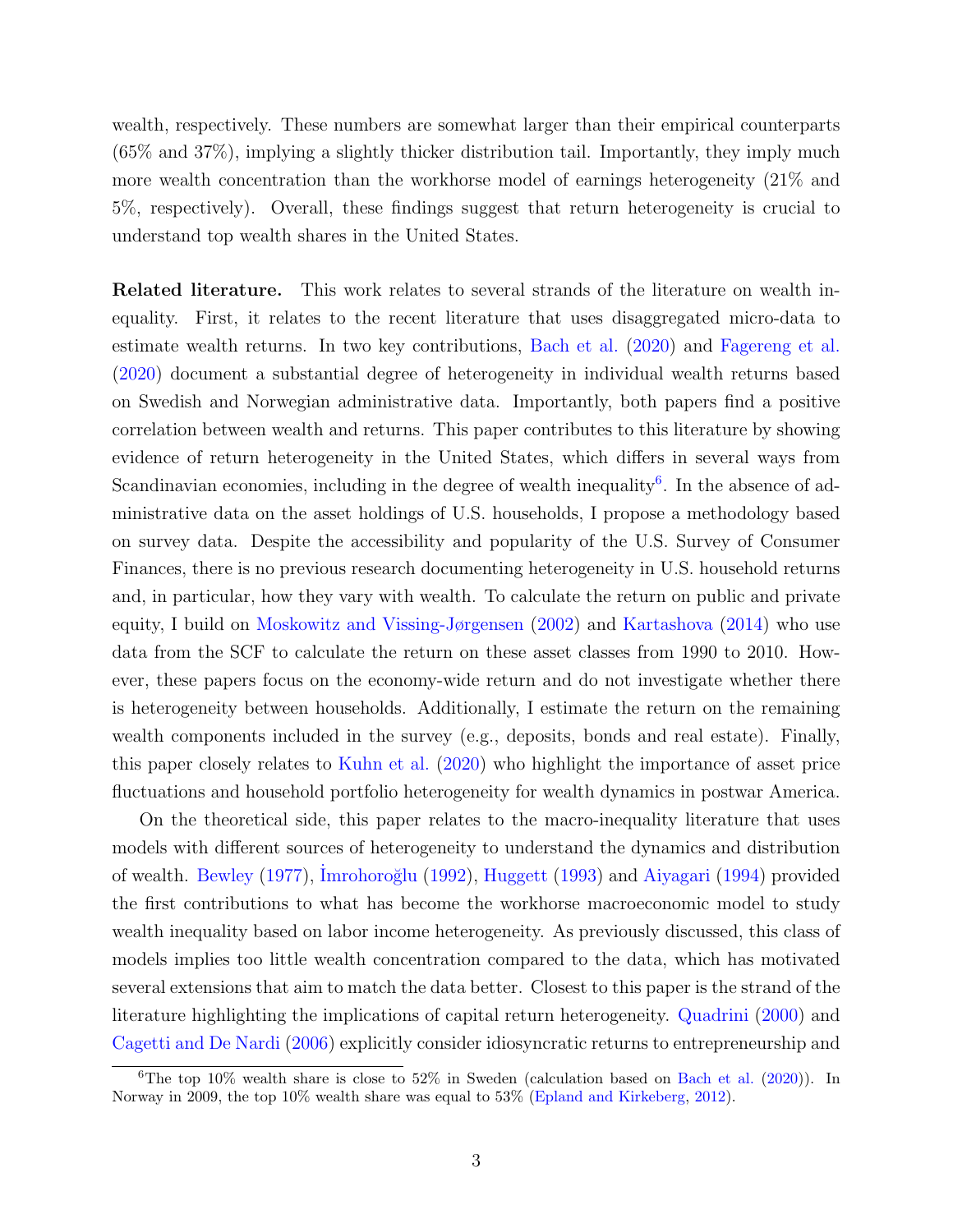show that this mechanism can generate a thick wealth distribution tail. Relatedly, [Benhabib](#page-45-4) [et al.](#page-45-4) [\(2011\)](#page-45-4) show analytically that idiosyncratic return risk can generate a Pareto tailed wealth distribution whose thickness is driven by the heterogeneity in returns to wealth and not to human capital. [Gabaix et al.](#page-45-6) [\(2016\)](#page-45-6) explore the dynamics of wealth over time and suggest that in order to generate fast changes in tail inequality in the magnitude measured by [Saez and Zucman](#page-46-3) [\(2016\)](#page-46-3), wealth returns should feature persistent heterogeneity (type dependence) and/or be an increasing function of wealth (scale dependence).

The model studied in this paper shares with the previous literature the presence of idiosyncratic returns to wealth. The main quantitative exercise is related to [Benhabib et al.](#page-45-15) [\(2019\)](#page-45-15) and [Hubmer et al.](#page-45-16) [\(2020\)](#page-45-16) who develop quantitative models to ascertain the importance of different factors to explain wealth concentration in the United States. [Benhabib](#page-45-15) [et al.](#page-45-15) [\(2019\)](#page-45-15) consider an overlapping generations (OLG) economy with idiosyncratic earnings risk, non-homothetic preferences and idiosyncratic return risk across generations (but not within agents' life spans). As [Benhabib et al.](#page-45-15) [\(2019\)](#page-45-15) do not observe returns directly, the authors estimate the associated parameters by targeting U.S. wealth shares and data on social mobility. In this paper, I calibrate the parameters of the return process to match direct evidence on how returns vary along the US wealth distribution and do not target wealth shares per se.<sup>[7](#page-4-0)</sup>

The main goal of [Hubmer et al.](#page-45-16) [\(2020\)](#page-45-16) is to examine changes in wealth inequality over time, but they also investigate the contribution of different channels for long-run inequality, including return heterogeneity. Compared to this paper, there are two main differences. First, [Hubmer et al.](#page-45-16) [\(2020\)](#page-45-16) calibrate a model of the U.S. economy using return estimates from Swedish data for the period 2000-2007. In this paper, I use U.S. return data to calibrate the return process. Second, I propose an alternative modeling of the individual return process that captures well the return heterogeneity observed in the data: it relies on luck and type dependence. The individuals who are "lucky" and/or have high return "types" save at a higher rate and end up at the top of the wealth distribution. In [Hubmer et al.](#page-45-16) [\(2020\)](#page-45-16), returns feature luck and scale dependence: being richer raises the expected return on wealth, which feeds back into wealth inequality. Conditional on the level of wealth, however, there are no persistent return differences between households.

The remainder of the chapter is organized as follows. Section [2](#page-5-0) describes the data and the empirical evidence on returns to wealth in the United States. Section [3](#page-16-0) outlines the model of household saving behavior. Section [4](#page-19-0) describes the parameterization and the main quantitative results. Section [5](#page-28-0) discusses alternative specifications of the return process and

<span id="page-4-0"></span><sup>7</sup>To be clear, I do not target any wealth share above the 50th percentile of wealth. I target the wealth share of the bottom 50% to pin down the borrowing constraint parameter.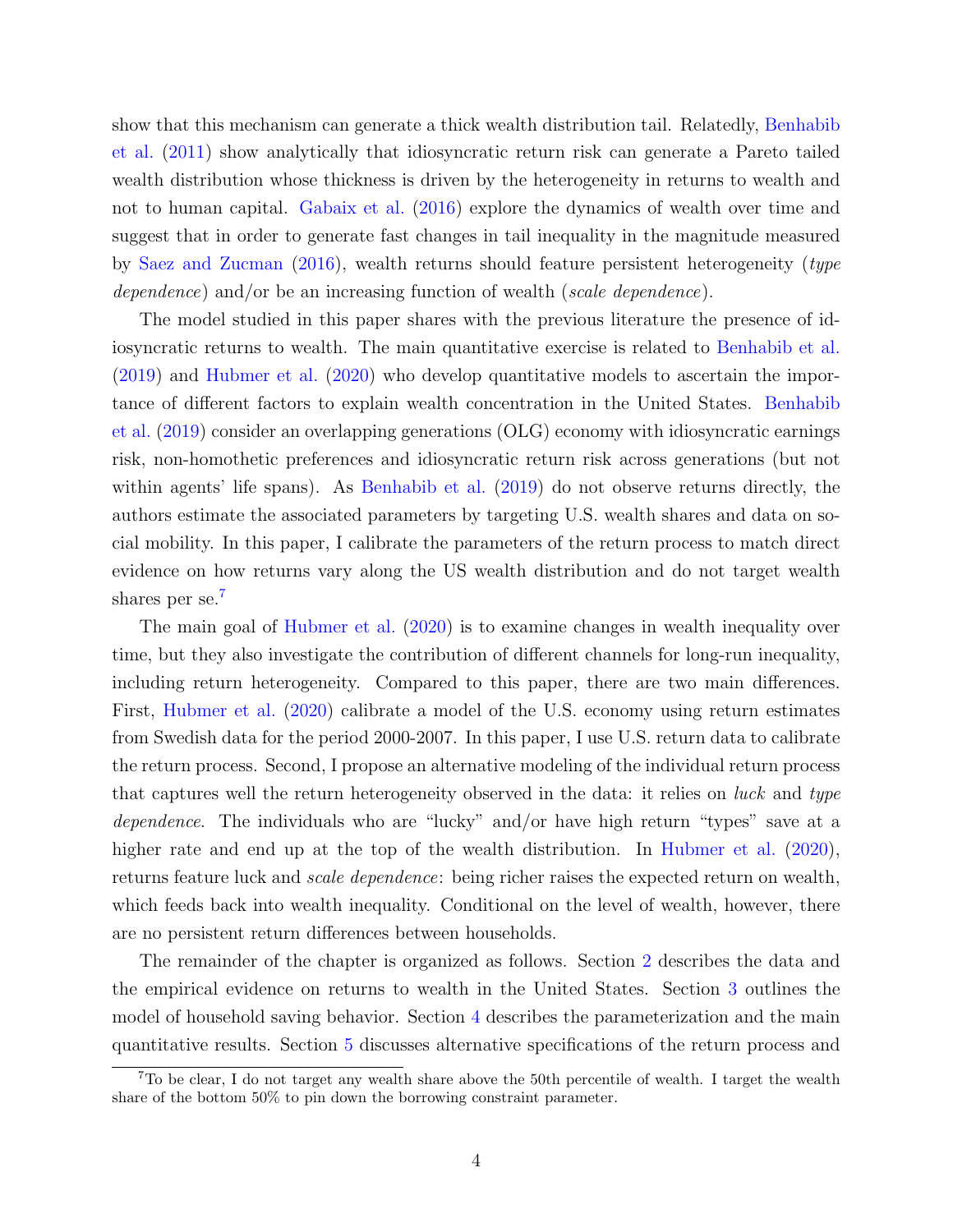their distributional implications. Section [6](#page-31-0) concludes.

# <span id="page-5-0"></span>2 Wealth and returns in the United States

I begin by describing the data and clarifying how wealth is defined. Then, I provide empirical evidence on how wealth is distributed in the United States and how the type of assets owned by households varies with their wealth. Finally, I construct a measure of wealth returns and investigate whether there is a systematic relationship between returns and households' position in the distribution of wealth.

### <span id="page-5-4"></span>2.1 Data sources and variable definitions

The primary data sources used in this study are the eleven waves of the Survey of Consumer Finances conducted every three years between 1989 and 2019. Each survey provides crosssectional data on U.S. households' gross income for the calendar year preceding the survey, detailed information on their wealth and its components, as well as families' demographic characteristics. In addition to providing detailed information on household finances, one of the reasons the SCF is widely used to study wealth has to do with its sampling design. Because wealth is highly concentrated in the United States, the SCF oversamples wealthy households so that the collected data provides a good representation of the existing wealth and how it is distributed.<sup>[8](#page-5-1)</sup>

The wealth concept used in this paper is marketable wealth, which is defined as the current value of all marketable assets less the current value of debts. I group wealth components into the following categories. Total assets are defined as the sum of (1) interest-earning assets<sup>[9](#page-5-2)</sup>; (2) directly and indirectly held stocks (e.g., through mutual funds); (3) net equity in private businesses; (4) the value of real estate; (5) other miscellaneous financial assets; and (6) other nonfinancial assets<sup>[10](#page-5-3)</sup>. Total liabilities are the sum of mortgage debt, consumer debt, including auto loans, and other debt such as educational loans ("debt").

## 2.2 Household wealth in the United States

To have an idea of the overall distribution of wealth in the United States, table [1](#page-6-0) summarizes wealth shares in 2019 according to the SCF. The degree of concentration is striking: only

<span id="page-5-2"></span><span id="page-5-1"></span><sup>8</sup>See appendix [A.1](#page-33-0) for a more detailed description of the SCF's sampling procedure.

 $9$ This category includes all types of transaction accounts (e.g., checking accounts, money market accounts, savings accounts), certificates of deposit, government bonds, corporate bonds, foreign bonds, other financial securities and the cash surrender value of life insurance plans.

<span id="page-5-3"></span><sup>10</sup>Vehicles are the main asset included in this category.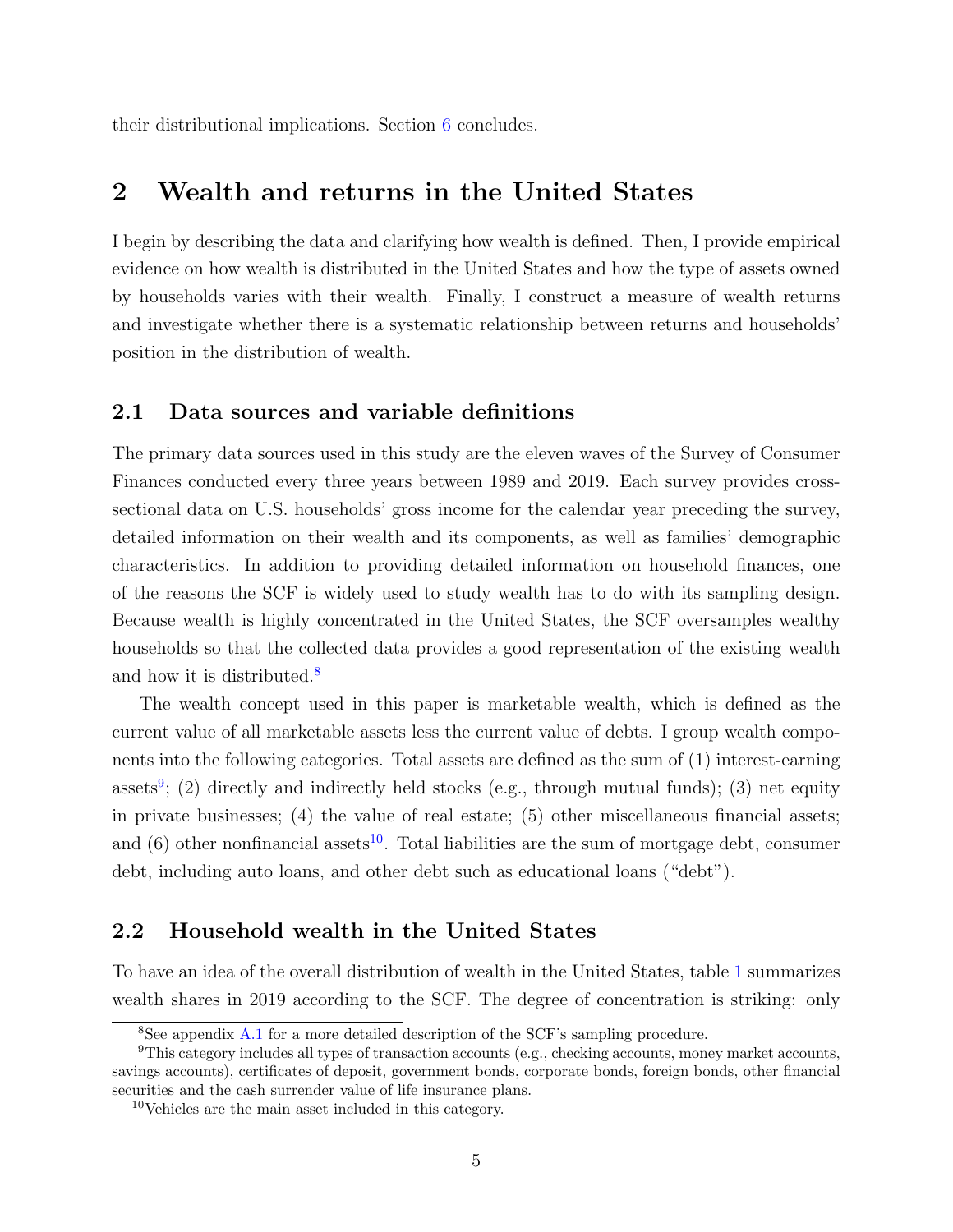| Percentile | Wealth share |
|------------|--------------|
| Bottom 50% | 1.5          |
| Middle 40% | 22.1         |
| Top $10\%$ | 76.4         |
| Top $5\%$  | 64.9         |
| Top $1\%$  | 37.2         |

<span id="page-6-0"></span>Table 1: Distribution of wealth in the United States, 2019 (SCF)

10% of the U.S. population own 76% of the total private wealth, while the poorest half of the population owns virtually no wealth  $(1.5\%)$ . Even within the richest 10%, wealth is unequally distributed: of the total wealth owned by the top 10%, 85% of it is concentrated in the hands of the richest 5%. Similarly, the richest 1% owns almost half of the wealth of the top 10%.

As previously mentioned, wealth is more concentrated than earnings. This is depicted in figure [1](#page-6-1) which plots earnings shares and wealth shares in 2019 based on the SCF. Moreover, the large degree of wealth concentration is not specific to the year 2019. Although top shares increased somewhat between 1989 and 2019, the significant right skewness that characterizes the U.S. wealth distribution was already observed in the beginning of the sample period. Appendix [A.2](#page-33-1) provides additional details of the evolution of U.S. wealth shares over time according to the SCF.

<span id="page-6-1"></span>

Figure 1: Wealth and earnings shares, 2019 (SCF)

Household wealth is not just highly concentrated. Its composition is also very heteroge-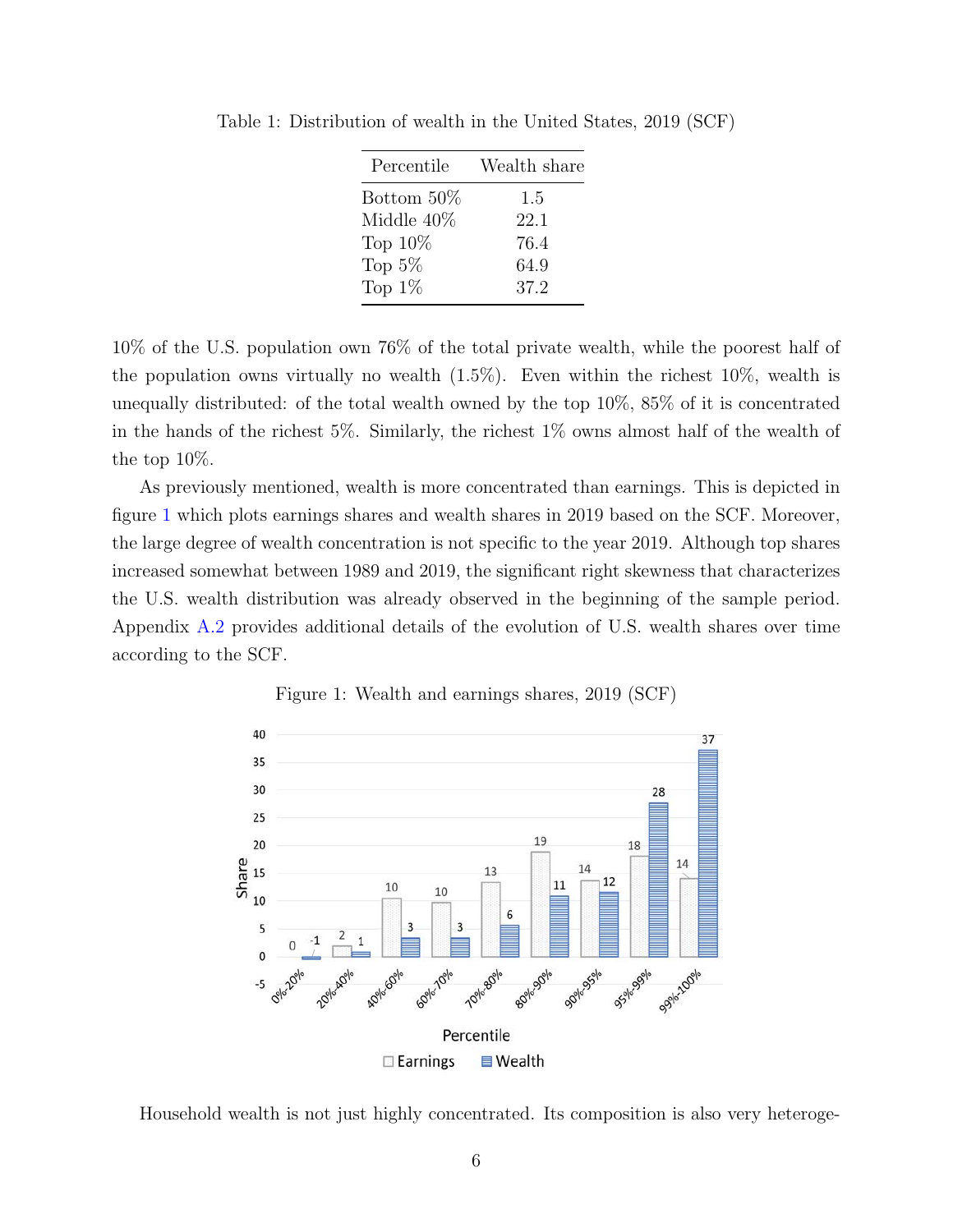

<span id="page-7-0"></span>Figure 2: Gross asset portfolio composition by wealth percentile, 2019

neous. This can be seen in figure [2,](#page-7-0) which plots the composition of gross asset portfolios for different percentiles of the wealth distribution. Real estate, especially primary homes, represent the main asset held by the bottom half of the distribution, who own very few public stocks and even less private equity. The other main assets owned are liquid assets and vehicles (included in "nonfinancial assets"). The middle class has more exposure to public stocks, but homes still dominate the asset portfolio, representing between 48% and 67% of the assets owned. Moving toward the top of the wealth distribution, the weight of housing shrinks gradually, while the importance of equity rises. This is especially true for private businesses which take up the biggest share of the portfolio of the richest 1% (around 38%). Grouping public stocks and private businesses together implies that the richest 1% hold 64% of their assets in the form of equity.

### <span id="page-7-2"></span>2.3 Estimating returns to wealth

The goal for this section is to construct an estimate of the return on wealth and investigate the relationship between returns and wealth itself. To do this, I start by estimating the aggregate return on wealth and then compare it with the average return at different percentiles of the wealth distribution.

I start by clarifying how the return on wealth is defined. Denote by  $R_c$  the return on asset class c and  $\omega_c$  its weight as a share of total wealth<sup>[11](#page-7-1)</sup>. Then, the total return on wealth

<span id="page-7-1"></span> $11$ <sup>11</sup>The wealth components (or classes) considered here coincide with the ones described in section [2.1:](#page-5-4)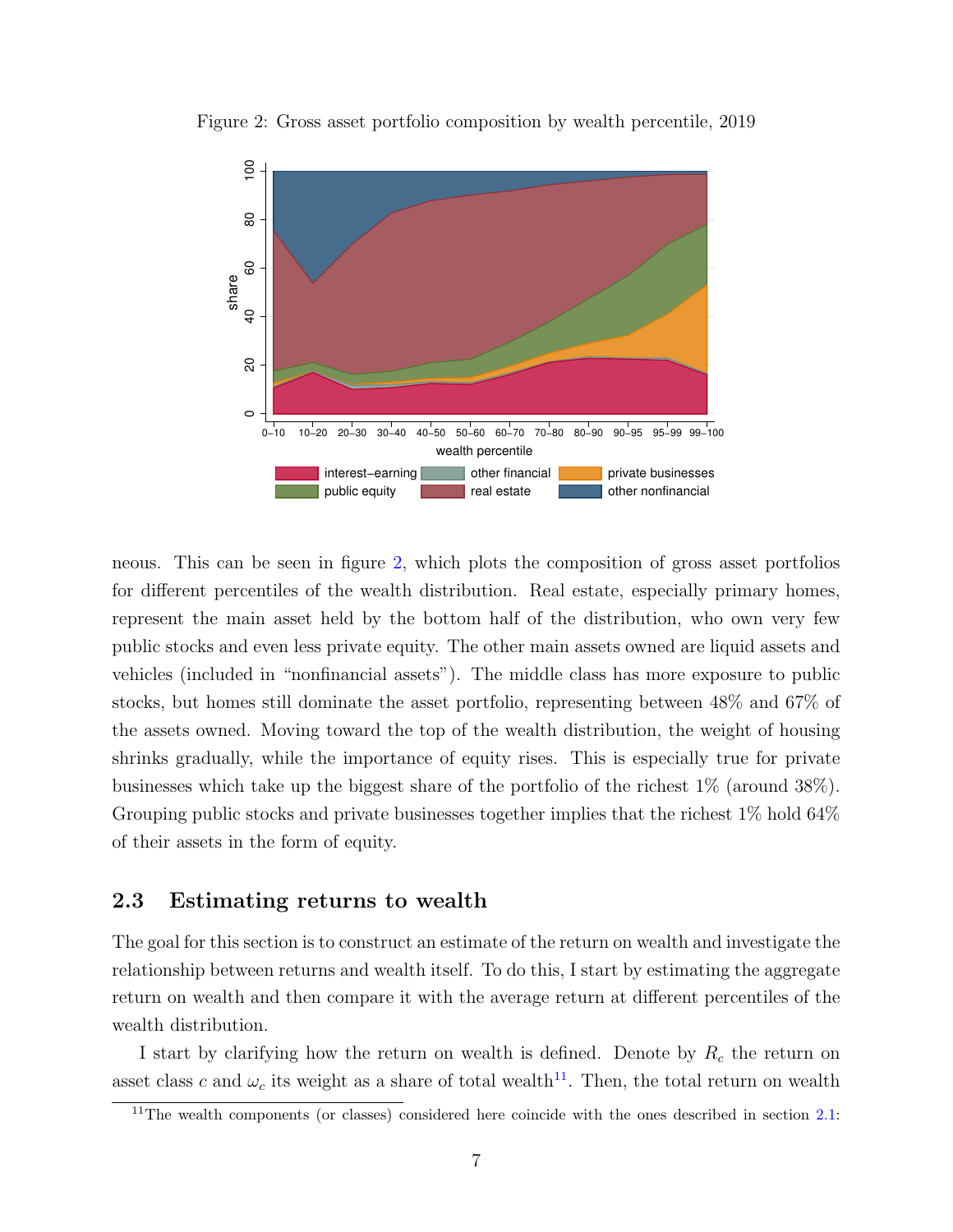is defined as

<span id="page-8-3"></span>
$$
R_w = \sum_c \omega_c R_c. \tag{1}
$$

That is, the total return on wealth is given by the weighted average of the return on its different components.

In turn, the return on each wealth component is defined as the sum of two objects: (1) a yield component, capturing the net income generated by the asset; and (2) a capital gain component, reflecting fluctuations in its price. I use data from the SCF to estimate the yield component of each asset class (including debt), adapting the methodology of [Moskowitz](#page-46-1) [and Vissing-Jørgensen](#page-46-1) [\(2002\)](#page-46-1) and [Kartashova](#page-45-7) [\(2014\)](#page-45-7). Because this dataset does not include sufficient information to calculate unrealized capital gains or losses, I use the indices proposed by [Shiller](#page-46-4) [\(2015\)](#page-46-4) and data from the U.S. Financial Accounts<sup>[12](#page-8-0)</sup> to estimate the capital gain component of real estate and equity assets. I now explain in further detail the computation of each of the two return components.

The yield component. Each wave of the survey provides information about the market value of each asset in the year of the survey and about the value of the associated income flow during the year preceding it. I use this data to calculate average annualized returns over three-year intervals which is the frequency of the data releases. To be clear, consider the following example using two consecutive waves of the SCF, 1989 and 1992. The average annualized return R over the period 1990-1992 is computed as the geometric average of returns  $R_1$  and  $R_2$  as follows:

<span id="page-8-1"></span>
$$
R_1 = \left(1 + \frac{3NI_{1988}}{P_{1989}}\right)^{\frac{1}{3}}
$$
\n<sup>(2)</sup>

$$
R_2 = \left(1 + \frac{3NI_{1991}}{P_{1989}}\right)^{\frac{1}{3}}
$$
\n(3)

<span id="page-8-2"></span>
$$
R = (\sqrt{R_1 \cdot R_2} - 1) \cdot 100 \tag{4}
$$

where  $NI$  denotes the total income flow generated by the asset and  $P$  represents the market value of the asset stock. Using equations  $(2)-(4)$  $(2)-(4)$  $(2)-(4)$ , I construct an estimate of the return for each of the seven wealth components previously mentioned. Table [2](#page-9-0) summarizes the income

interest-earning assets, public equity (stocks), private businesses, real estate, other financial and nonfinancial assets and debt. Debt enters with a negative sign.

<span id="page-8-0"></span><sup>&</sup>lt;sup>12</sup>The U.S. Financial Accounts includes data on transactions and levels of financial assets and liabilities, by sector (e.g., households and nonprofit organizations and nonfinancial corporate businesses).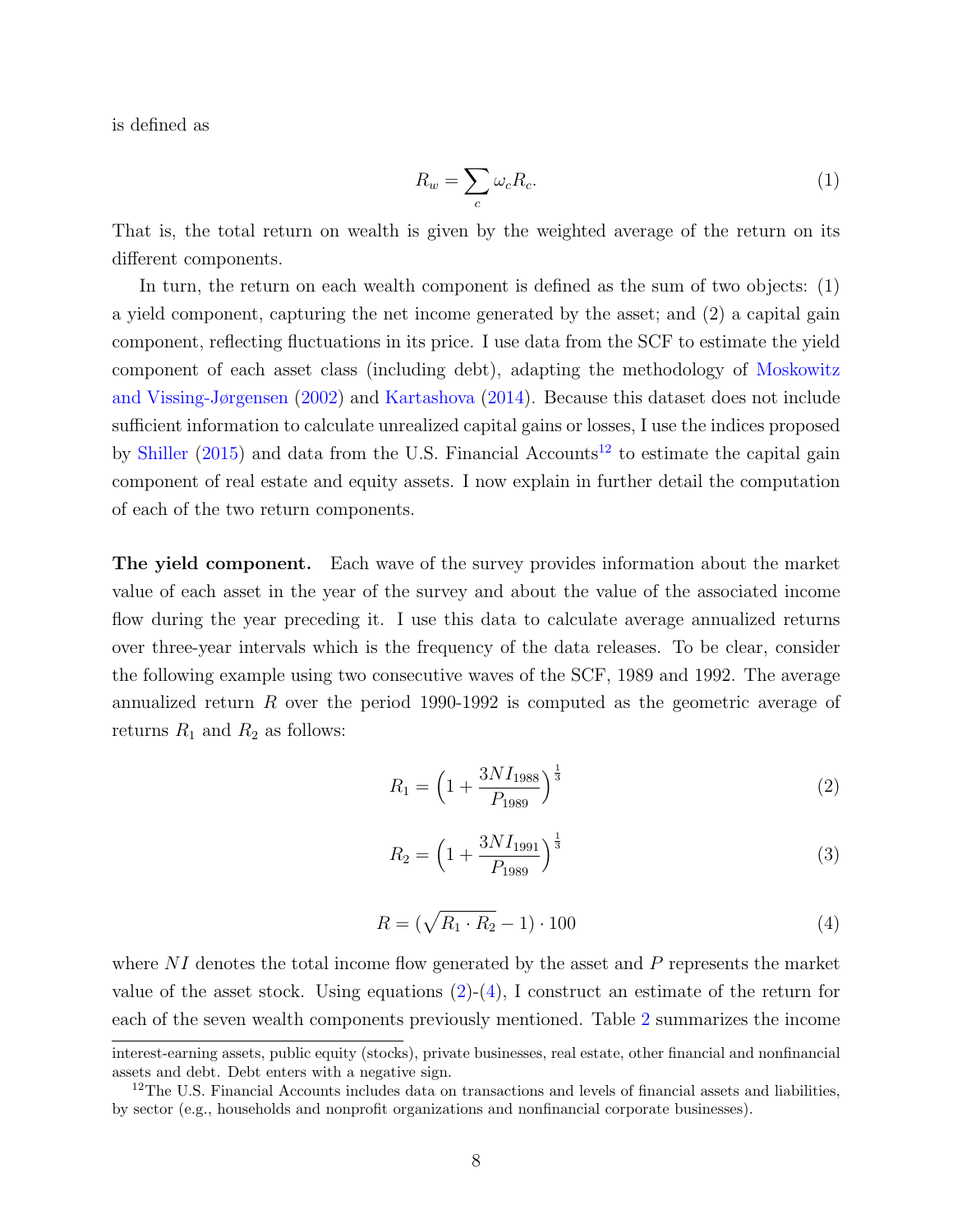| Wealth component Net income |                        | Yield   |
|-----------------------------|------------------------|---------|
| Interest-earning assets     | Interest income        | $2.1\%$ |
| Public equity               | Dividends              | 1.8%    |
| Private businesses          | Net profits            | $9.0\%$ |
| Real estate                 | Rental income          | $4.2\%$ |
| Debt.                       | Loan interest payments | $2.7\%$ |

<span id="page-9-0"></span>Table 2: Yield component of returns, average 1990–2019

concept used in each asset category, as well as the resulting estimate of the average annualized yield return over the sample period. I assume that the categories "other financial assets" and "other nonfinancial assets" generate no income flows, which is why they are omitted from the table. See appendix [2](#page-9-0) for a detailed description of the variables used to compute income flows and market values by asset category.

Private businesses were the highest-yielding asset, with an average yield return of 9.0% over the sample period. This is more than half of the yield return generated by real estate (4.2%) and about five times the yield on public equity (whose gains come mainly from price appreciations). The most relevant comparison, however, is of the total return on the different assets, for which we need to add the capital gain component. This is done as follows.

<span id="page-9-4"></span>Capital gains and losses. To obtain the capital gain component of returns, I use the following sources. For public equity and real estate, I use the indices proposed by [Shiller](#page-46-4)  $(2015)^{13}$  $(2015)^{13}$  $(2015)^{13}$  $(2015)^{13}$  and for private business equity, I use data from the U.S. Financial Accounts spon-sored by the Federal Reserve Board.<sup>[14](#page-9-2)</sup> I further assume no capital gains/losses on interestearning assets and debt. Finally, I use the total value reported in the SCF to calculate capital gains or losses on other residual financial and nonfinancial assets.[15](#page-9-3)

Over the past three decades, the largest capital gains were associated with public stocks and private businesses: an average gain of 4.91% and 4.39%, respectively. Real estate experienced a price boom during the first half of the 2000s, but the subsequent bust in 2008–10 explains the low overall gains during the whole period (1.10%). Finally, the residual categories of financial and nonfinancial assets earned an average capital gain of 0.39% and 1.87%, respectively.

<span id="page-9-2"></span><span id="page-9-1"></span><sup>13</sup>Up-to-date data from http://www.econ.yale.edu/∼shiller/data.htm.

<sup>14</sup>For noncorporate equity, I use the series "Nonfinancial noncorporate business; proprietors' equity in noncorporate business (wealth)" (NNBPEBA027N). The value of corporate equity is obtained from the series "Households and nonprofit organizations; corporate equities" (HNOCEAA027N). Both series are deflated by the CPI deflator.

<span id="page-9-3"></span><sup>&</sup>lt;sup>15</sup>The overall results are similar if I assume no capital gains on other financial and nonfinancial assets. More generally, the results do not depend on the assumptions made regarding these assets because together they represent only about 6% of the total U.S. wealth.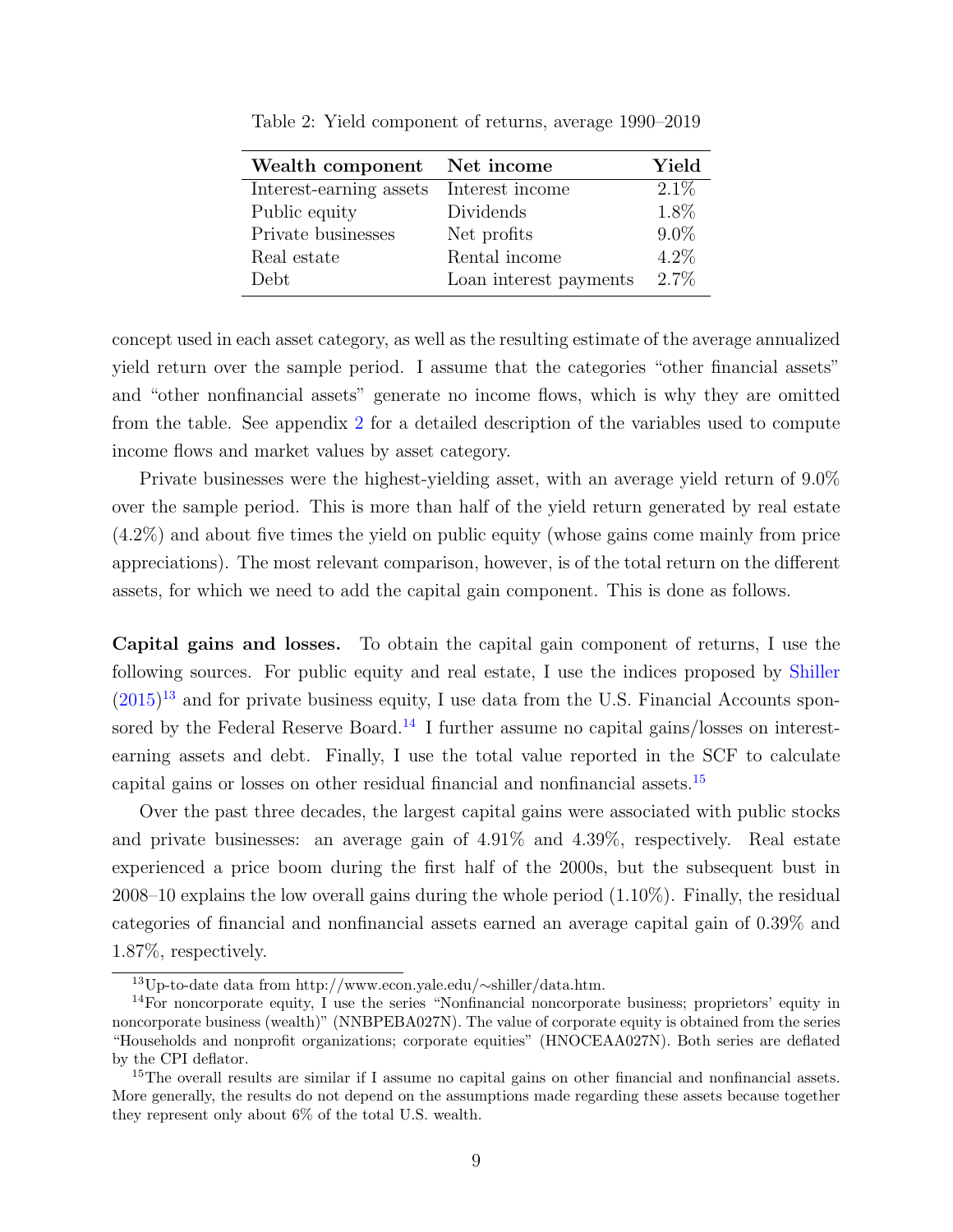| Wealth component          | Yield   | Capital gain | Return  |
|---------------------------|---------|--------------|---------|
| Interest-earning assets   | $2.1\%$ |              | $2.1\%$ |
| Public equity             | 1.8%    | $4.9\%$      | $6.7\%$ |
| Private businesses        | $9.0\%$ | $4.4\%$      | 13.4%   |
| Real estate               | $4.2\%$ | 1.1%         | $5.3\%$ |
| Debt                      | 2.7%    |              | 2.7%    |
| Other financial assets    |         | $0.4\%$      | 0.4%    |
| Other nonfinancial assets |         | 1.9%         | 1.9%    |

<span id="page-10-0"></span>Table 3: Aggregate yearly return by wealth category, average over 1990-2019

The aggregate return on wealth. Having computed the yield and capital gain components, I obtain the total return on each asset by simply adding the two elements. Table [3](#page-10-0) summarizes the average return of each asset category between 1990 and 2019, along with each of its components.<sup>[16](#page-10-1)</sup>

On average, private businesses were the asset group that earned the highest returns, 13.4%, followed by publicly listed companies with a return of 6.7%. This premium is almost fully explained by differences in the yield return of the two assets (profits vs. dividends) and is in line with the findings of [Kartashova](#page-45-7) [\(2014\)](#page-45-7) for the period 1990–2010. Real estate in the United States earned an average return of 5.3% over the period, most of which is due to rents and not capital gains (which were lost in the housing market collapse of 2008– 2010). Interest-earning assets yielded an average annual return of 2.1% which is, as expected, close to the estimate found for the average cost of debt, 2.7%. Finally, other financial and nonfinancial assets earned a yearly return of 0.4% and 1.9%, respectively.

The final step for estimating the aggregate return on wealth is to combine the return on each wealth category according to equation [\(1\)](#page-8-3). Doing so for the aggregate U.S. economy yields an average yearly return of 6.80% between 1990 and 2019. Arriving at this point, one natural question emerges: have all U.S. households earned a return on their wealth close to 6.80%? If not, is there a relationship between returns and wealth?

## 2.4 Return heterogeneity along the wealth distribution

In this section, I investigate whether returns vary with wealth by repeating the calculations of the previous section at different percentiles of the wealth distribution. Specifically, I divide the population into nine wealth bins: 20%-40%, 40%-60%, 60%-70%, 70%-80%, 80%-90%, 90%-95%, 95%-97%, 97%-99% and 99%-100% percentiles.

<span id="page-10-1"></span><sup>&</sup>lt;sup>16</sup>Appendix [A.3](#page-37-0) provides further detail of the aggregate return on each wealth component, for each subperiod between 1990 to 2019. See table [16](#page-37-1) and figure [12](#page-38-0) in appendix [A.3](#page-37-0) for a complete description of the estimates for all asset categories.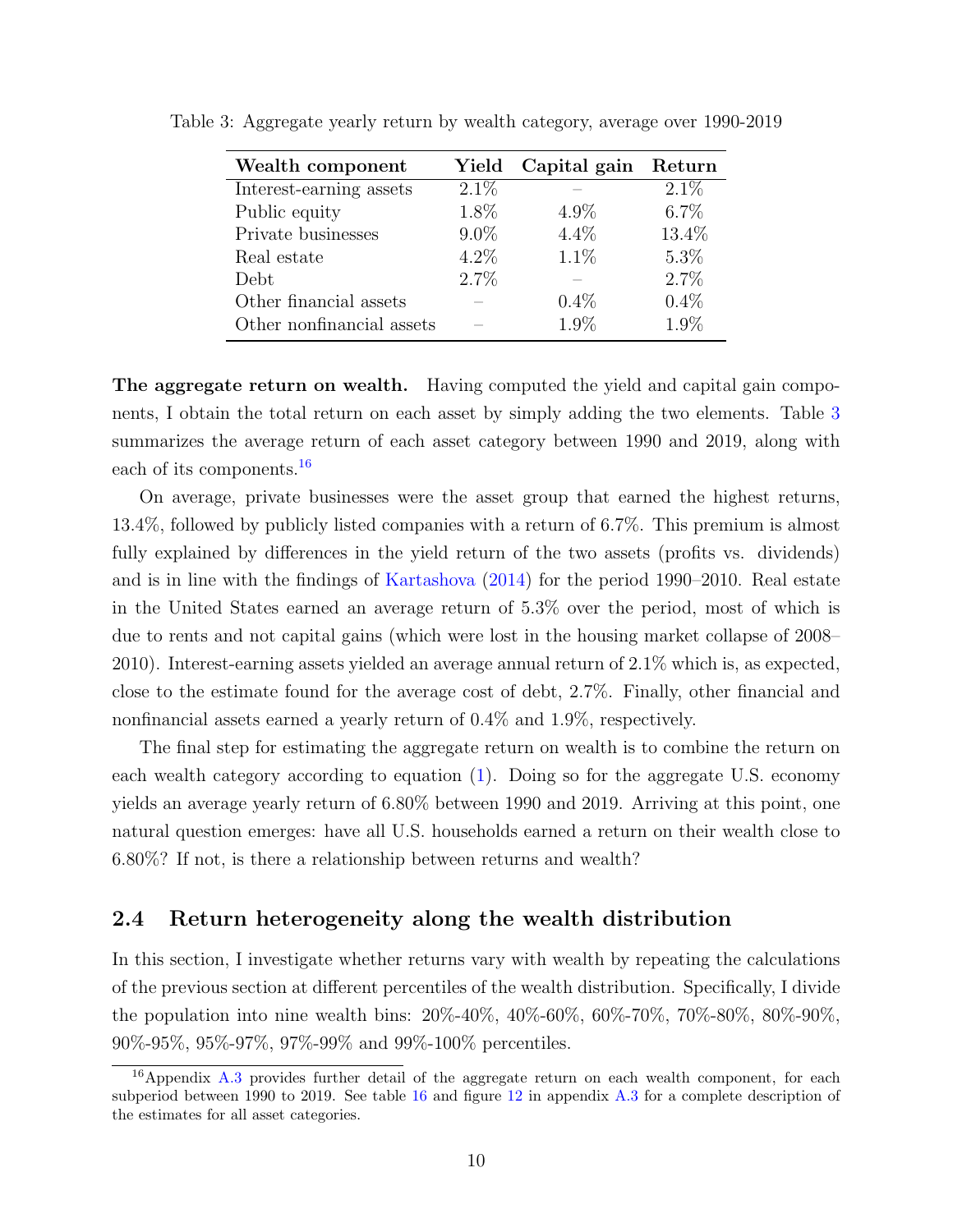The methodology is the same as previously. First, I estimate the yield component of returns for each wealth bracket applying equations  $(2)$ – $(4)$ . The second step is to impute the capital gains estimated in section [2.3](#page-9-4) to each asset category. Finally, the total wealth return is obtained by weighting the return on the different wealth components according to equation [\(1\)](#page-8-3). The results are depicted in figure [3.](#page-11-0)

<span id="page-11-0"></span>

Figure 3: Average return on wealth by percentile of wealth

Clearly, not all households earn the same return on wealth. Figure [3](#page-11-0) depicts a clear positive correlation between average returns and the households' wealth percentile. Between 1990 and 2019, households in the 20%-40% percentiles of the wealth distribution received an average return of 3.61%, which is almost half of the aggregate return represented by the grey dashed line. In contrast, the richest 1% earned an average return of 8.25%, implying a difference of 4.64 percentage points with respect to the bottom group. For comparison, in Norway (2005–2015), [Fagereng et al.](#page-45-3) [\(2020\)](#page-45-3) estimate that the average return on wealth rises from -1.5% for the 20th percentile to 3.8% for the 50th percentile of the wealth distribution, and it further rises to 5.7%, approximately, for the 99th percentile.<sup>[17](#page-11-1)</sup> Using Swedish data from 2000-2007, [Bach et al.](#page-45-2) [\(2020\)](#page-45-2) estimate that the expected excess return on wealth rises from 3.8% for the  $20\%$ -30% wealth percentile to 4.7% for the 50%-60% wealth percentile. It then rises further and varies between  $6.58\%$  and  $8.32\%$  for individuals within the top  $1\%$ .<sup>[18](#page-11-2)</sup>

<span id="page-11-1"></span><sup>&</sup>lt;sup>17</sup>[Fagereng et al.](#page-45-3)  $(2020)$  use a slightly different definition of returns in which income is divided by gross wealth, instead of net wealth.

<span id="page-11-2"></span><sup>&</sup>lt;sup>18</sup>Excess returns are defined relative to the Swedish Treasury bill which earned, on average,  $1.5\%$  per year over the period.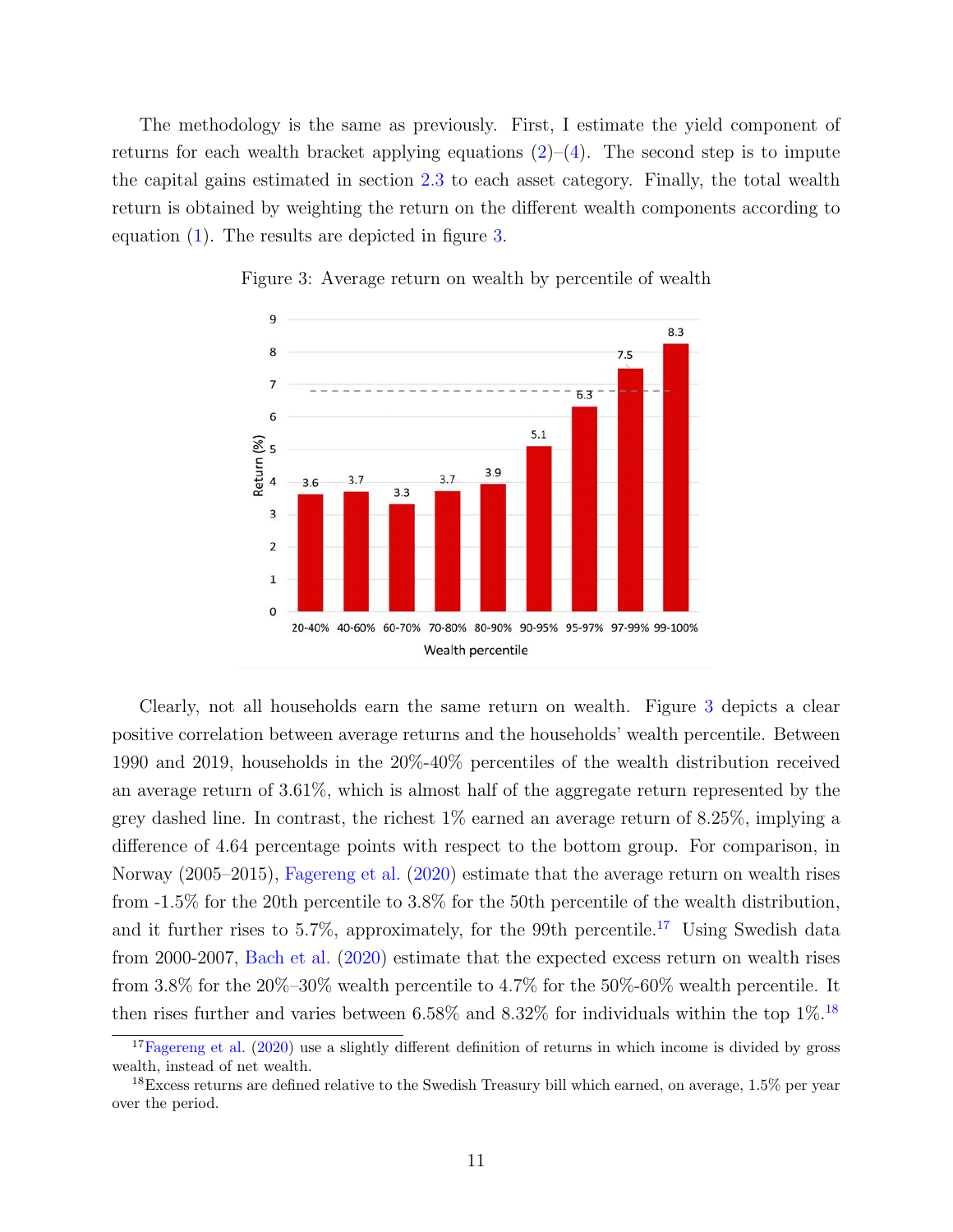Next, I discuss how these return differentials can partially be explained by the heterogeneous portfolio composition documented in section [2.2.](#page-6-1) However, this is not the only source of heterogeneity.

## 2.5 Sources of return differentials

In this section, I decompose the return differentials displayed in figure [3](#page-11-0) into two sources: (1) heterogeneous composition of wealth portfolios and (2) return differences within asset categories.

Starting with the composition of wealth portfolios, section [2.2](#page-6-1) has shown that there are systematic differences between individuals. High-wealth households own relatively more equity, while low and middle-wealth households are more exposed to real estate assets. Given that equity earns, on average, higher returns than real estate, it is unsurprising that wealthier households earn larger wealth returns.

<span id="page-12-0"></span>

Figure 4: Returns by asset class and percentile of wealth

In addition, richer households earn higher returns on some assets. This is true for private businesses, real estate and even interest-earning assets, although the premium is smaller. This is depicted in figure [4](#page-12-0) which plots the average return on selected asset categories for different wealth percentiles. The largest differentials are observed on private businesses, where households in the top 10% of wealth earn higher returns than the next 20% (up to 6.9 percentage points more)<sup>[19](#page-12-1)</sup>. Curiously, the relationship between returns and wealth

<span id="page-12-1"></span><sup>&</sup>lt;sup>19</sup>The sample of private equity owners within the wealth percentile groups  $20\%$ – $40\%$ ,  $40\%$ – $60\%$  and  $60\%$ – 70% is substantially smaller than that of the other wealth groups and leads to very volatile return estimates.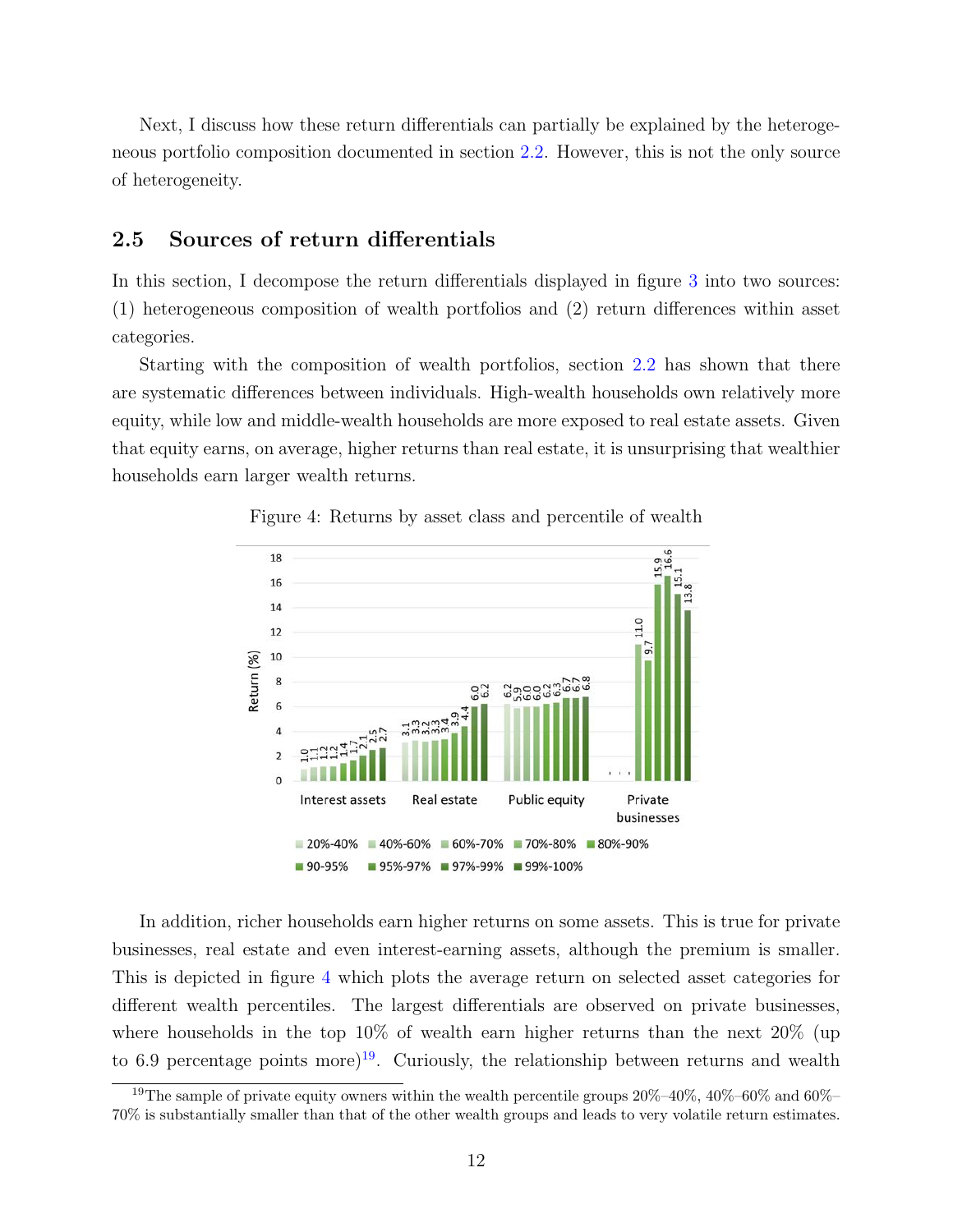is not monotone at the top: households within the top  $1\%$  earn lower returns than the next 9%, a difference that goes up to 2.8 percentage points. The same broad pattern is observed in real estate. Moving from the bottom 20% of the wealth distribution to the top 1% roughly doubles housing returns, from 3% to 6.2%, suggesting that wealthy households are able to extract relatively more income from their properties. Even on interest-earning assets there is a "wealth premium" that goes up to 1.7 percentage points between the lowest and highest wealth groups considered. In contrast, return differentials are much lower for investments in public stocks, supporting the idea that stock portfolios are better diversified for all households.

What is the contribution of each of these factors to the final return differentials? One way of ascertaining the contribution of portfolio composition is to shut down all portfolio differences among households and calculate the resulting (counterfactual) return on wealth. Similarly, one could shut down all heterogeneity in returns within asset classes, while still allowing for differences in portfolio composition and build a counterfactual return estimate. These counterfactual returns are represented by the blue and green bars in figure [5,](#page-13-0) which are contrasted with the actual returns of each wealth group. I also include the aggregate return on wealth, 6.8%, for reference (dashed line).



<span id="page-13-0"></span>Figure 5: Wealth returns by percentile of wealth: actual vs. counterfactuals

To build the counterfactual estimates represented by the green bars, I allow households to earn different returns within asset classes but impose that all households own the aggregate

Therefore, I do not consider them in the calculation of private businesses' returns.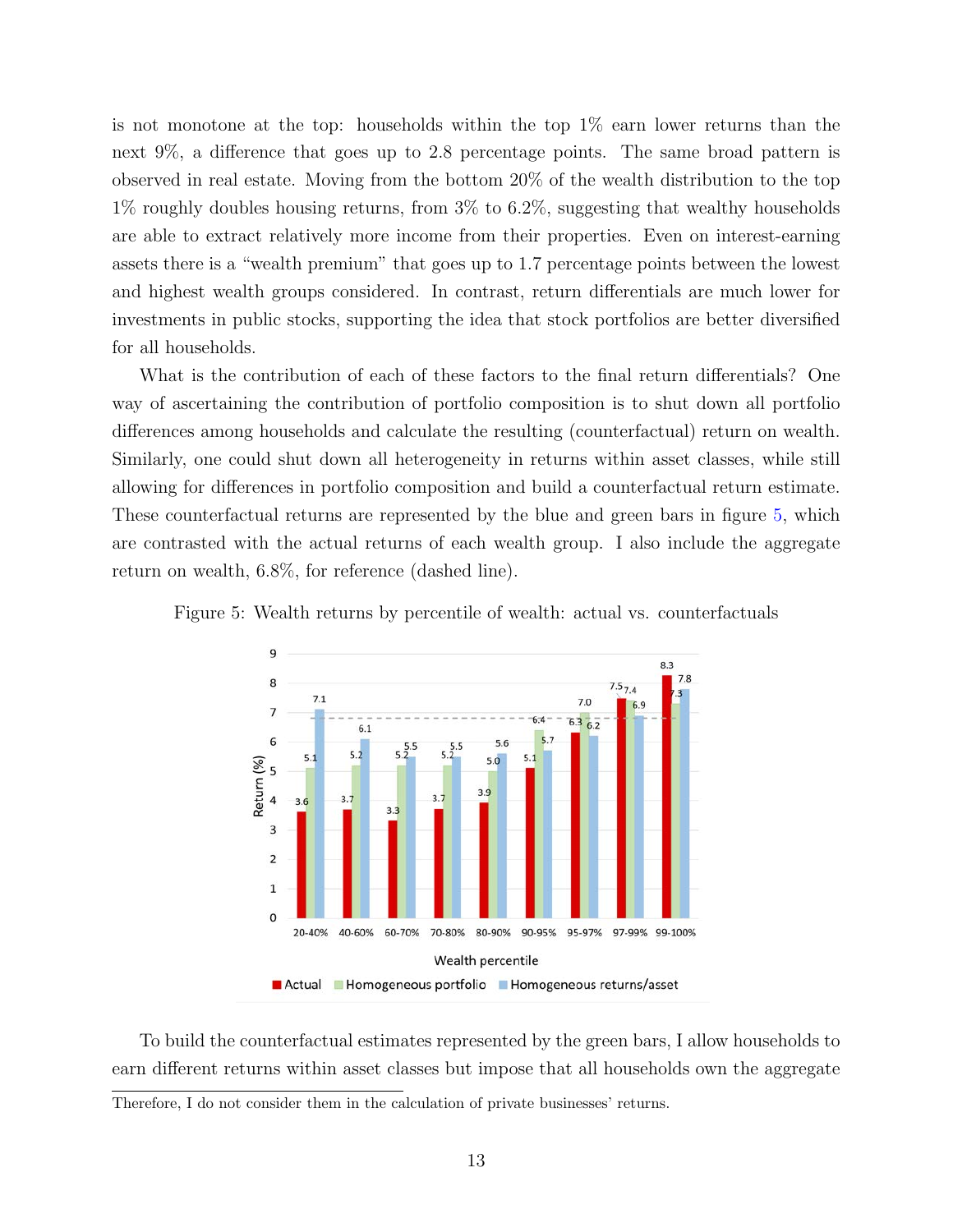wealth portfolio.<sup>[20](#page-14-0)</sup> For households up to the  $97\%$  percentile, imposing the aggregate portfolio implies raising the relative importance of equity (to the detriment of real estate) and reducing debt exposure, which contributes to raise the average return by up to 1.7 percentage points. The wealthiest 1% households would be the most hurt by the imposition of the aggregate portfolio, as their average return would fall from 8.4% to 7.3%. This is mainly due to the substitution of private businesses with lower yielding assets.

If, instead, we eliminate return differences on similar assets, we obtain the estimates represented by the blue bars. Bottom households, who earn lower returns on all assets, would gain the most: a rise of 3.4 percentage points in the average return. The main effect comes from the resulting increase in housing returns at the bottom. Similarly, the middle class would see their wealth return increase. For example, the 40%-60% wealth percentiles would see the average return rise from  $3.8\%$  to  $6.1\%$ . In contrast, the wealthiest  $5\%$  households would see their returns fall up to 0.7 percentage points, after losing the return advantages displayed in figure [4.](#page-12-0)

Overall, both factors are quantitatively important to explain wealth return differences. Return heterogeneity within asset classes is particularly important for households at the bottom of the distribution (the 20%–60% percentiles). Eliminating return differentials on similar assets would break the positive correlation between returns and wealth and would bring to 0.7 percentage points the return gap between the bottom 20%–40% and the top 1% of wealth. However, some important return differences would remain: families in the middle of the wealth distribution would earn a 5.5% annual return on wealth, which is 2.3 percentage points lower than the return that the richest 1% would earn in this counterfactual scenario. The remaining differential is explained by the heterogeneous portfolio composition. If we were to shut down all heterogeneity in the composition of wealth portfolios instead, we would still observe a positive correlation between returns and wealth, but the return differential between bottom and top households would be reduced from 4.7 to 2.2 percentage points. Thus, it is important to consider both sources of return differentials to understand the magnitude of the overall return differences.

#### <span id="page-14-1"></span>2.6 The correlation between returns and wealth

In the analysis of the previous section, I uncovered important differences in the rate of return that U.S. households receive on their investments. In particular, the analysis showed that richer households earn, on average, a higher return on their wealth. I now discuss three mechanisms, proposed by [Gabaix et al.](#page-45-6) [\(2016\)](#page-45-6), that generate a positive correlation between

<span id="page-14-0"></span> $^{20}$ I assume that if households in the  $20\% - 70\%$  wealth percentiles owned private businesses, they would earn the same return as the next wealth bracket (70%-80%).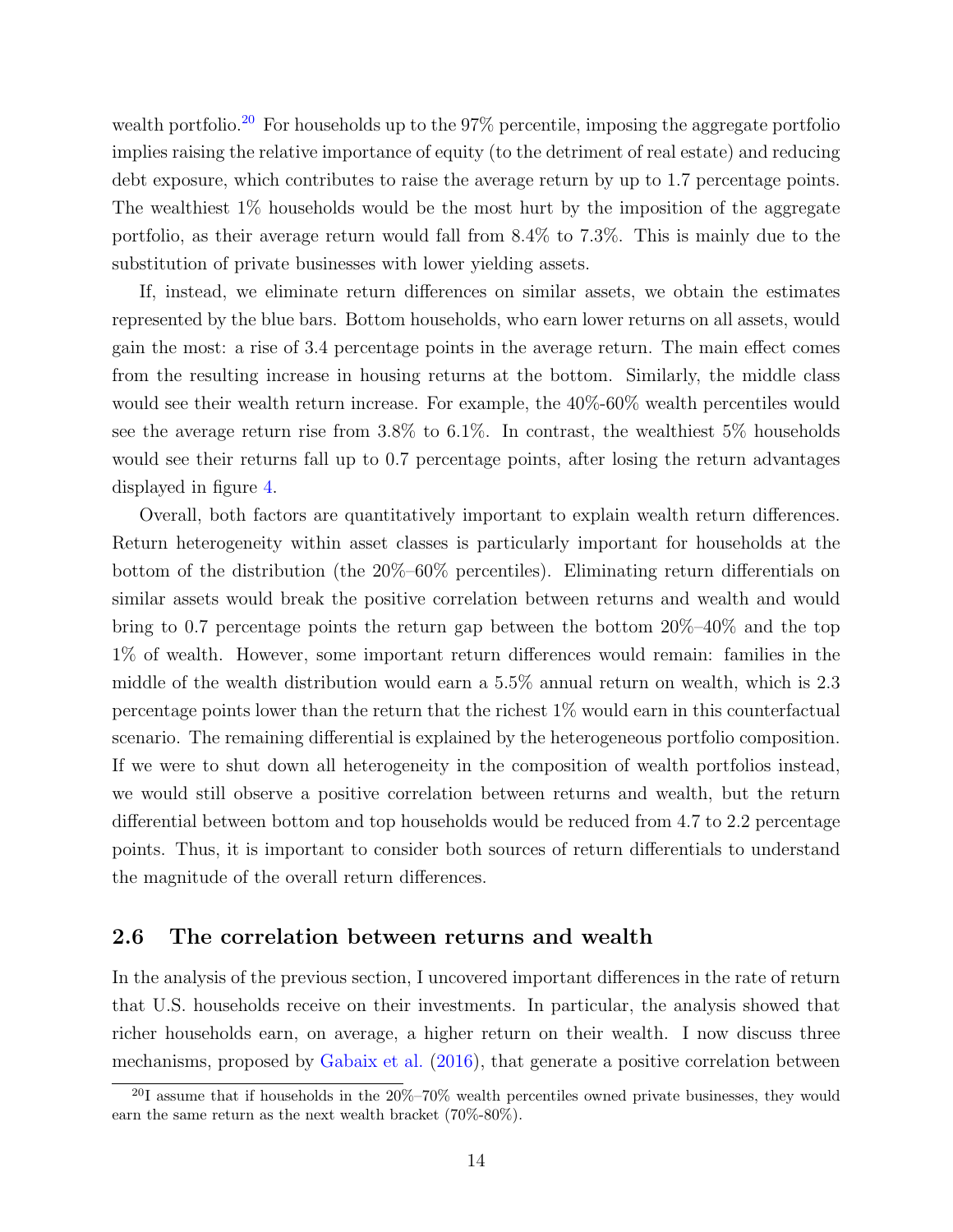wealth and returns: (1) type dependence, (2) scale dependence and (3) luck.

Type dependence refers to the possibility that households face fundamentally different return processes. Some individuals may be "high return types," for example, reflecting their education, talent as investors or risk tolerance. "High-type" individuals earn higher average returns than "low types", which allows the high types to accumulate relatively more wealth over time.<sup>[21](#page-15-0)</sup> Therefore, this mechanism can rationalize the empirical correlation between average returns to wealth and the households' position in the wealth distribution: "hightypes" earn persistently higher returns, accumulate more wealth and end up at the top of the wealth distribution.

Alternatively, returns may feature *scale dependence*. As the term suggests, in this case the *level* of wealth matters for the return on wealth.<sup>[22](#page-15-1)</sup> This mechanism can rationalize that the return of an investment depends on its size or that some instruments have minimum investment requirements (or other types of "barriers" to access). Wealthier individuals earn higher returns precisely because they have more wealth. In turn, higher returns allow individuals to accumulate relatively more wealth which raises their expected return and so on.

Finally, the positive correlation between realized returns and wealth may simply be a product of luck, that is, idiosyncratic randomness. Suppose that returns are stochastic and idiosyncratic. Even if the return process is identical for all individuals (ex-ante), the ex-post realization of returns varies with the realization of the idiosyncratic shock. Those households who are "lucky" and receive higher return realizations can accumulate relatively more wealth. Once again, this would generate a positive correlation between realized returns and wealth.

Without the panel dimension in the SCF, it is challenging to disentangle the contribution of the previous mechanisms for the return heterogeneity measured in the data. Nonetheless, the empirical evidence of [Bach et al.](#page-45-2) [\(2020\)](#page-45-2) and [Fagereng et al.](#page-45-3) [\(2020\)](#page-45-3) suggests that all three mechanisms are likely to affect returns in practice. [Bach et al.](#page-45-2) [\(2020\)](#page-45-2) investigate the presence of type and scale effects by comparing the expected return on wealth of pairs of twins. The authors' strategy relies on the assumption that twins share the same investment "type," and then they estimate the relationship between the expected returns and scale.<sup>[23](#page-15-2)</sup> [Bach et al.](#page-45-2) [\(2020\)](#page-45-2) find that scale dependence, type dependence and transitory variation explain 7%, 16% and 77%, respectively, of the variance in wealth returns. The estimation of [Fagereng](#page-45-3) [et al.](#page-45-3) [\(2020\)](#page-45-3) suggests that both scale and individual fixed effects are statistically significant.

<span id="page-15-0"></span> $^{21}$ Different "types" may differ, not only in the expected return but also in the standard deviation of the return innovations.

<span id="page-15-2"></span><span id="page-15-1"></span><sup>22</sup>Again, scale may affect the mean and the standard deviation of individual returns.

<sup>&</sup>lt;sup>23</sup>As recognized by the authors, this strategy is likely to underestimate the contribution of household type dependence if twins do not fully share the same investment type.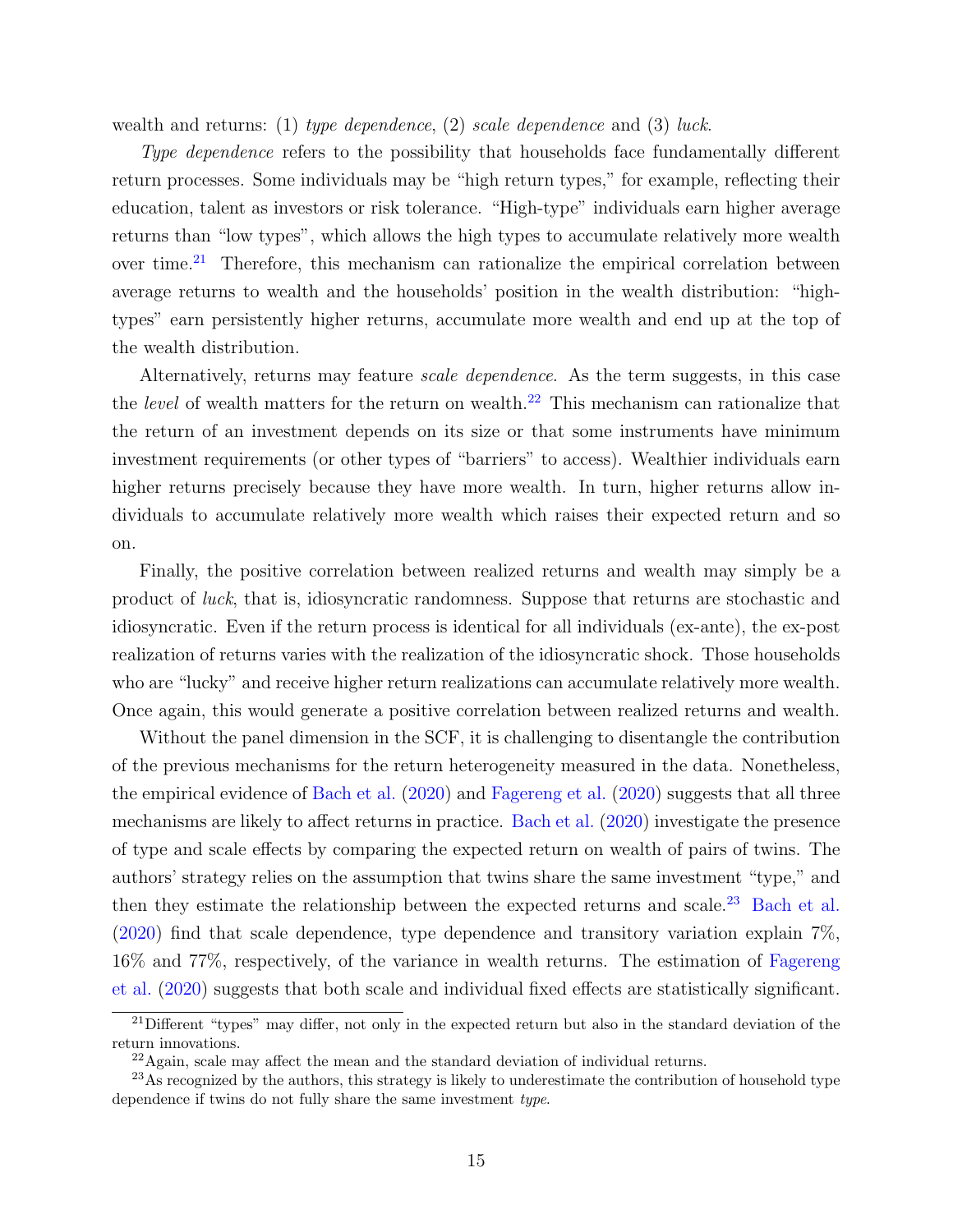For example, the results imply that type dependence and transitory variation explain 52% of the 20 percentage point return difference between the 15% and 85% wealth percentiles. Scale dependence accounts for the remaining difference. All in all, the existing empirical evidence does not provide a precise estimate of the relative importance of type dependence, scale dependence and luck. However, the evidence suggests that all mechanisms are realistic features of returns to wealth in the data.

Heterogeneous returns and wealth inequality. How does return heterogeneity affect the distribution of wealth in the United States? In the remainder of the paper, I address this question through the lens of a model of household wealth accumulation. As previously discussed, there are different mechanisms that can replicate the empirical positive correlation between returns and wealth. I propose a model in which returns feature type dependence and *luck*. This choice is motivated by the following observations. First, I find that *luck* alone is insufficient to accurately replicate the return differences estimated in the previous section (this is discussed in section [5\)](#page-28-0). Second, I find that a simple formulation with only few different return types is able to match the empirical patterns of wealth returns in U.S. data<sup>[24](#page-16-1)</sup>. Finally, the exogenous return types seem like a natural first step to capture the large return differences observed in the data, given the limited information on the relative importance of "type" and "scale" dependence. Notice that the main difference between the two mechanisms is that, while return "types" induce fully exogenous return differences, "scale" dependence induces a strategic behavior of individuals who internalize that their saving behavior affects the expected return on wealth (and potentially return volatility). This implies that the specific way in which returns depend on scale matters for the optimal saving behavior and, thus, for the distribution of wealth. Given the lack of empirical evidence on the strength of such strategic behavior, I choose to model persistent return differences as heterogeneous agent "types".

# <span id="page-16-0"></span>3 A model of wealth inequality and heterogeneous returns

The basic building block is the workhorse incomplete-market economy with idiosyncratic labor income risk. To account for the return differentials observed in the data, I amend the workhorse model to feature return heterogeneity.

<span id="page-16-1"></span> $24$ Again, this is just one way of generating persistent return differences. It does not imply that scale dependence is not empirically relevant. As discussed in the main text, both types of mechanisms — types and scale — are likely to play a role in practice.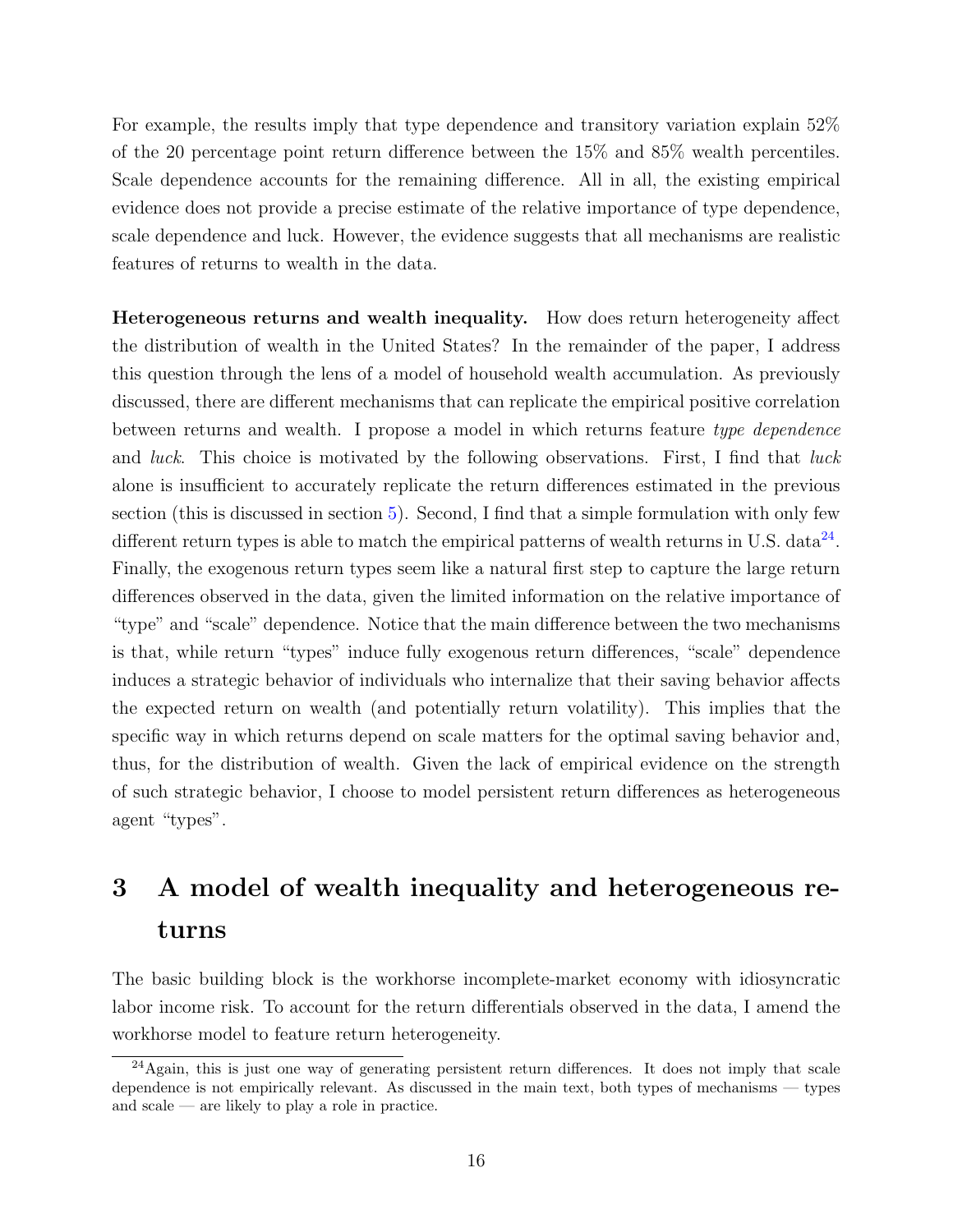#### 3.1 Setup

Individuals. The economy is populated by a continuum of individuals indexed by  $i$  who choose the path of consumption that maximizes

<span id="page-17-2"></span>
$$
\mathbb{E}_0 \int_0^\infty e^{-\rho t} u(c_{it}) dt,
$$
\n(5)

where  $c_{it} \geq 0$  is consumption, and  $\rho$  is the discount rate. Time t is continuous, and preferences display constant relative risk aversion (CRRA); that is,  $u(c) = \frac{c^{1-\gamma}}{1-\gamma}$  $1-\gamma$ with  $\gamma > 0$ .

Individuals accumulate wealth  $a_{it}$  over time according to

<span id="page-17-3"></span>
$$
\dot{a}_{it} = y_{it} + r_{it}a_{it} - c_{it} \tag{6}
$$

where  $y_{it}$  denotes labor income, and  $r_{it}$  is the return on wealth. Moreover, individuals face a borrowing limit

<span id="page-17-4"></span>
$$
a_{it} \ge \underline{a},\tag{7}
$$

with  $-\infty < \underline{a} \leq 0$ .

Labor income  $y_{it}$  is idiosyncratic and exogenous. It evolves stochastically over time according to the stationary diffusion process

<span id="page-17-5"></span>
$$
dy_{it} = \mu_y(y_{it}) + \sigma_y(y_{it})dW_{it},\tag{8}
$$

where  $W_{it}$  is a standard Brownian motion.<sup>[25](#page-17-0)</sup> The functions  $\mu_y$  and  $\sigma_y$  respectively represent the drift and the diffusion of the process. Section [4](#page-19-0) makes specific assumptions on their functional forms, which will determine the mean and standard deviation of the growth rate of earnings.

Likewise, the return  $r_{it}$  is idiosyncratic, exogenous and stochastic. Relative to earnings, I consider a more flexible formulation that allows the drift and the diffusion of the return process to potentially differ across individuals:

<span id="page-17-6"></span>
$$
dr_{it} = \mu_{r,i}(r_{it}) + \sigma_{r,i}(r_{it})dZ_{it},\tag{9}
$$

where  $Z_{it}$  is a standard Brownian motion. This formulation, known as type dependence, allows for the presence of "high" and "low" return  $types.^{26}$  $types.^{26}$  $types.^{26}$  If there is only one type (i.e.,

<span id="page-17-0"></span><sup>&</sup>lt;sup>25</sup>A standard Brownian motion (or Wiener process) is a stochastic process W that satisfies  $W(t + \Delta t)$  −  $W(t) = \epsilon \sqrt{\Delta t}$ , where  $\epsilon \sim \mathcal{N}(0, 1)$ .

<span id="page-17-1"></span> $^{26}$ [Gabaix et al.](#page-45-6) [\(2016\)](#page-45-6) were the first to propose such formulation of returns, arguing that it can help explain fast changes in top inequality as suggested by empirical evidence. [Fagereng et al.](#page-45-3) [\(2020\)](#page-45-3) and [Bach](#page-45-2)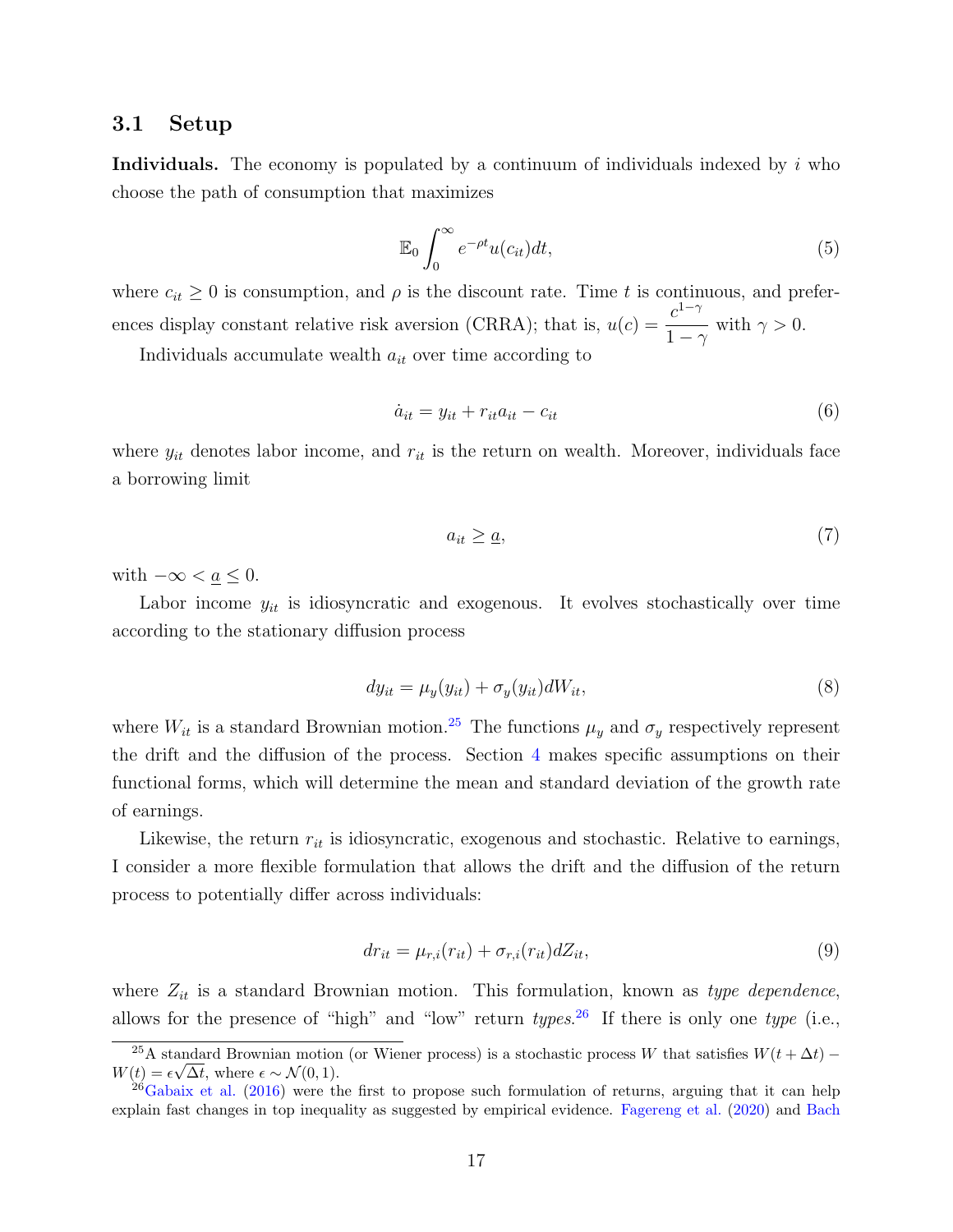$\mu_{r,i} = \mu_r$ ,  $\sigma_{r,i} = \sigma_r \; \forall i$ , then all individuals face the same return process, and all return [heterogeneity is due to the ex-post realization of the shock. If there are more return](#page-45-2) types, [then there is also some ex-ante heterogeneity in the sense that individuals face different](#page-45-2) [return processes.](#page-45-2)

[Individuals maximize equation \(5\) subject to equations \(6\) and \(7\) and the exogenous](#page-45-2) processes for  $y_i$  and  $r_i$  [described by equation \(8\) and equation \(9\). The state of the economy](#page-45-2) [is the joint distribution of wealth, income and returns.](#page-45-2)

## [3.2 Stationary equilibrium](#page-45-2)

[For convenience, I now suppress the subscript](#page-45-2)  $i$  on wealth, income and returns and keep it only to identify individuals' return type[. Individuals' consumption-saving decisions and](#page-45-2) [the probability density function over wealth, income and returns can be summarized with a](#page-45-2) [Hamilton-Jacobi-Bellman \(HJB\) equation and a Kolmogorov Forward \(KF\) equation](#page-45-2)<sup>[27](#page-18-0)</sup>:

<span id="page-18-1"></span>
$$
\rho v_i(a, y, r) = \max_c u(c) + \partial_a v_i(a, y, r)(y + ra - c) + \partial_y v_i(a, y, r)\mu_y(y) + \partial_r v_i(a, y, r)\mu_{r,i}(r) + \frac{1}{2}\partial_{yy} v_i(a, y, r)\sigma_y^2(y) + \frac{1}{2}\partial_{rr} v_i(a, y, r)\sigma_{r,i}^2(r) \qquad , \forall i
$$
\n(10)

<span id="page-18-2"></span>
$$
0 = -\partial_a[s_i(a, y, r)g_i(a, y, r)] - \partial_y[\mu_y(y)g_i(a, y, r)] - \partial_r[\mu_{r,i}(r)g_i(a, y, r)] + \frac{1}{2}\partial_{yy}[\sigma_y^2(y)g_i(a, y, r)] + \frac{1}{2}\partial_{rr}[\sigma_{r,i}^2(r)g_i(a, y, r)] , \forall i
$$
\n(11)

where  $s_i(a, y, r) \equiv y + ra - c_i(a, y, r)$  is the saving policy function, and optimal consumption [satisfies](#page-45-2)  $c_i(a, y, r) = (u')^{-1}(\partial_a v_i(a, y, r)).$ 

[Intuitively, the HJB equation \(10\) characterizes the optimal consumption and saving](#page-45-2) [behavior of individuals, given the exogenous processes for earnings and returns. The KF](#page-45-2) [equation \(11\) describes the evolution over time of the probability density function](#page-45-2)  $g_{it}(a, y, r)$ , [given optimal individual saving decisions and the evolution of earnings and returns. In the](#page-45-2) stationary equilibrium,  $\partial_t g_{it}(a, y, r) = 0$  which explains the left-hand side of equation (11).

[et al.](#page-45-2) [\(2020\)](#page-45-2) support this formulation of returns by showing that return differences in Nordic countries are highly persistent across the entire support of the wealth distribution.

<span id="page-18-0"></span><sup>&</sup>lt;sup>27</sup>See [Achdou et al.](#page-45-17) [\(ming\)](#page-45-17) for an intuitive derivation of the HJB and KF equations in a slightly simpler setting.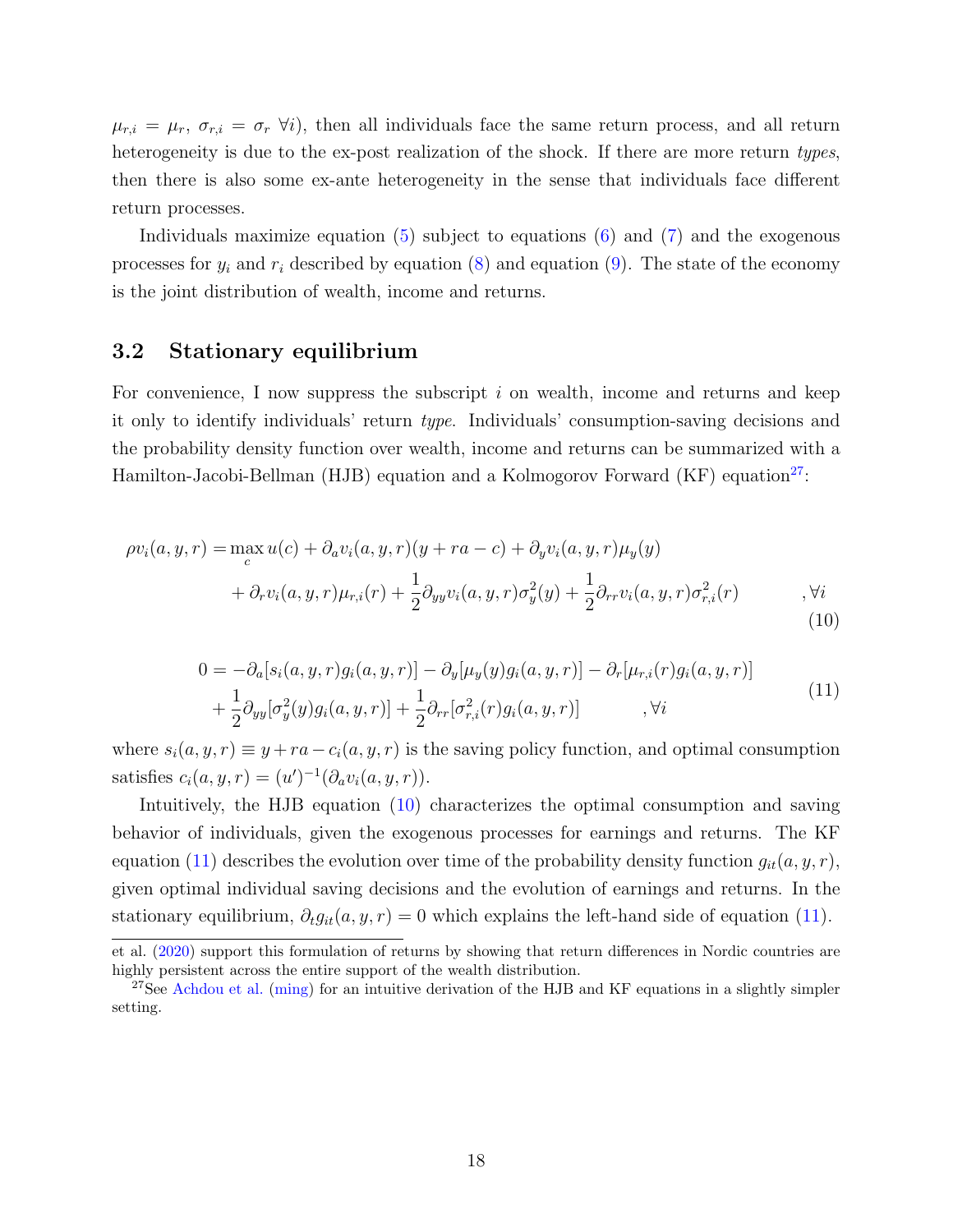## <span id="page-19-0"></span>4 Quantitative analysis

The objective of this section is to quantify the importance of return heterogeneity for the distribution of wealth in the United States. I first discuss the parameterization strategy of the model presented in section [3](#page-16-0) and then discuss the extent to which it is able to replicate a set of moments from U.S. data.

## 4.1 Model parameterization

The parameterization proceeds in two steps. First, I calibrate a set of parameters outside the model using estimates from the literature. Then, the remaining parameters are jointly calibrated to match several moments in the data.

#### 4.1.1 Externally calibrated parameters

The model is calibrated at an annual frequency. The parameters of the CRRA utility function and the earnings process closely follow the existing literature. The coefficient of relative risk aversion,  $\gamma$ , is set to 2. The earnings process is based on the traditional log-normal framework. That is, I assume that log-earnings,  $z_t$ , follow an Ornstein-Uhlenbeck (OU) process $^{28}$  $^{28}$  $^{28}$ :

$$
dz_t = \theta_z(\bar{z} - z_t)dt + \sigma_z dW_t.
$$
\n(12)

I set parameter  $\theta_z$  equal to 0.11 to match an autocorrelation of log-earnings equal to 0.9, and the standard deviation of innovations  $\sigma_z$  is equal to 0.2<sup>[29](#page-19-2)</sup>. Finally,  $\bar{z}$  is set to 0.78 to ensure that the aggregate earnings sum up to 1 (normalization).

#### 4.1.2 Fitted parameters

The remaining parameters are the discount rate  $\rho$ , the borrowing constraint  $\underline{a}$  and the parameters of the return process.

Discount rate. I target an aggregate rate of return of 6.80% to pin down the discount rate  $\rho$ . This is the estimate found in section [2.3](#page-7-2) for the United States between 1990 and 2019.

<span id="page-19-1"></span><sup>&</sup>lt;sup>28</sup>The OU process is the continuous-time analogue of a discrete-time  $AR(1)$  process.

<span id="page-19-2"></span> $^{29}$ As in [Aiyagari](#page-45-12) [\(1994\)](#page-45-12) and [Guvenen et al.](#page-45-18) [\(2019\)](#page-45-18), for example.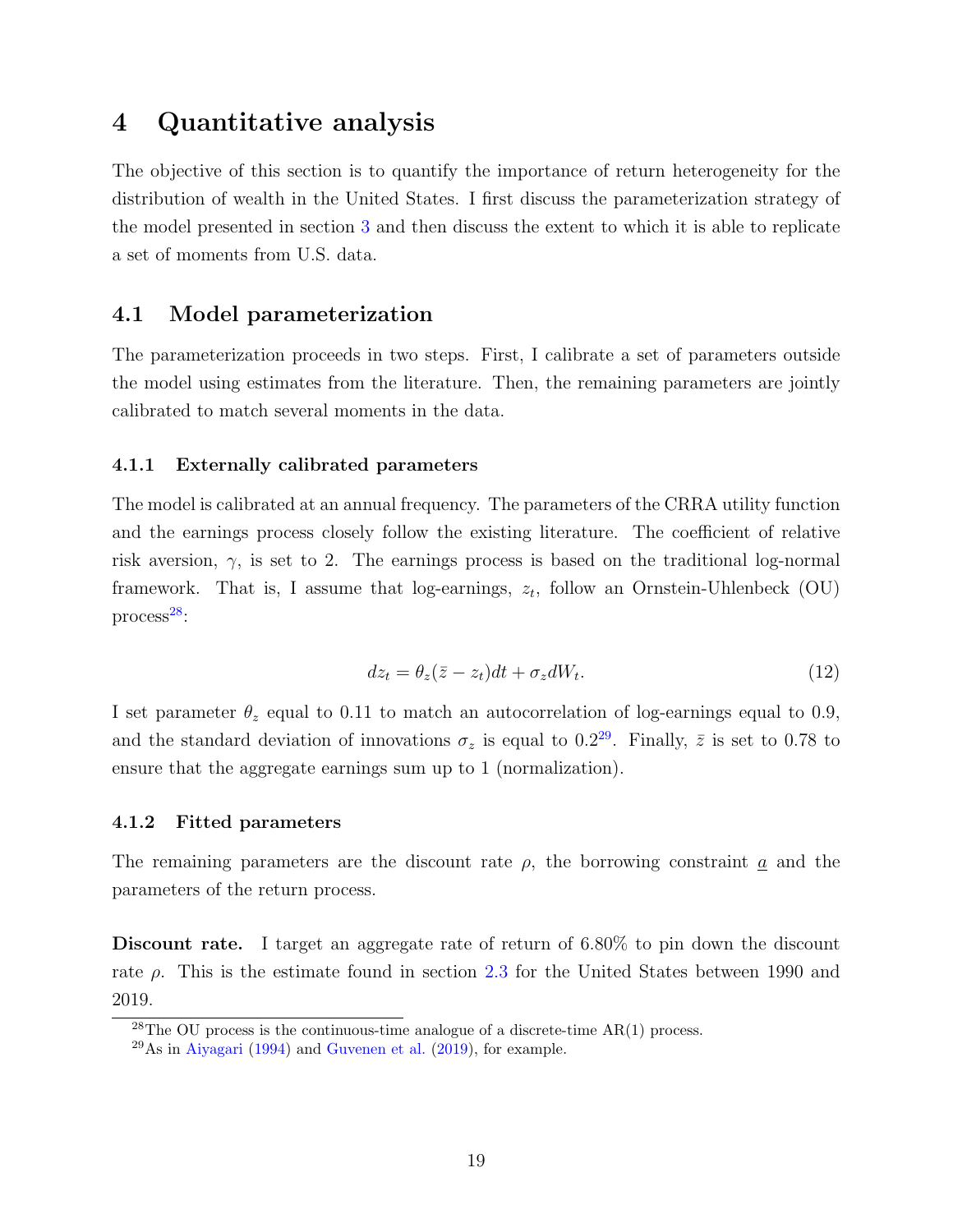**Borrowing constraint.** The borrowing constraint  $\alpha$  is chosen to match the share of wealth of the bottom 50% in 2019 according to the SCF.

Return process. I assume that returns follow an Ornstein-Uhlenbeck process and partition the population into three return types indexed by j of size  $\delta_j$  each  $(J = 3)$ .<sup>[30](#page-20-0)</sup> Thus, an individual of type  $j$  faces the return process

$$
dr_t = \theta_r(\bar{r}_j - r_t)dt + \sigma_{r,j}dZ_t.
$$
\n(13)

There are nine return parameters to be estimated:  $\theta_r$ ,  $\bar{r}_j$ ,  $\sigma_{r,j}$ , for  $j = 1, 2, 3$  and  $\delta_1$ ,  $\delta_2$ .<sup>[31](#page-20-1)</sup> To estimate these parameters, I target the empirical average return of nine different wealth brackets. More specifically, I target the average return of the 20%-40%, 40%-60%, 60%- 70%, 70%-80%, 80%-90%, 90%-95%, 95%-97%, 97%-99% and top 1% wealth percentiles. I consider narrower wealth brackets at the top of the distribution to account for the fact that empirical returns exhibit more heterogeneity at the top of the wealth distribution as depicted in figure [3.](#page-11-0)

Overall, I target 11 moments and estimate 11 parameters. The optimization routine is as follows. For arbitrary values of the vector of parameters  $\Theta = (\rho, \underline{a}, \theta_r, \overline{r}_1, \overline{r}_2, \overline{r}_3, \sigma_{r,1}, \sigma_{r,2}, \sigma_{r,3}, \delta_1, \sigma_{r,3}, \delta_2)$  $\delta_2$ ), the model is solved using the algorithm described in appendix [B.1.](#page-38-1) This yields the optimal individual decision rules and the stationary distribution over wealth, earnings and returns. Using these objects, I compute the model implied aggregate rate of return, the wealth share of the bottom 50% and the average return of the nine wealth percentiles previously specified. Then, the fitted parameters  $\hat{\Theta}$  are the ones that minimize the distance between the model-generated moments and the targeted moments from U.S. data. Formally, let  $M(\Theta)$  denote the vector of empirical moments targeted in the calibration and let M denote the corresponding vector of moments generated by the model. Then,

$$
\hat{\Theta} = arg \min_{\Theta} (\hat{M} - M(\Theta))' W (\hat{M} - M(\Theta)), \tag{14}
$$

where W is the weighting matrix which I set equal to the identity matrix,  $W = I$ . Additional details of the optimization routine are presented in appendix [B.2.](#page-41-0)

Table [4](#page-21-0) presents an overview of the externally calibrated and internally fitted parameters. Before discussing them in more detail, the next section shows how well the model replicates the empirical moments targeted in the calibration.

<span id="page-20-0"></span> $30$ In section [5,](#page-28-0) I discuss the choice of the number of return types and the implications of alternative choices.

<span id="page-20-1"></span><sup>&</sup>lt;sup>31</sup>As the population size is normalized to 1, the mass of type 3 individuals is given by  $1 - \delta_1 - \delta_2$ .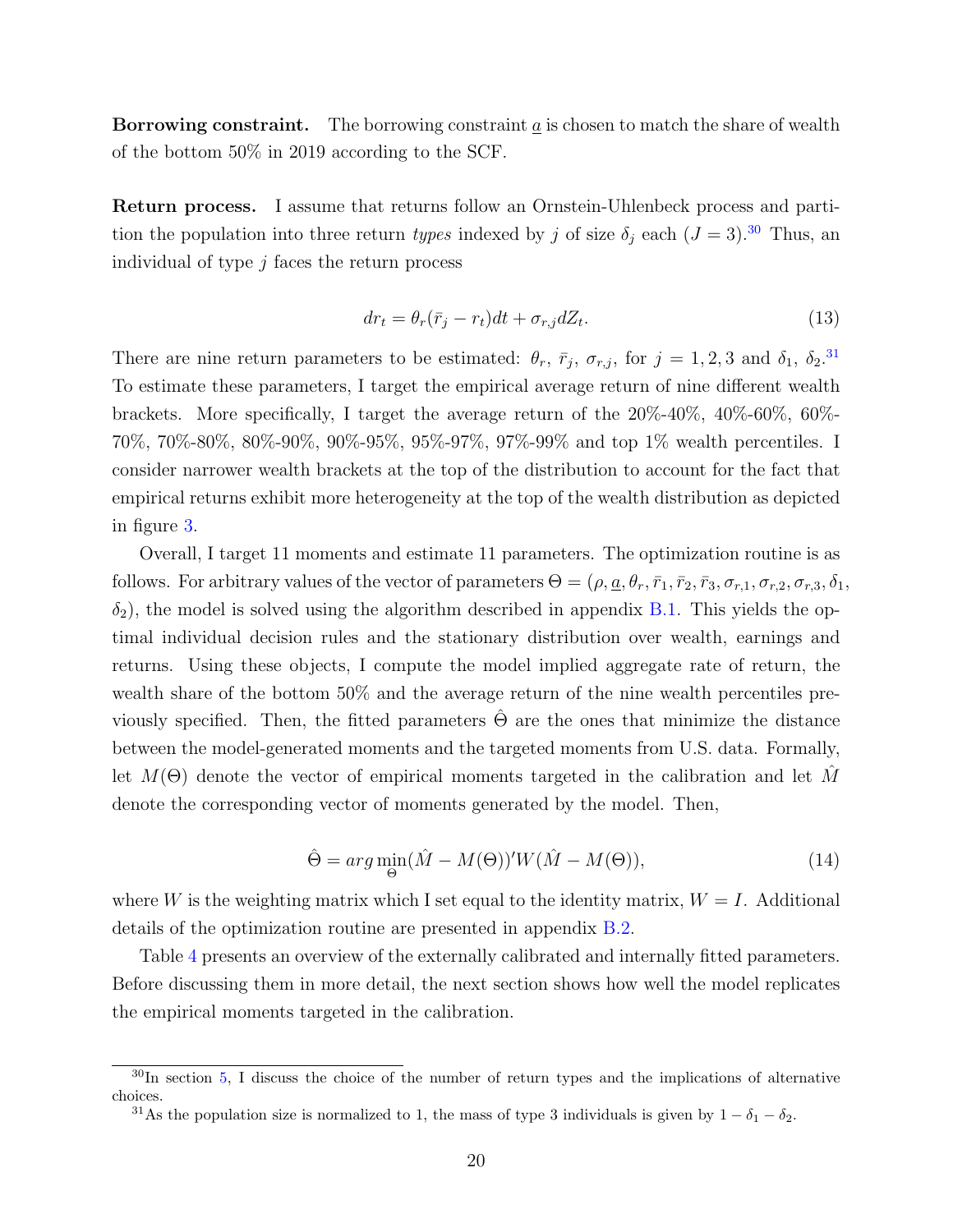<span id="page-21-0"></span>

| Parameter       | Description                                | Method   | Value          |
|-----------------|--------------------------------------------|----------|----------------|
| $\gamma$        | Coefficient of relative risk aversion      | External | $\overline{2}$ |
| $\theta_z$      | Persistence of log-earnings                | External | 0.11           |
| $\overline{z}$  | Aggregate earnings                         | External | 0.78           |
| $\sigma_z$      | Standard deviation of earnings innovations | External | 0.2            |
| $\rho$          | Discount rate                              | Internal | 0.088          |
| $\underline{a}$ | Borrowing constraint                       | Internal | $-0.65$        |
| $\theta_r$      | Persistence of returns                     | Internal | 3.08           |
| $\bar{r}_1$     | Mean return type 1                         | Internal | 0.033          |
| $\bar{r}_2$     | Mean return type 2                         | Internal | 0.058          |
| $\bar{r}_3$     | Mean return type 3                         | Internal | 0.082          |
| $\sigma_{r,1}$  | Diffusion return type 1                    | Internal | 0.056          |
| $\sigma_{r,2}$  | Diffusion return type 2                    | Internal | 0.202          |
| $\sigma_{r,3}$  | Diffusion return type 3                    | Internal | 0.057          |
| $\delta_1$      | Mass of type 1 agents                      | Internal | 0.80           |
| $\delta_2$      | Mass of type 2 agents                      | Internal | 0.18           |

Table 4: Overview of parameters

## 4.2 Model fit

<span id="page-21-1"></span>The estimated baseline model captures the targeted moments quite well. Table [5](#page-21-1) shows that the model matches the targeted aggregate rate of return and the share of wealth of the bottom 50%. Figure [6](#page-22-0) shows, graphically, that the fit is also very good for the remaining return moments targeted in the calibration.

Table 5: Targeted moments I

|                    | Model Data        |         |
|--------------------|-------------------|---------|
| Aggregate return   | $6.79\%$ $6.80\%$ |         |
| Wealth bottom 50\% | $1.5\%$           | $1.5\%$ |

## <span id="page-21-2"></span>4.3 Estimated return heterogeneity

For convenience, table [6](#page-22-1) reproduces the fitted return parameters. These are consistent with the majority of U.S. households, 80%, being of the "low" type (type 1). These households have "low" expected returns (an unconditional mean of  $\bar{r}_1 = 0.033$ ) with low volatility  $(\sigma_{r,1} = 0.056)$ . The value of  $\theta_r$  determines the strength with which the process reverts to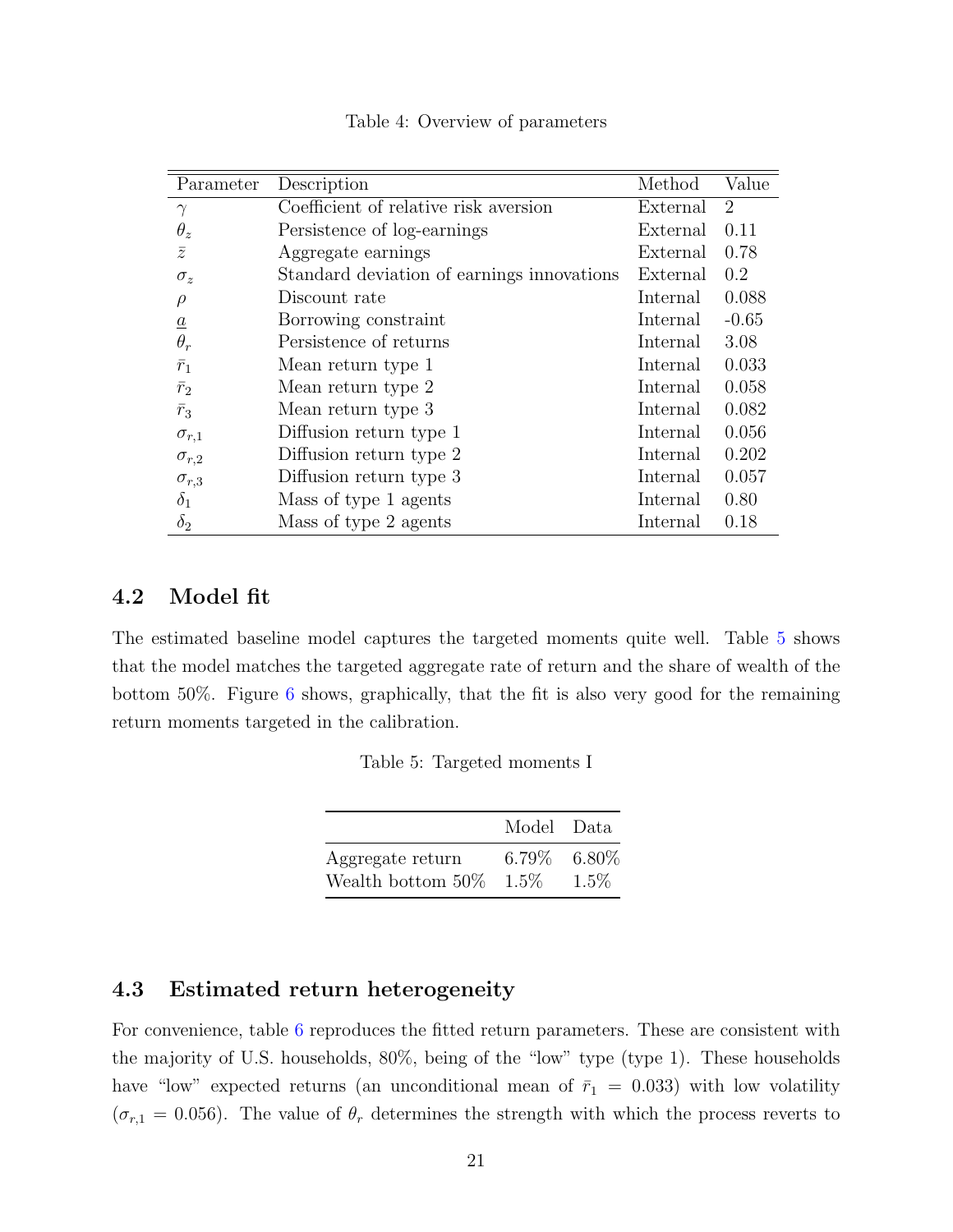

<span id="page-22-0"></span>Figure 6: Targeted moments II: average return by wealth percentile

Table 6: Overview of return parameters

<span id="page-22-1"></span>

|                                    | $_{\text{LOW}}$ | Middle   | High     |
|------------------------------------|-----------------|----------|----------|
|                                    | (type 1)        | (type 2) | (type 3) |
| Mean, $\bar{r}_i$                  | 0.033           | 0.058    | 0.082    |
| Standard deviation, $\sigma_{r,j}$ | 0.056           | 0.202    | 0.057    |
| Persistence, $\theta_r$            | 3.08            | 3.08     | 3.08     |
| Share, $\delta_i$                  | 0.80            | 0.18     | 0.02     |

its mean and thus, is closely related to the persistence of the process. The value  $\theta_r = 3.08$ implies an autocorrelation of about 0.05 which, in turn, implies that return shocks are very transitory. Type 2 households, or "middle" types, represent about 18% of the population. Their return process is associated with a higher mean ( $\bar{r}_2$  = 0.058) and higher volatility  $(\sigma_{r,1} = 0.202)$  of returns than "low" type households. By assumption, the persistence of return shocks is identical for all types, and therefore, it is also low for the "middle" types. Finally, "high" types represent only 2% of the population and have "high" expected returns  $(\bar{r}_3 = 0.082)$  with relatively low volatility  $(\sigma_{r,3} = 0.057)$ .

The estimated parameters have no direct counterpart in the data to which they can be compared. Nonetheless, I briefly comment on how some return statistics implied by the model compare to the available evidence from the Nordic countries. For Sweden (2000-2007), [Bach et al.](#page-45-2) [\(2020\)](#page-45-2) find that the expected return on wealth rises from 5.3% for the 20%-30%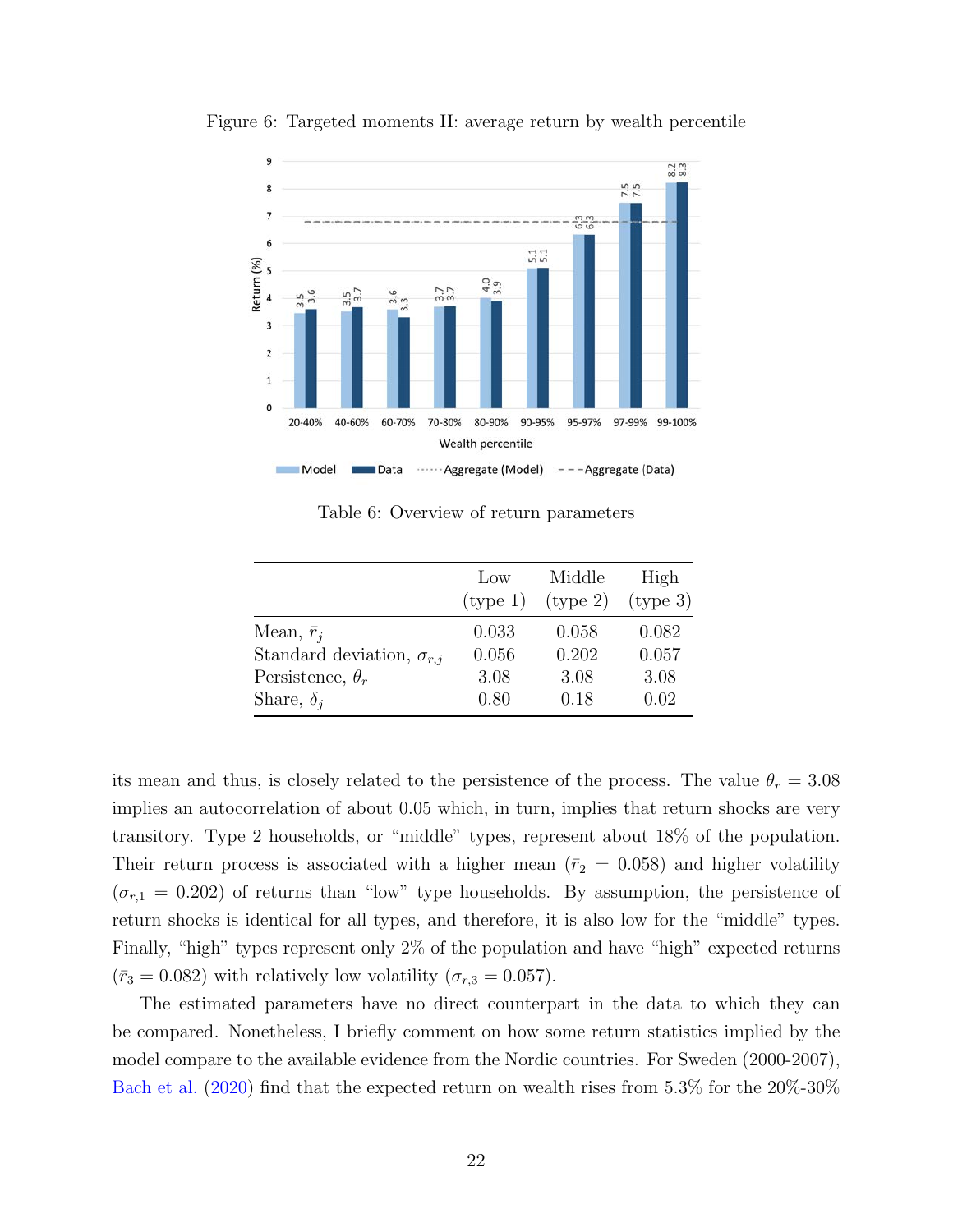<span id="page-23-1"></span>wealth percentiles, to 7.5% to the 97.5%-99% wealth percentiles. It then rises further for individuals within the top 1% of the wealth distribution, fluctuating between 8.1% and 9.8%. For Norway (2005–2015), [Fagereng et al.](#page-45-3) [\(2020\)](#page-45-3) estimate that the average return on wealth rises from approximately -1.8% in the 20% wealth percentile, to 5.7% at the top 1% wealth percentile<sup>[32](#page-23-0)</sup>. In my model, the average return on wealth rises from  $3.4\%$  in the  $20\%$ - $40\%$ wealth percentiles, to 8.2% for the top 1% of the wealth distribution.

Table 7: Idiosyncratic volatility of returns

| Wealth percentile $20\%$                  | $90\%$         | 99%  |
|-------------------------------------------|----------------|------|
| Model                                     | $6.5\%$ 14.5\% | 5.8% |
| Bach et al. $(2020)$ 8.0% 6.0% 8.7%-27.5% |                |      |

Turning to the relationship between return risk and wealth, [Bach et al.](#page-45-2) [\(2020\)](#page-45-2) provide an estimate of the idiosyncratic volatility of returns and how it varies with wealth. I compare this object with the volatility of returns implied by  $\sigma_r$  (averaged over the different types) in the model. Table [7](#page-23-1) depicts these statistics. The model implies a relatively larger idiosyncratic volatility of returns at the 90th percentile of the wealth distribution, and a lower volatility of returns for individuals in the top  $1\%^{33}$  $1\%^{33}$  $1\%^{33}$ . Overall, the model is broadly consistent with the evidence from Nordic countries pointing towards a positive correlation between wealth, on one hand, and the average return and the idiosyncratic volatility, on the other hand. The exception is at the top 1% of the wealth distribution, where the model implies considerably less idiosyncratic return risk.

It is important to recognize that the (time-series) return process faced by individuals in the model is calibrated to match empirical moments from cross-sectional data. This is not ideal as it would be preferable to use panel data to identify the different components of the return process. In particular, the cross-sectional moments cannot disentangle between ex-ante return differences, captured by return types, and the ex-post return differences generated by the stochastic return component. To address this issue, I consider alternative combinations of ex-ante and ex-post heterogeneity by allowing for different numbers of return "types". In section [5,](#page-28-0) I show that, while different specifications lead to different parametrizations of the return process (and relative importance of ex-ante versus ex-post differences), the implica-

<span id="page-23-2"></span><span id="page-23-0"></span> $32B$ ased on figure 5 in [Fagereng et al.](#page-45-3)  $(2020)$ 

<sup>&</sup>lt;sup>33</sup>In appendix, I provide additional evidence on the cross-sectional standard deviation of returns implied by the model and how it compares with the empirical evidence of [Bach et al.](#page-45-2) [\(2020\)](#page-45-2) and [Fagereng et al.](#page-45-3)  $(2020).$  $(2020).$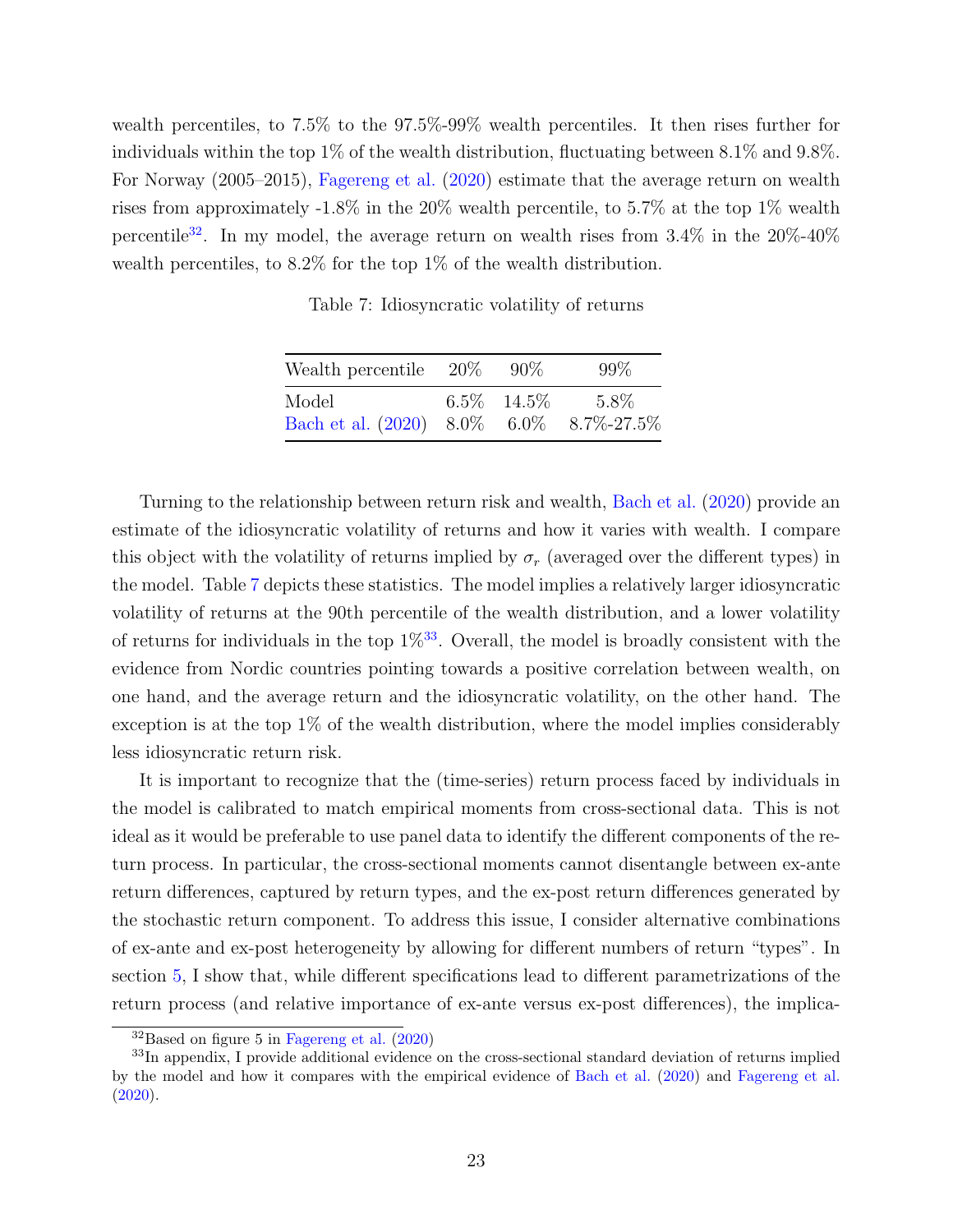tions for the overall distribution of wealth are broadly similar<sup>[34](#page-24-0)</sup>. I start by presenting the baseline model's implications for long-run wealth inequality in the next section.

## 4.4 Results: steady-state wealth inequality

<span id="page-24-1"></span>Figure [7](#page-24-1) plots the Lorenz curve generated by the model (solid line) and, for comparison, its empirical counterpart in 2019 (dashed line). For further detail, table [8](#page-25-0) summarizes the wealth shares of selected groups.



Figure 7: Lorenz curve: model and data

The degree of wealth concentration implied by the baseline model is not only large but also remarkably close to the empirical wealth shares in the data. This is true although empirical wealth shares were not directly targeted in the calibration, with the exception of the bottom 50% as a whole[35](#page-24-2). In the model, the wealthiest 10% households own 75.7% of the total wealth. This value is almost identical to the empirical top 10% share observed in 2019: 76.4%. Between the 50th and 90th wealth percentiles, the model tracks the distribution of wealth observed in the data very closely as is clear in figure [7.](#page-24-1) Moving further up the distribution, the model-implied wealth share of the richest 5% is also very close to its empirical counterpart

<span id="page-24-2"></span><span id="page-24-0"></span><sup>34</sup>Conditional on matching the targeted cross-sectional return moments.

<sup>35</sup>Appendix [B.4](#page-42-0) shows an alternative calibration in which I do not target the bottom 50% empirical share, and assume that households cannot borrow, that is,  $\underline{a} = 0$ . The wealth distribution of the bottom 50% is somewhat larger than in the baseline model (6.8%), mainly at the expense of the next 40% (19.4% versus  $22.1\%$  in the baseline). The model-implied top  $10\%$  share is equal to 73.8%.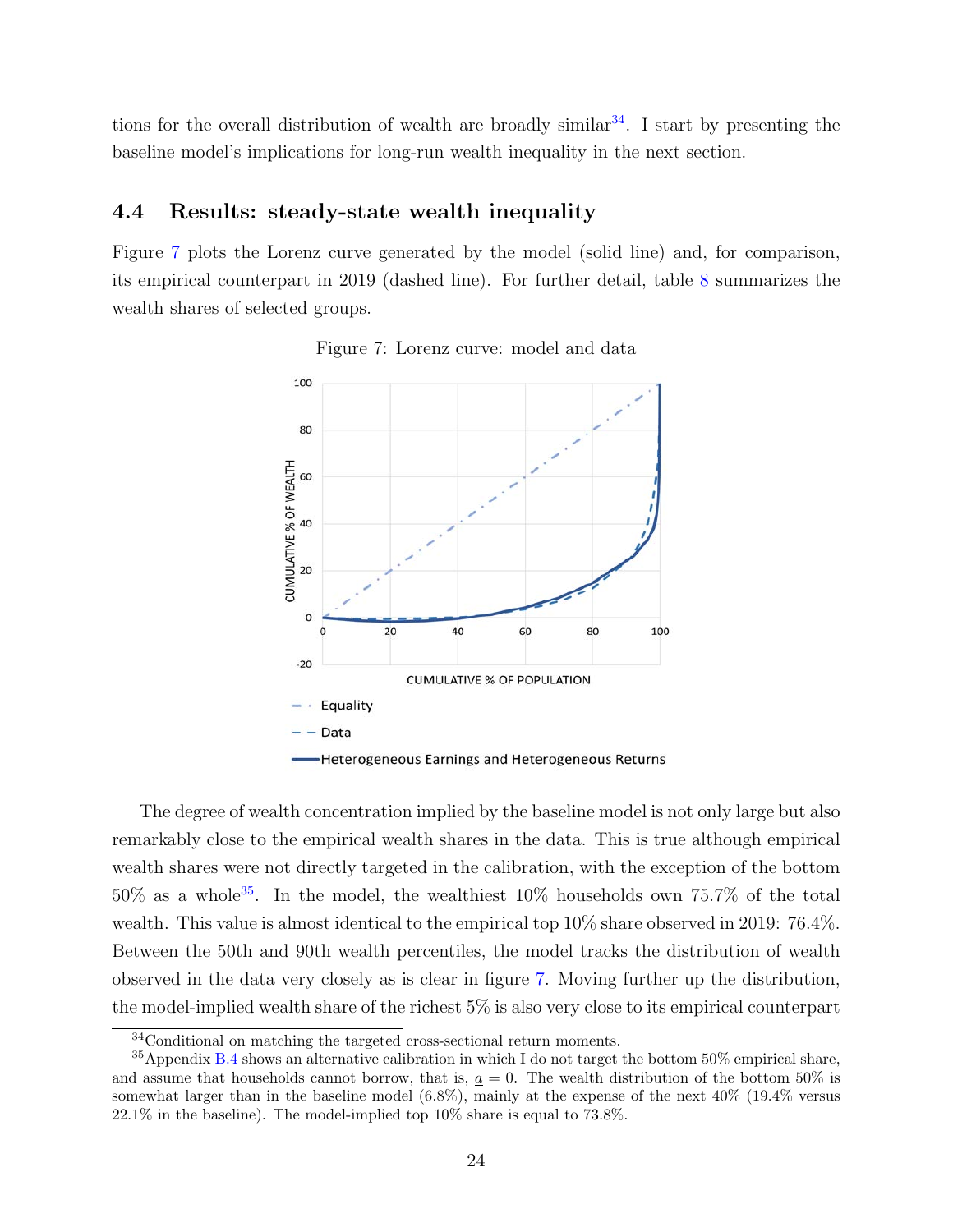| Percentile | Model | Data |
|------------|-------|------|
| Bottom 50% | 1.5   | 1.5  |
| Middle 40% | 22.8  | 22.1 |
| Top $10\%$ | 75.7  | 76.4 |
| Top $5\%$  | 68.9  | 64.9 |
| Top $1\%$  | 55.5  | 37.2 |

<span id="page-25-0"></span>Table 8: Wealth shares: model and data (2019)

 $(68.9\% \text{ vs. } 64.9\%)$ . For the richest 1%, the model implies an even greater wealth share than what is observed in the data (55.5% vs. 37.2%), implying even more wealth concentration within the top 5\% than what is measured in the data.

To understand the role of *type dependence* for wealth inequality, the distribution of return types over different wealth percentiles is plotted in figure [8.](#page-26-0) The main observation is that the household's return type is positively correlated with the household's position in the distribution of wealth. "Low" types are more likely to belong to the bottom or the middle of the wealth distribution. This is clear from the first two blue bars on the left which indicate that 53% and 44% of low-type households end up in the bottom 50% and the middle 40% of the wealth distribution, respectively. In contrast, high-type individuals are extremely likely to belong to the top 10% of the wealth distribution. In fact, 99% of high types will end up within the top 5% of the wealth distribution, and 59% of them will belong to the top 1%. Finally, middle-type families are likely to become middle class households, although there are middle types at the bottom 50% and at the top 10% or the top 5%.

Overall, the main takeaway from the baseline model is that adding return heterogeneity, consistent with the U.S. data, to the workhorse model of earnings inequality generates top wealth shares that are remarkably close to their empirical counterparts. In the next section, I investigate just how important return differences are to understand wealth inequality in the US.

#### 4.5 Counterfactual: homogeneous returns

In this section, I present a counterfactual exercise whose goal is to understand the relative importance of heterogeneous returns for long-run wealth inequality. Specifically, I shut down all sources of return heterogeneity ( $\mu_{r,i} = \mu_r$  and  $\sigma_{r,i} = 0 \forall i$ ) and re-estimate the model. I set  $\rho = 0.088$  and  $\mu_r = 6.79\%$  to match the aggregate rate of return in the baseline economy. Then, I re-calibrate  $\underline{a}$  to match the bottom 50% wealth share which yields  $\underline{a} = -3.99$ . Table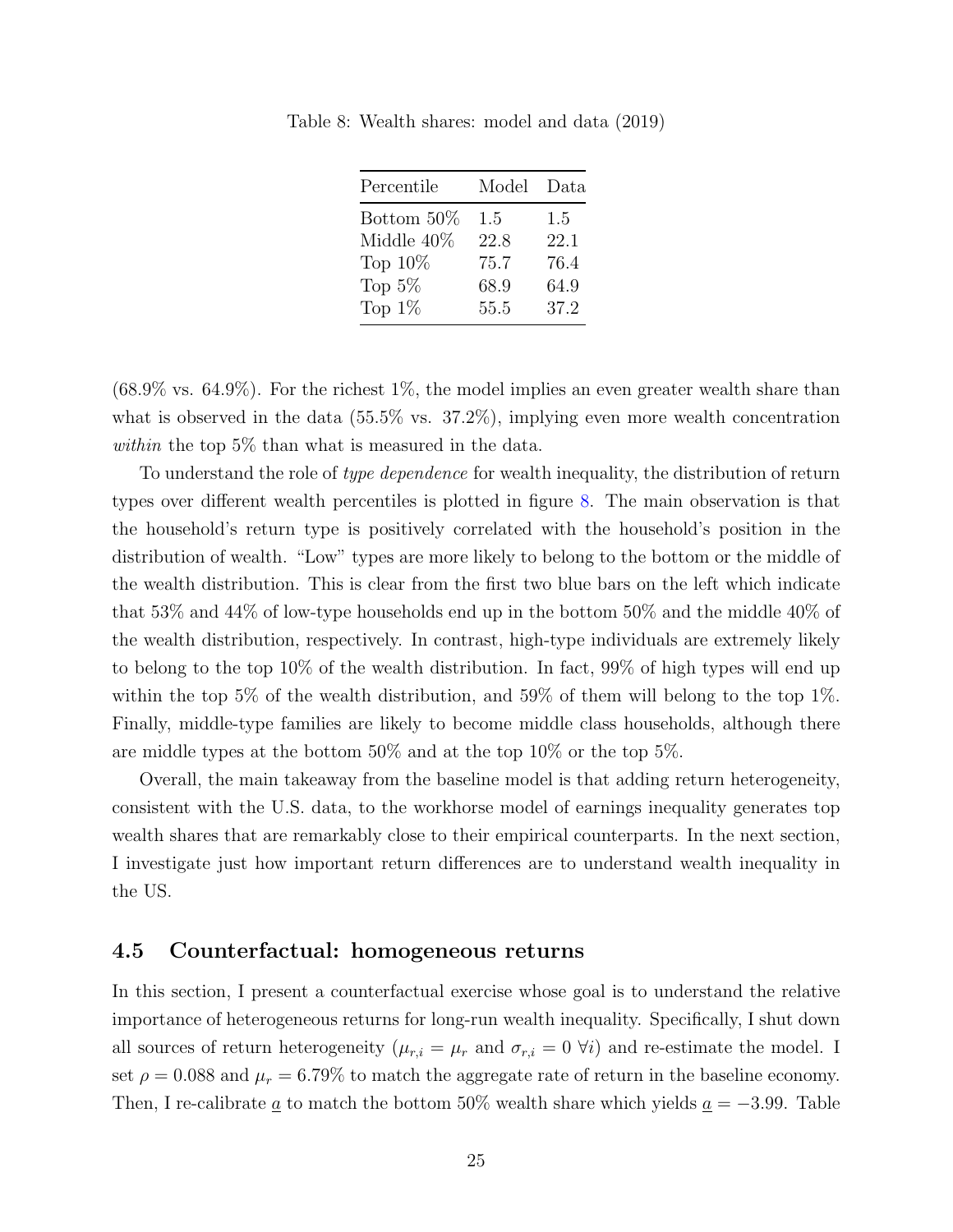

<span id="page-26-0"></span>Figure 8: Distribution of return types over different wealth percentiles

<span id="page-26-1"></span>[9](#page-26-1) summarizes the return parameters associated with this counterfactual exercise.

|                                    | Low    | Middle                           | High     |
|------------------------------------|--------|----------------------------------|----------|
|                                    |        | $(type 1)$ $(type 2)$ $(type 3)$ |          |
| Mean, $\bar{r}_i$                  | 0.0679 | 0.0679                           | 0.0679   |
| Standard deviation, $\sigma_{r,i}$ |        |                                  |          |
| Persistence, $\theta_r$            |        |                                  |          |
| Share, $\delta_i$                  | 0.80   | 0.18                             | $0.02\,$ |

Table 9: Overview of return parameters: homogeneous returns

The implications of ignoring return heterogeneity are depicted in figure [9](#page-27-0) and table [10.](#page-27-1) Figure [9](#page-27-0) plots the Lorenz curve associated with the counterfactual economy with earnings inequality but no return heterogeneity (dotted line). For comparison, it also displays the corresponding object for the baseline model and the data. As the bottom 50% share is a target in the calibration, the relevant comparison is that of wealth shares within the top 50% of the distribution. Shutting down return heterogeneity has large implications for the distribution of wealth which becomes much less concentrated. For example, the wealth share of the middle 40% increases from 22.8% in the baseline to 62.3% in the homogeneous return specification. In contrast, the share of the richest 10% drops roughly by half, from 75.7% to only 36.2%. Moving further up the distribution, the relative drop is progressively larger, indicating that return heterogeneity is of first-order importance to understand top wealth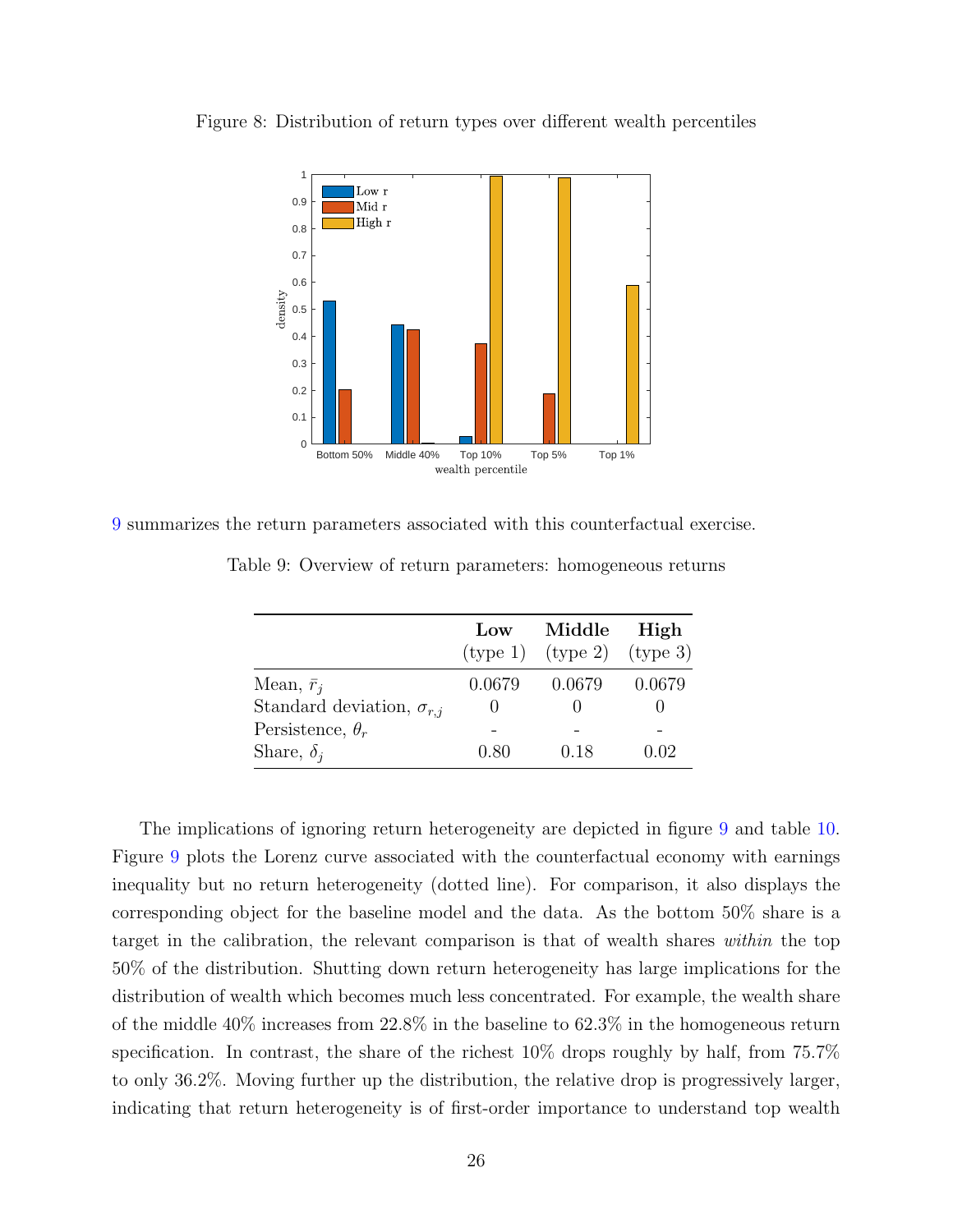#### <span id="page-27-0"></span>Figure 9: Distribution of wealth: data and model under different assumptions



shares. Specifically, the top 5% owns only 21.1% of the total wealth under homogeneous returns, which is far from the 64.9% observed in the data and the 68.9% implied by the baseline model. Similarly, the top 1% is predicted to own 5.2% of the total wealth when the corresponding empirical and baseline shares are 37.2% and 55.5%.

|               | Homogeneous<br>returns | Baseline | Data |
|---------------|------------------------|----------|------|
| Bottom 50\%   | 1.5                    | 1.5      | 1.5  |
| Middle $40\%$ | 62.3                   | 22.8     | 22.1 |
| Top $10\%$    | 36.2                   | 75.7     | 76.4 |
| Top $5\%$     | 21.1                   | 68.9     | 64.9 |
| Top $1\%$     | 5.2                    | 55.5     | 37.2 |

<span id="page-27-1"></span>Table 10: Wealth shares: homogeneous returns, baseline and data

The main conclusions from this exercise are summarized as follows. First, labor income differences are insufficient to explain large top wealth shares, in line with the general findings of the literature. Second, this is increasingly true as one moves further up the wealth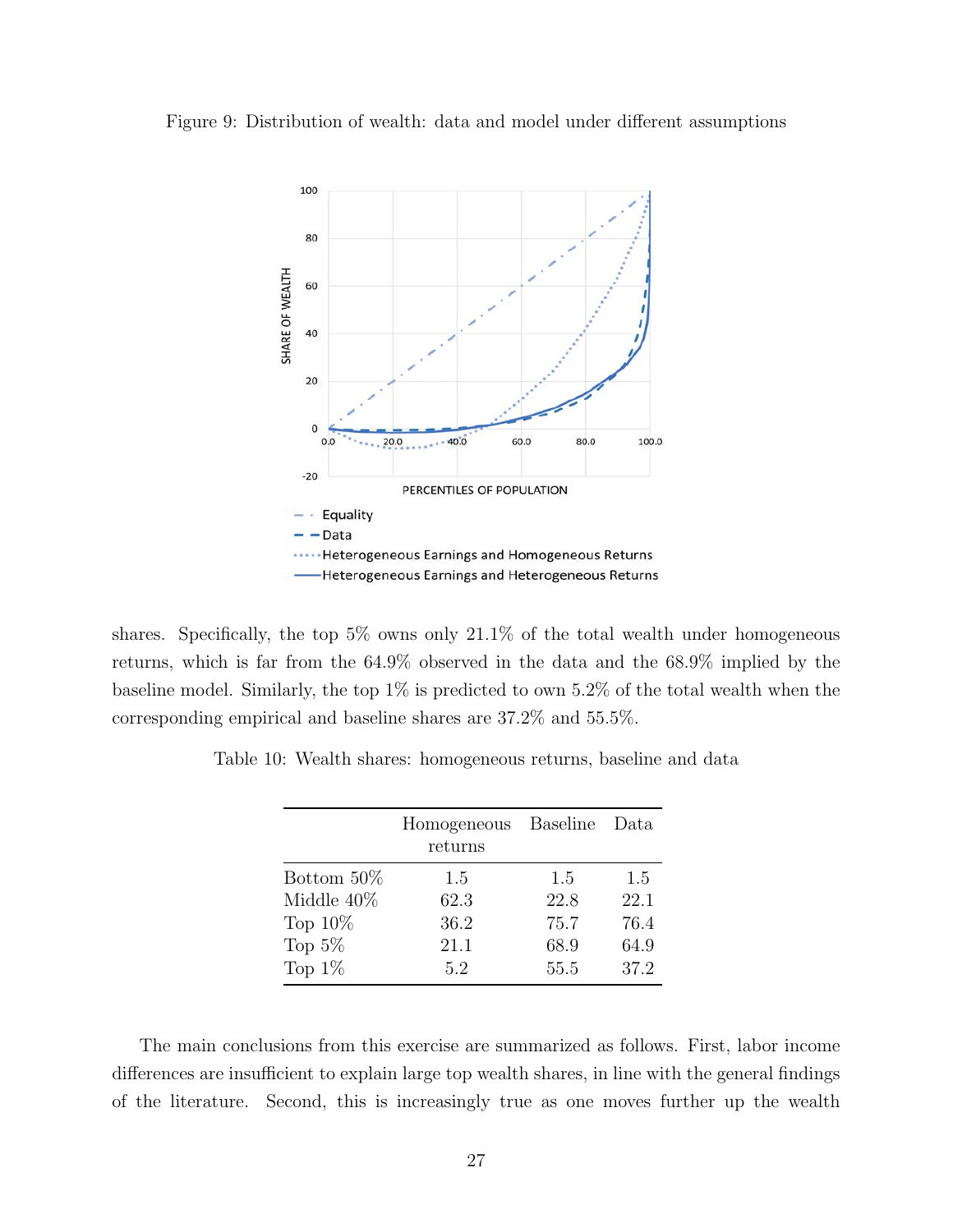distribution and earnings risk becomes weaker as a source of wealth dispersion. Finally, considering return heterogeneity on top of earnings inequality can fully explain the degree of wealth concentration observed in the data, suggesting that both factors must be taken into account in order to understand long-run wealth inequality.

# <span id="page-28-0"></span>5 Discussion: cross-sectional return heterogeneity and type dependence

<span id="page-28-1"></span>In the baseline model, returns feature type dependence and I assume that there are three return types in the population. This modeling choice is justified by the following observations.



Figure 10: Model fit (one type): average return by wealth percentile

First, the model with only one return type (i.e. no type dependence) performs poorly on the matching of the targeted empirical moments. This is depicted in figure  $10^{36}$  $10^{36}$  $10^{36}$  The matching is particularly poor for the targeted aggregate rate of return (5.5% vs. 6.8%) and the average return of percentiles 60%-70%, 70%-80%, 80%-90% and 90%-95%, which are too high in the model compared to the data. This result is perhaps not surprising. In this specification, there are only three return parameters:  $\bar{r}$ ,  $\sigma_r$  and  $\theta_r$ . These turn out to be insufficient to accurately capture the heterogeneity in returns estimated in the data. In particular, they imply that the return on wealth is too high for middle-class households, which in turn implies that these households own "too much" wealth. This is reflected in table [11](#page-29-0) which compares the distribution of wealth under this specification of returns with

<span id="page-28-2"></span><sup>36</sup>Alternatively, the model fit can be assessed from table [19](#page-44-0) in appendix [B.4.](#page-42-0)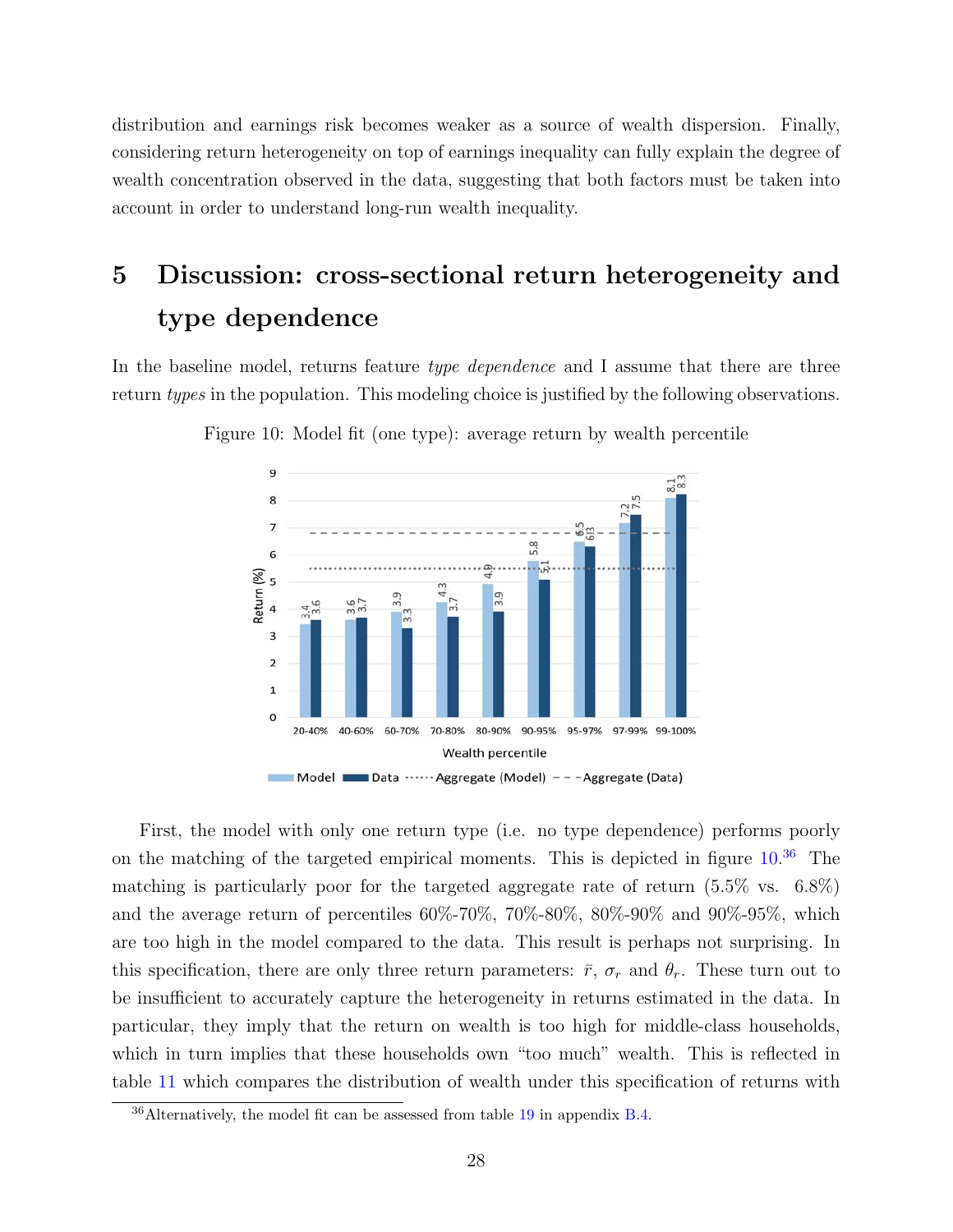| Percentile    | Model $(J = 1)$ Baseline |      | Data |
|---------------|--------------------------|------|------|
| Bottom 50\%   | 1.5                      | 1.5  | 1.5  |
| Middle $40\%$ | 52.9                     | 22.8 | 22.1 |
| Top $10\%$    | 45.6                     | 75.7 | 76.4 |
| Top $5\%$     | 29.1                     | 68.9 | 64.9 |
| Top $1\%$     | 8.82                     | 55.5 | 37.2 |

<span id="page-29-0"></span>Table 11: Wealth shares: model (one type) and data

that of the baseline model and the data. Taken together, the previous observations suggest that an economy where ex-post luck is the only source of return heterogeneity is unlikely to accurately describe the underlying (true) return process faced by households. Motivated by this result and the discussion in section [2.6](#page-14-1) , I consider type dependence as a way of better capturing the return heterogeneity observed in the data. Next, I discuss the choice of the total number of types.

As discussed in section [4.3,](#page-21-2) the cross-sectional evidence on returns to wealth is not sufficient to disentangle between ex-ante return heterogeneity and ex-post return differences, creating a challenge for the identification of the parameters associated with the return process. To check how the results depend on the relative importance of ex-ante return differences, captured by return "types", relative to ex-post return differences, I estimate the model for different numbers of types. In particular, I consider the case of two, three (baseline) and four return types.

Relative to the one-type specification, considering two, three and four return types considerably improves the matching of the targeted (average) return moments. This is observable in figure [11](#page-30-0) which compares the targeted return moments implied by the different models and the data. Notice, however, that the idiosyncratic volatility parameter is different in each of these specifications. This can be seen in table [12.](#page-30-1) In general, the idiosyncratic volatility parameter falls with the number of individual return types. Intuitively, considering more return types allows for relatively more "ex-ante" return heterogeneity, which implies that the targeted return moments can be matched with less "ex-post" idiosyncratic return heterogeneity.

Turning to the wealth distributions implied by the different model specifications, table [13](#page-30-2) summarizes the implied wealth shares of different percentiles.<sup>[37](#page-29-1)</sup> Broadly, the distribution of wealth under the different specifications is fairly similar up to the 99th wealth percentile.

<span id="page-29-1"></span> $37$ Additionally, appendix [B.4](#page-42-0) displays the Lorenz curves associated with the different model specifications.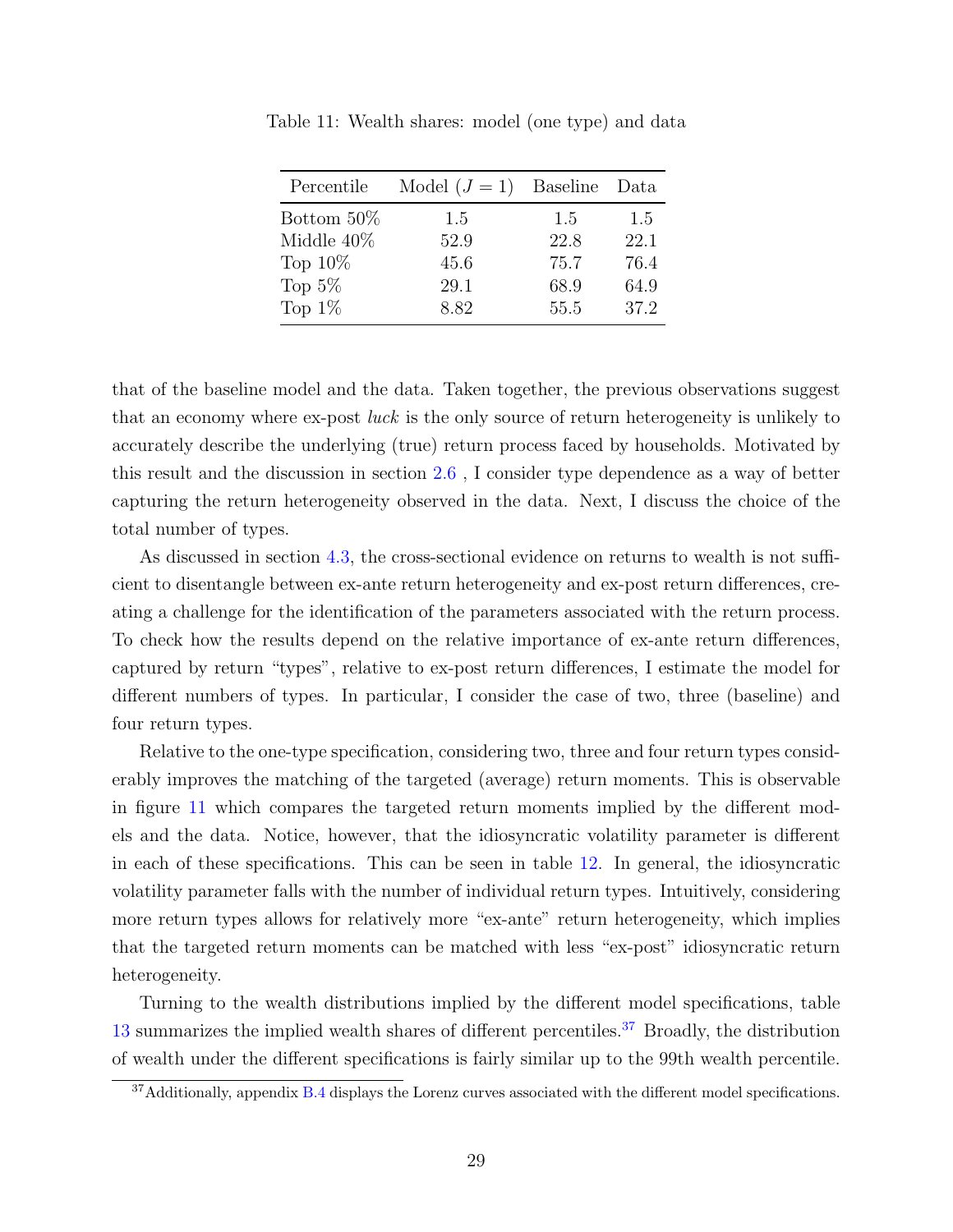<span id="page-30-0"></span>

Figure 11: Model fit: average return by wealth percentile

<span id="page-30-1"></span>Table 12: Idiosyncratic volatility of returns: alternative return specifications

| Wealth percentile Two types Three types Four types |                   |                  |                 |
|----------------------------------------------------|-------------------|------------------|-----------------|
| $20\%$<br>$90\%$                                   | $20.4\%$<br>21.0% | $6.9\%$<br>14.5% | $7.4\%$<br>8.3% |
| 99%                                                | 23.9%             | 5.8%             | $9.7\%$         |

Table 13: Wealth shares: model and data

<span id="page-30-2"></span>

| Percentile | Model     | Model     | Model     | Data. |
|------------|-----------|-----------|-----------|-------|
|            | $(J = 2)$ | $(J = 3)$ | $(J = 4)$ |       |
| Bottom 50% | 1.5       | 1.5       | 1.5       | 1.5   |
| Middle 40% | 23.2      | 22.8      | 26.8      | 22.1  |
| Top $10\%$ | 75.2      | 75.7      | 71.7      | 76.4  |
| Top $5\%$  | 67.7      | 68.9      | 62.7      | 64.9  |
| Top $1\%$  | 57.1      | 55.5      | 49.6      | 37.2  |

This indicates that, while the individual return parameters are not precisely estimated, the implications of the estimated return heterogeneity for most of the wealth distribution do not depend substantially on the precise division of returns into ex-ante versus ex-post differences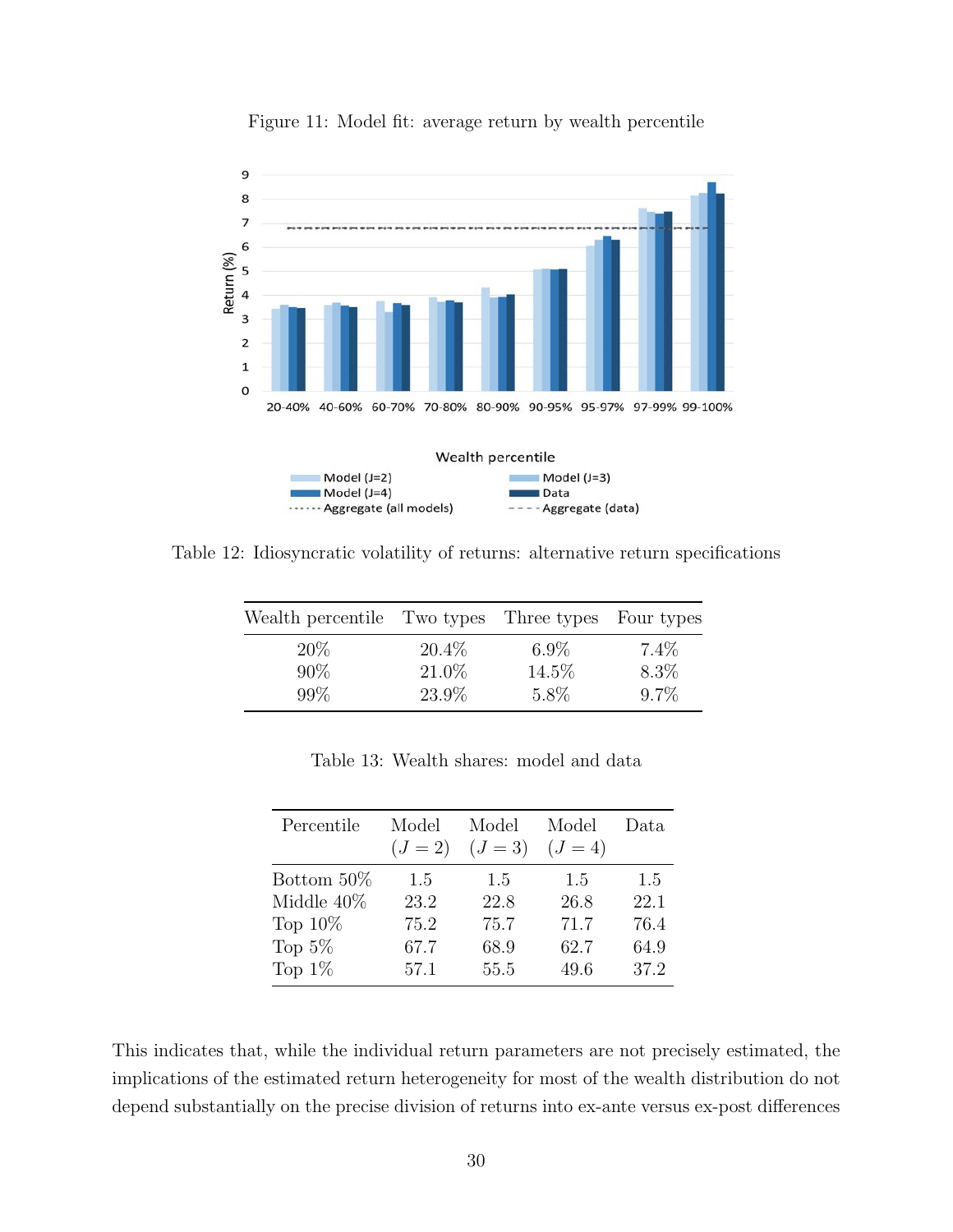(conditional on matching the targeted moments). However, for the top 1% (and smaller groups within the top  $1\%$  such as the top  $0.1\%$  or the top  $0.01\%$ ) the model-implied wealth shares vary considerably depending on the calibration. This is depicted in table [14.](#page-31-1) The lack of detailed panel data is an important limitation to understanding the importance of return differences for households at the very top, and the cross-sectional evidence from the SCF seems insufficient to provide a precise answer. With these caveats in mind, the different model simulations nonetheless suggest that return heterogeneity can generate large wealth shares at the very top of the distribution. This motivates further work, including data collection efforts, to better measure the wealth returns of small, but very wealthy groups of individuals.

| Percentile   | Model<br>$(J = 2)$ | Model<br>$(J = 3)$ | Model<br>$(J = 4)$ | Data. |
|--------------|--------------------|--------------------|--------------------|-------|
| Top $1\%$    | 57.1               | 55.5               | 49.6               | 37.2  |
| Top $0.1\%$  | 42.8               | 22.7               | 32.2               | 14.1  |
| Top $0.01\%$ | 18.5               | 7.8                | 13.8               | 5.1   |

<span id="page-31-1"></span>Table 14: The right tail of the wealth distribution: model and data

# <span id="page-31-0"></span>6 Conclusion

This paper studies the role of return heterogeneity as a driver of wealth inequality in the United States. The first contribution is to investigate the empirical relationship between returns and wealth using data on U.S. household finances. I find substantial differences in the average return on wealth, arising both from differences in portfolio allocations and return heterogeneity on similar assets. Richer households earn, on average higher returns: a gap of 4.7 percentage points between the 20th and the 99th percentile.

To understand the implications of return differences for wealth inequality, I consider return heterogeneity in a partial equilibrium model of household saving behavior and calibrate it in order to be consistent with the estimated heterogeneity in U.S. data. I find that return heterogeneity is able to explain the large wealth concentration at the top observed in the US. For example, adding return heterogeneity to the standard model of earnings risk raises the top 10% wealth share from 36% to 76%, fully matching its empirical counterpart.

This paper takes a first step towards quantifying the importance of return heterogeneity for wealth inequality in the United States, and there are many avenues which may be fruitful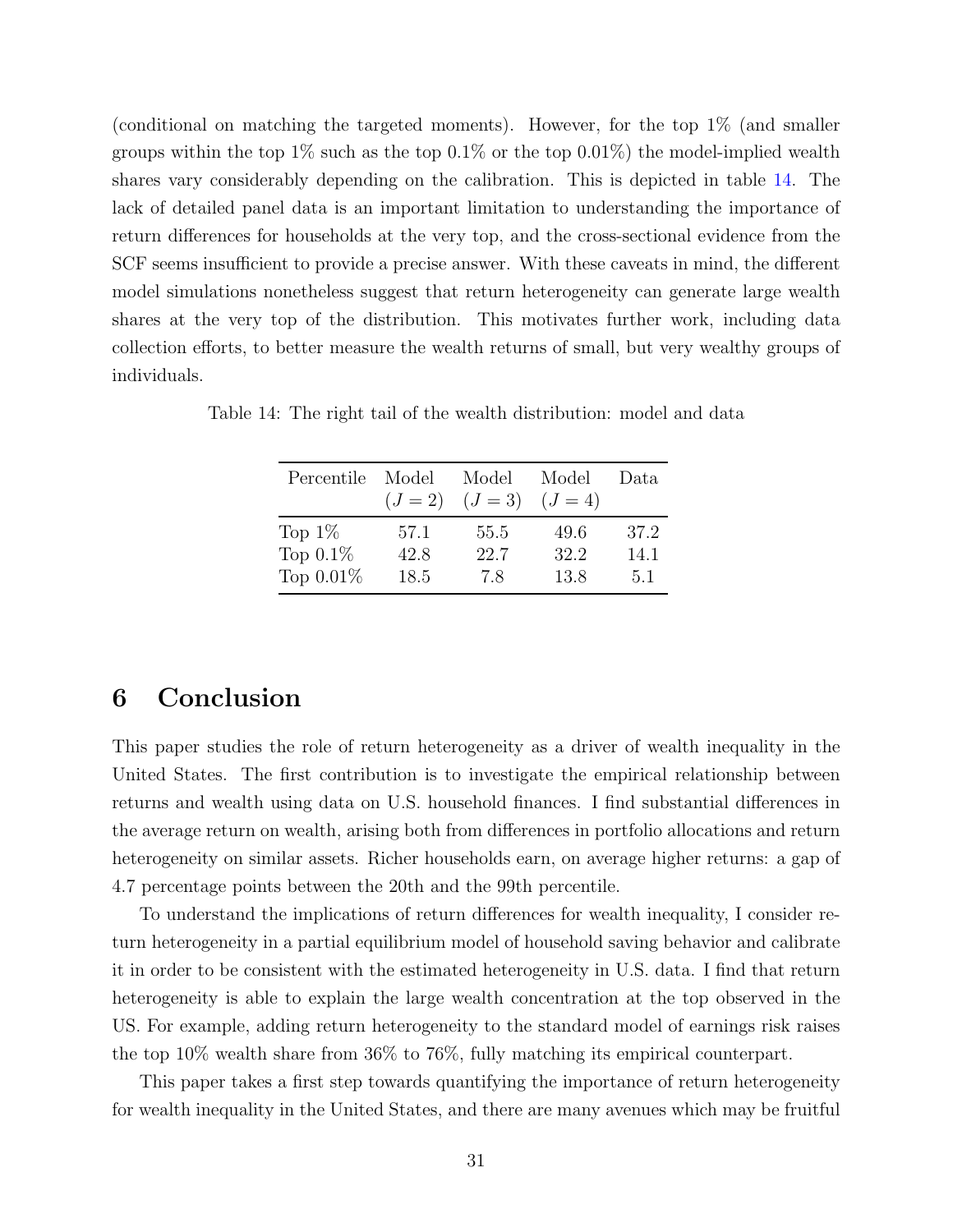for future research. First, it will be important to further investigate the deeper determinants of return differences (e.g. portfolio choice, investment skill, information) and their relative importance. Relatedly, it will be interesting, as well as challenging, to quantify the distributional implications of heterogeneous returns in a general equilibrium model in which prices are determined endogenously. Finally, the data limitations that the literature still faces when it comes to measuring returns to wealth in micro data suggest that there are potentially large gains from collecting administrative data on both income and wealth. This would greatly improve our understanding of the fundamental drivers of wealth inequality worldwide.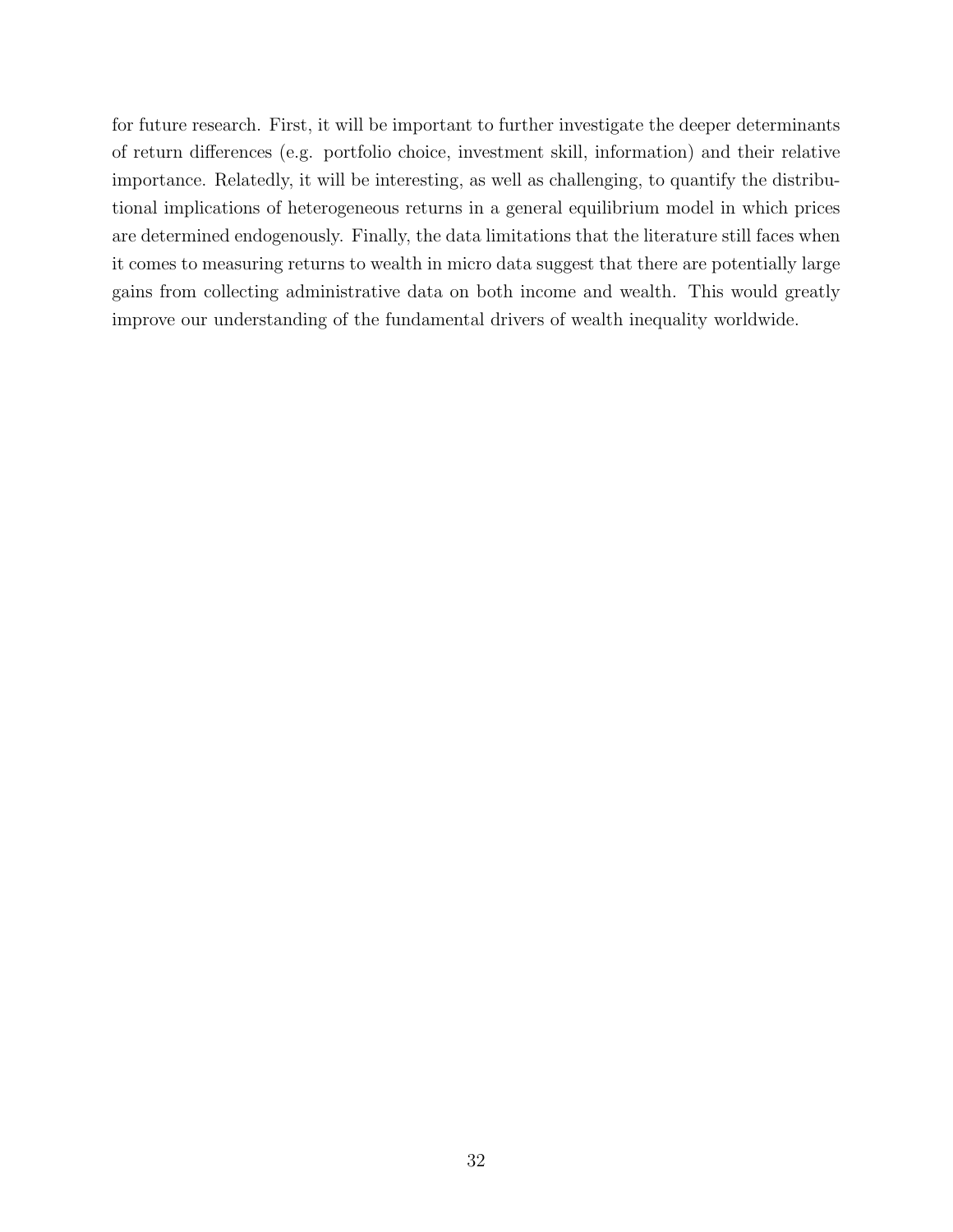# Appendix A Data

## <span id="page-33-0"></span>A.1 Survey of Consumer Finances' sample design

The Survey of Consumer Finances has a complex sample design intended to accurately measure aggregate wealth in the United States. Broadly, households are selected from a double sampling procedure where, first, a sample is selected from a standard multi-stage areaprobability design intended to provide good coverage of assets that are broadly distributed (for example, primary homes). Then, a second sample is selected from statistical records the Individual Tax File — derived from tax data by the Statistics of Income Division of the Internal Revenue Service (IRS). The list provided by the IRS consists of very high income families who are selected into the second sample with the aim of disproportionately picking families that are likely to be relatively wealthy. Weights are used to combine information from the two samples to make estimates for the full U.S. population.

## <span id="page-33-1"></span>A.2 The distribution of wealth in the United States, 1989-2019

Table [15](#page-33-2) depicts wealth shares in the United States between 1989 and 2019. It also includes the Gini index of wealth, which is an alternative measure of dispersion or inequality along the entire distribution.

<span id="page-33-2"></span>

|             | 1989  | 1992    | 1995  | 1998  | 2001  | 2004  | 2007  | 2010  | 2013         | 2016  | 2019  |
|-------------|-------|---------|-------|-------|-------|-------|-------|-------|--------------|-------|-------|
| Bottom 50\% | 3.0   | $3.3\,$ | 3.6   | 3.1   | 2.8   | 2.6   | 2.5   | 1.2   | $\mathbf{L}$ |       | 1.5   |
| Middle 40%  | 29.5  | 29.7    | 28.5  | 28.4  | 27.7  | 28.0  | 26.1  | 24.4  | 23.9         | 21.8  | 22.1  |
| Top $10\%$  | 67.5  | 67.0    | 67.9  | 68.6  | 69.5  | 69.4  | 71.4  | 74.4  | 75.0         | 77.0  | 76.4  |
| Top $1\%$   | 30.2  | 30.1    | 34.7  | 34.0  | 32.2  | 33.3  | 33.6  | 34.2  | 35.5         | 38.7  | 37.2  |
| Gini index  | 0.792 | 0.787   | 0.791 | 0.801 | 0.805 | 0.809 | 0.816 | 0.846 | $0.850\,$    | 0.860 | 0.852 |

Table 15: Evolution of wealth inequality in the United States, 1989-2019

## A.3 Calculating the yield component of returns

This section describes, in detail, the asset classes and income flows from the SCF that were included in the calculation of returns. In each survey period I only consider households whose head is, at least, twenty years old.

#### Interest-earning assets

The category "interest-earning assets" includes all liquid assets (money market accounts, checking accounts, savings accounts, call accounts, prepaid cards), certificates of deposit,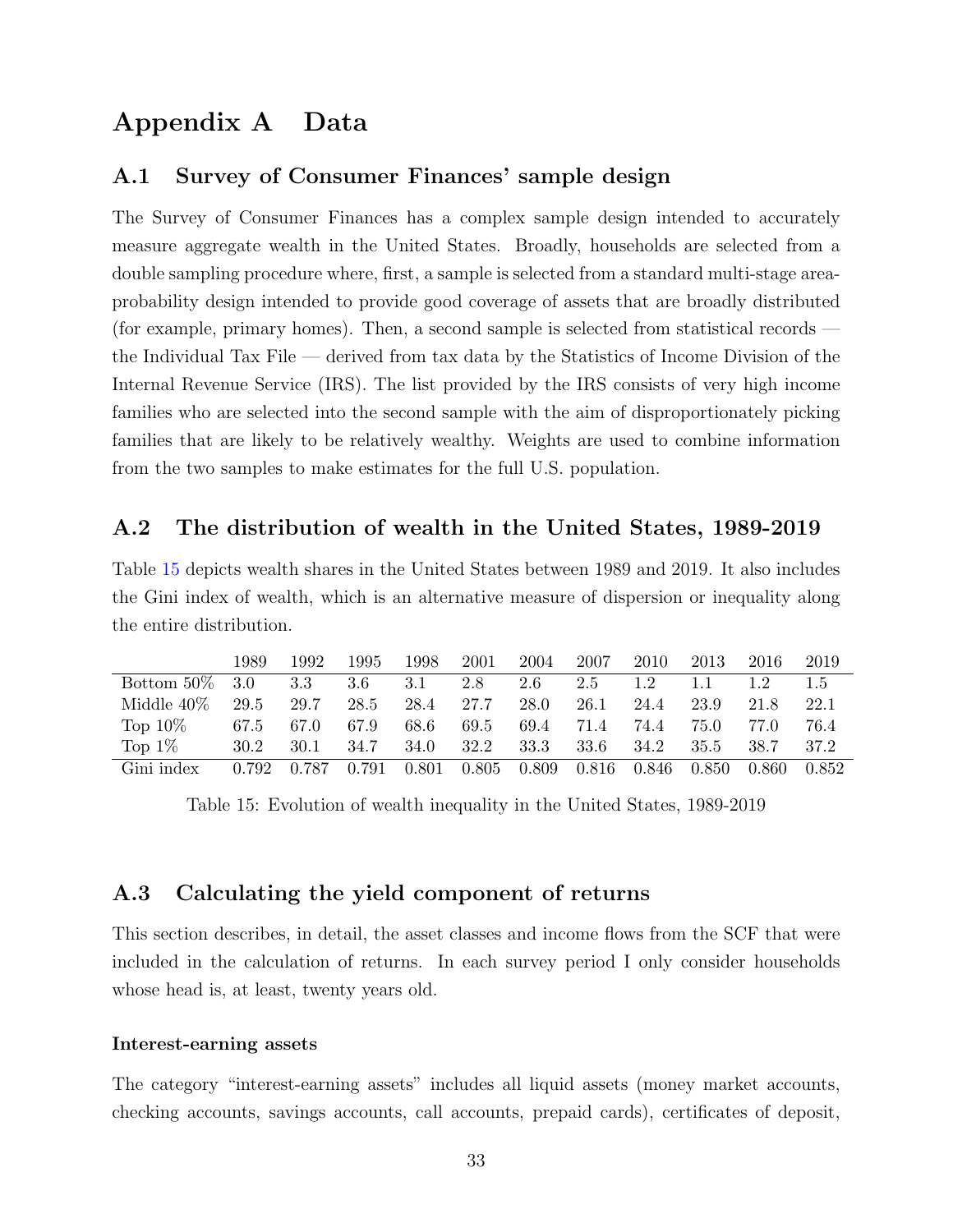directly and indirectly held bonds and the cash value of life insurance. The income flow associated with these assets is the total annual interest income reported by households.

#### Public equity

Public equity is the sum of households' direct holdings of stock plus other public equity owned indirectly through mutual funds or other vehicles. The income flow generated by public equity is the payment of dividends to stockholders.

#### Private business equity

Private businesses are self-reported by households as the share of net equity in the nonpublicly traded businesses owned. These include unincorporated businesses (proprietorships and partnerships) and incorporated businesses (for example, subchapter S and Ccorporations). To be clear, the SCF asks households the following questions: (1) "Now I would like to ask you about businesses you may own. Do you (and your family living here) own or share ownership in any privately-held businesses, including farms, professional practices, limited partnerships, private equity, or any other business investments that are not publicly traded? Do not include corporations with publicly-traded stock or any partnerships that have already been recorded earlier."; (2) "Is it a limited partnership, another type of partnership, an LLC, a subchapter S corporation, another type of corporation, or something else?"; (3) "What could you sell your (family's) share for? What is it worth? About how much would it cost to buy a similar asset?".

To estimate the profits generated by private businesses I follow [Moskowitz and Vissing-](#page-46-1)[Jørgensen](#page-46-1) [\(2002\)](#page-46-1). More specifically, the reported net income associated with each business is adjusted for corporate taxes, retained earnings and the unreported labor income of entrepreneurs.

The tax adjustment assumes a tax rate of  $30\%$ <sup>[38](#page-34-0)</sup> on profits for C-corporations and 0% for S-corporations and partnerships. In order to get an estimate of profits that excludes earnings retained by firms, a fraction of after tax profits is deducted  $-40\%$  for C-corporations and 20% for S-corporations and partnerships. These percentages correspond to estimates of the ratio of retained earnings to after tax profits in NIPA data (National Accounts). I use the values estimated by [Moskowitz and Vissing-Jørgensen](#page-46-1) [\(2002\)](#page-46-1) and [Kartashova](#page-45-7) [\(2014\)](#page-45-7). Finally, I deduct from profits an estimate of the entrepreneur's labor income when salary is not reported. That is, I impute a salary to individuals who are self-employed, have

<span id="page-34-0"></span><sup>38</sup>This is a measure of the average effective corporate tax rate applied in the United States, following [Moskowitz and Vissing-Jørgensen](#page-46-1) [\(2002\)](#page-46-1).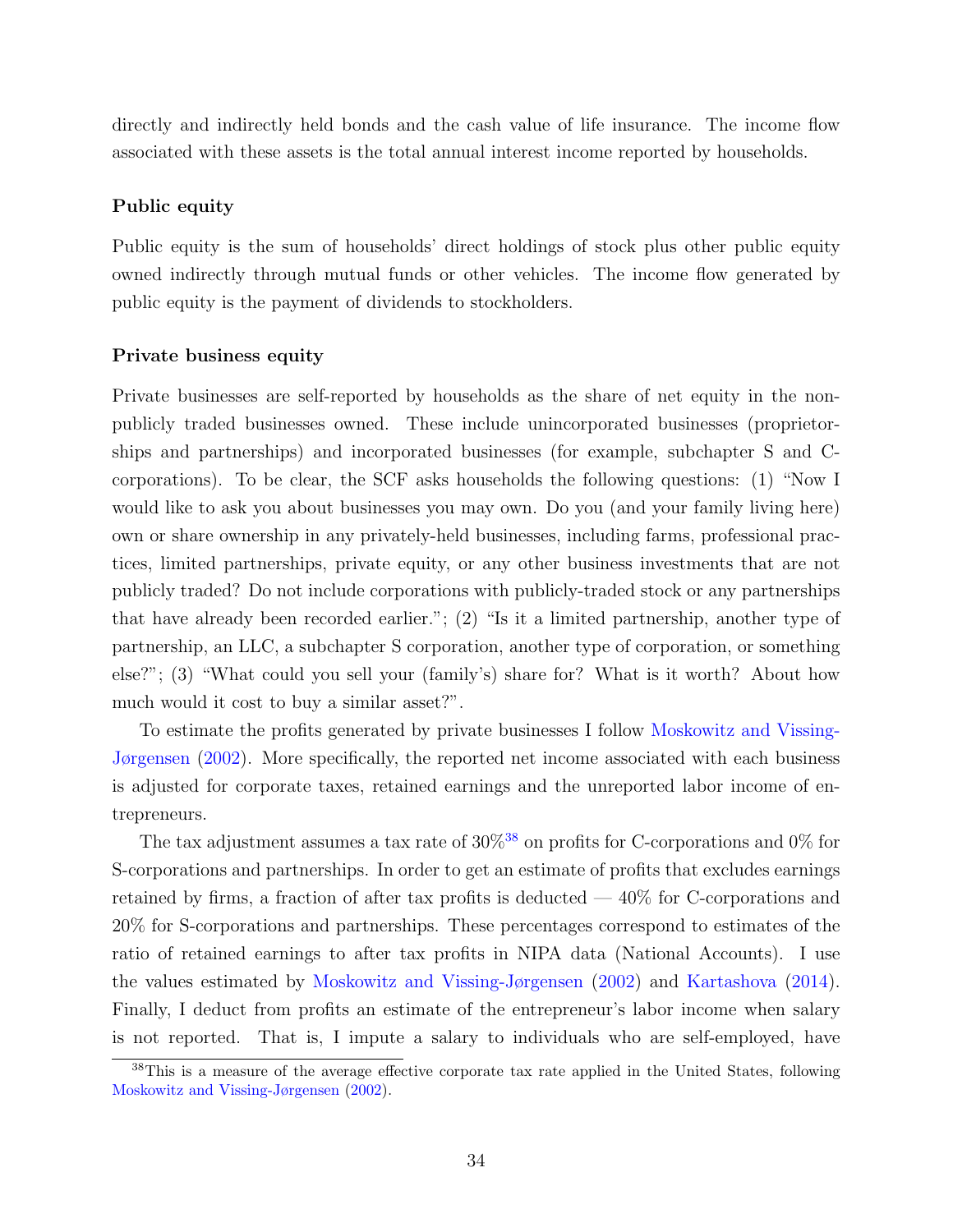ownership in a private company with active management interest, but report no salary. For these individuals, the reported annual hours worked are multiplied by an estimate of the wage rate of similar individuals in the survey who work in paid employment.<sup>[39](#page-35-0)</sup> The final estimate of profits from a private business is, thus, equal to the reported earnings from the business minus the estimated corporate taxes paid, the estimated retained earnings and the labor income associated with the entrepreneur.

#### Real estate

The SCF collects information on the market value of all real estate owned by households (primary residence, other residential real estate and non-residential real estate). This is the value of the stock of real estate owned by families. The total net income generated by real estate is calculated as follows.

The SCF collects and groups together the total income that comes from "rents, royalties and trusts". From this income I deduct the amount that does not come from rents. The latter is obtained by assuming that if (1) the household does not own primary residence or any other real estate or (2) the household does not own any other real estate and has declared royalties, then the income reported as "rents, royalties and trusts" is associated with royalties or trust income but not rents. Then I assume that the remaining income after this adjustment corresponds to rental income from real estate other than the primary residence. I calculate the ratio of rental income to the gross value of other real estate, which fluctuates between 3% and 9% over the sample period. Then, I impute rents to primary residences by assuming an identical rent-to-value ratio to the one of other real estate.

#### Debt

The SCF subdivides households' debt into six different categories: loans secured by primary residence, debt secured by other residential real estate, other lines of credit, credit card debt, installment loans (e.g. vehicles, education) and other debt. The following assumptions were used in the calculations of interest earnings and payments.

#### Debt secured by primary residence

Households report the amount owed in mortgages and other lines of credit secured by their primary residence. They are asked about the current annual interest rate paid on these up to three loans. I calculate interest payments as the product of mortgage debt (on the main

<span id="page-35-0"></span><sup>&</sup>lt;sup>39</sup>The wage rate is imputed based on the individual's age, educational attainment and gender.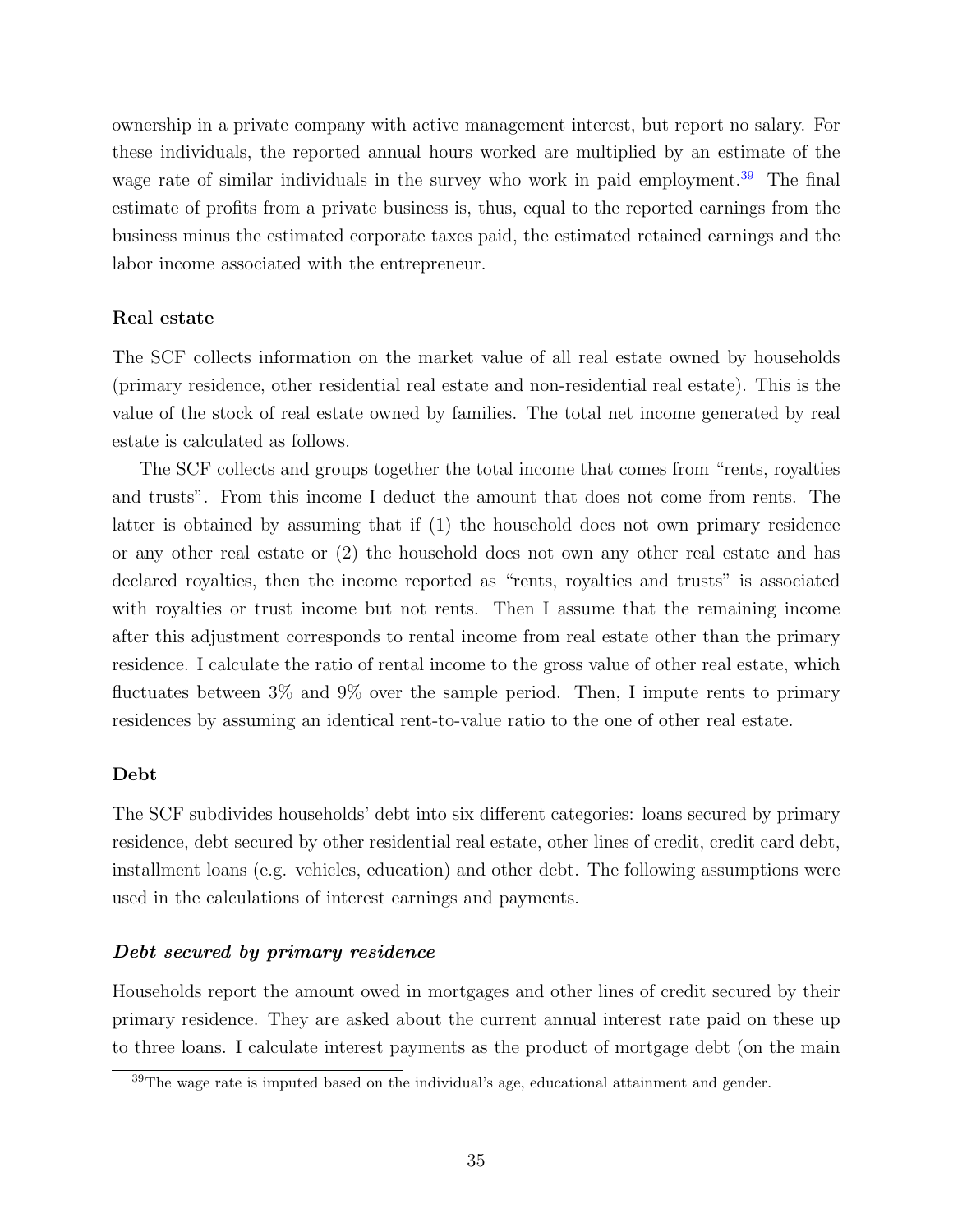home) multiplied by the geometric average of the interest rates reported on the mortgage loans (if the reported amount of debt is positive).<sup>[40](#page-36-0)</sup>

## Debt secured by other residential property

Households are asked about the amount owed in mortgages or other loans related to secondary real estate and the corresponding current interest rate up to two loans. Again, I calculate interest payments by multiplying total household debt (related to secondary property) multiplied by the geometric average of the reported interest rate paid on mortgages.

### Other lines of credit

Households are asked about the amount owed in other lines of credit up to three loans. As before, I calculate interest payments by multiplying the reported household debt by the geometric average of the reported interest rate paid on other lines of credit.

#### Credit card balances

Households are asked about the amount owed in bank accounts associated with credit cards. I calculate interest payments by multiplying household debt (related to credit card accounts) multiplied by the geometric average of the reported interest rate. Note that until 1992 no question asked was on the interest rate paid. Here, I assume — as in the  $SCF$  — a monthly rate of 2.5% on credit card balances.

## Installment loans: vehicles, education and others

Households provide information on the amount owed related to vehicle, education or other loans and the associated interest rate paid. Interest payments are estimated as the product of the remaining debt owed and the reported interest rate, with the following considerations. In 1989 the survey asks about the amount owed in consumer loans and the corresponding interest rates paid but it does not divide them into vehicles and education loans. In 1992, I use the geometric average of reported interest rates by type of debt — vehicles, education and other (residual). For "other" installment debt, I assume the interest rate paid is a geometric average of the interest rates reported on loans for vehicles and education.

<span id="page-36-0"></span> $^{40}$ I only use the geometric average of the interest rates reported if the household has more than one loans. If the household has only one line of credit, I use the reported interest rate paid on this loan.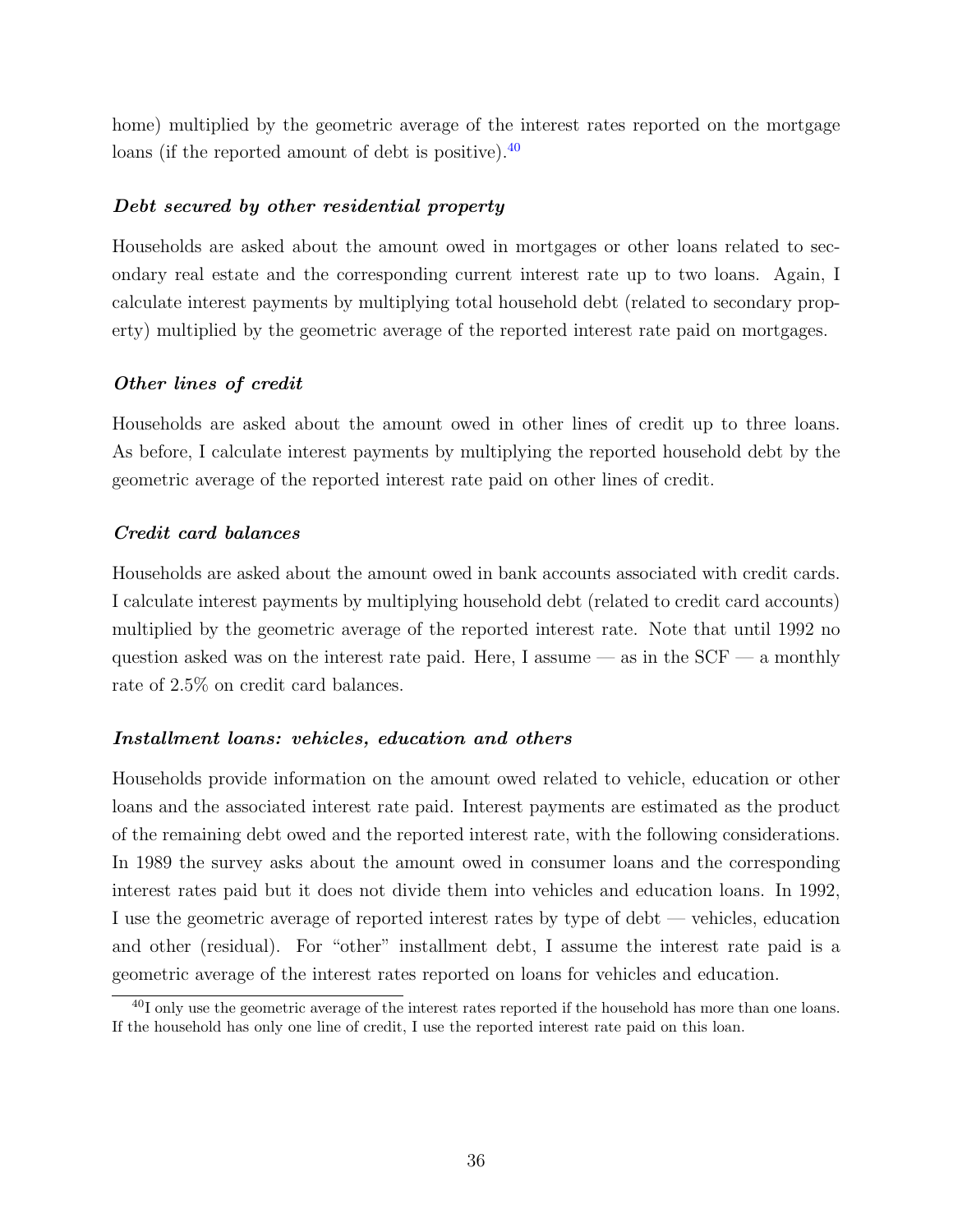## Other debt

The SCF asks households about any other debt they may have and the annual interest rate paid on those loans. Interest rate payments are calculated as the product of the interest rate and the stock of debt still owed.

## <span id="page-37-0"></span>Total return by wealth category

Table [16](#page-37-1) shows the estimated aggregate returns by wealth class using the methodology described in section [2.3.](#page-7-2) Figure [12](#page-38-0) plots the return of selected asset classes.

<span id="page-37-1"></span>

|                            | 90-92    | 93-95 | 96-98   | 99-01 | $02 - 04$ | $05 - 07$ | $08 - 10$ | $11 - 13$ | 14-16 | 17-19 | average |
|----------------------------|----------|-------|---------|-------|-----------|-----------|-----------|-----------|-------|-------|---------|
| Interest-earning<br>assets | 3.77     | 3.54  | 2.65    | 2.51  | 1.97      | 1.64      | 1.68      | 1.19      | 1.08  | 0.97  | 2.10    |
| Public equity              | 5.86     | 9.73  | 25.80   | 1.72  | $-2.98$   | 7.03      | $-8.78$   | 11.80     | 8.70  | 7.79  | 6.67    |
| Private businesses         | 9.92     | 15.51 | 21.67   | 9.93  | 14.74     | 15.72     | $-1.70$   | 17.04     | 15.40 | 15.36 | 13.36   |
| Real estate                | $-1.11$  | 1.94  | 4.50    | 7.91  | 11.20     | 7.40      | $-3.74$   | 5.70      | 10.65 | 8.51  | 5.30    |
| Debt                       | 4.25     | 3.26  | 3.23    | 2.83  | 2.83      | 2.57      | 2.48      | 1.86      | 1.81  | 1.85  | 2.70    |
| Other financial            | $-12.96$ | 3.55  | $-8.93$ | 14.71 | $-0.25$   | 9.75      | $-2.34$   | -7.94     | 5.73  | 2.60  | 0.39    |
| Other nonfinancial         | $-4.78$  | 9.59  | 1.52    | 5.88  | 4.22      | $-2.35$   | 0.71      | 0.17      | 2.36  | 1.37  | 1.87    |

Table 16: Estimated annualized returns by wealth category, 1990-2019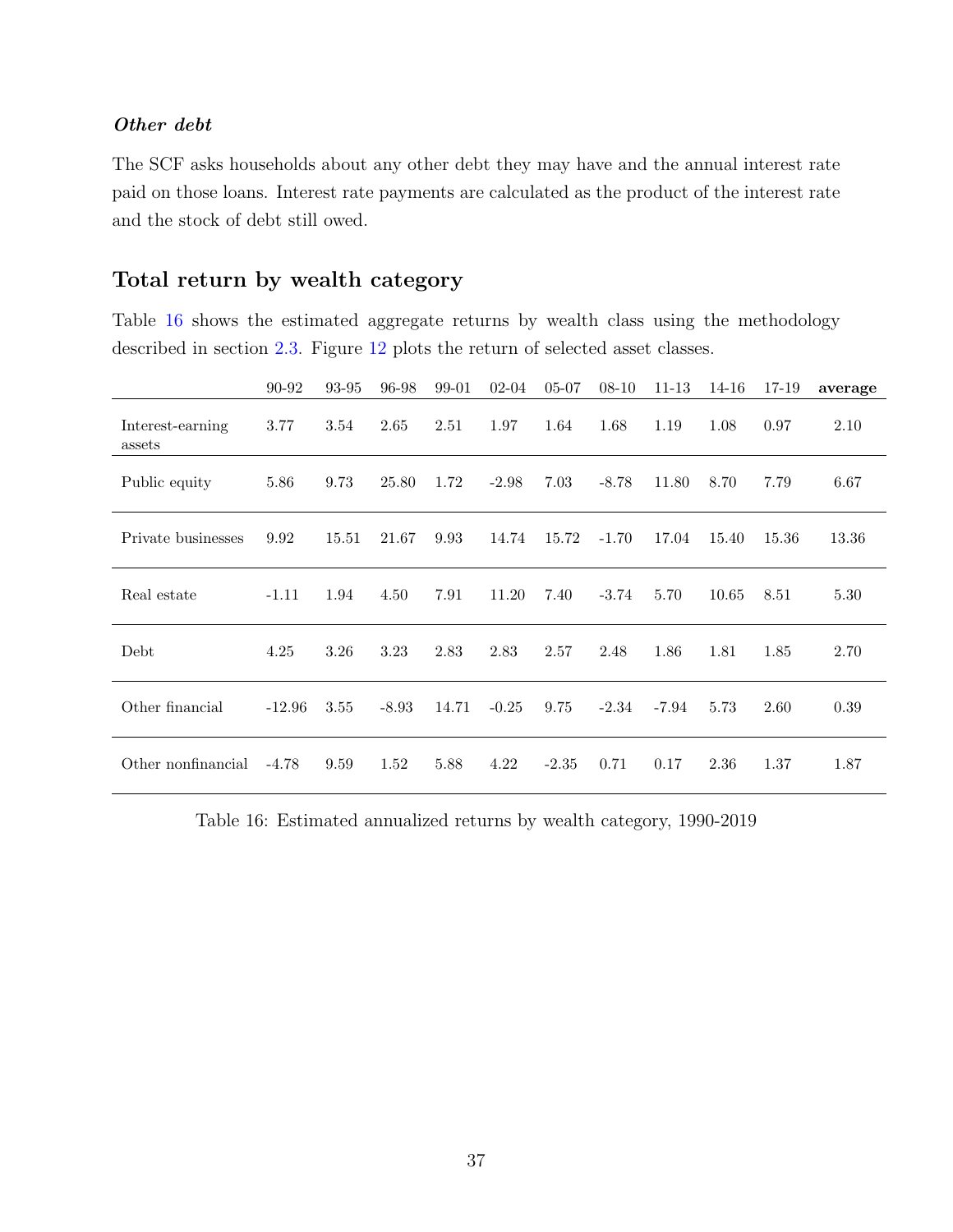<span id="page-38-0"></span>

Figure 12: Aggregate returns by asset class

# Appendix B Model

## <span id="page-38-1"></span>B.1 Numerical Solution

This section describes the algorithm used to numerically compute the stationary equilibrium. It is an adaptation of the methods developed in [Achdou et al.](#page-45-17) [\(ming\)](#page-45-17).

The economy can be represented by the following system of equations:

<span id="page-38-2"></span>
$$
\rho v_j(a, y, r) = \max_c u(c) + \partial_a v_j(a, y, r)(y + ra - c) + \partial_y v_j(a, y, r)\mu_y(y)
$$
  
+ 
$$
\partial_r v_j(a, y, r)\mu_{r,j}(r) + \frac{1}{2}\partial_{yy}v_j(a, y, r)\sigma_y^2(y) + \frac{1}{2}\partial_{rr}v_j(a, y, r)\sigma_{r,j}^2(r)
$$
(15)

<span id="page-38-3"></span>
$$
0 = -\partial_a[s_j(a, y, r)g_j(a, y, r)] - \partial_y[\mu_y(y)g_j(a, y, r)] - \partial_r[\mu_{r,j}(r)g_j(a, y, r)] + \frac{1}{2}\partial_{yy}[\sigma_y^2(y)g_j(a, y, r)] + \frac{1}{2}\partial_{rr}[\sigma_{r,j}^2(r)g_j(a, y, r)]
$$
\n(16)

<span id="page-38-4"></span>
$$
1 = \sum_{j=1}^{J} \int_{\underline{r}_j}^{\bar{r}_j} \int_{\underline{y}}^{\bar{y}} \int_{\underline{a}}^{\infty} g_j(a, y, r) da dy dr \tag{17}
$$

where  $j = 1, 2, 3$  denotes agents' return type. Moreover,  $s_j(a, y, r) \equiv y + ra - c_j(a, y, r)$  is the saving policy function and optimal consumption satisfies  $c_j(a, y, r) = (u')^{-1}(\partial_a v_j(a, y, r)).$ The state constraint  $a \geq \underline{a}$  gives rise to the boundary condition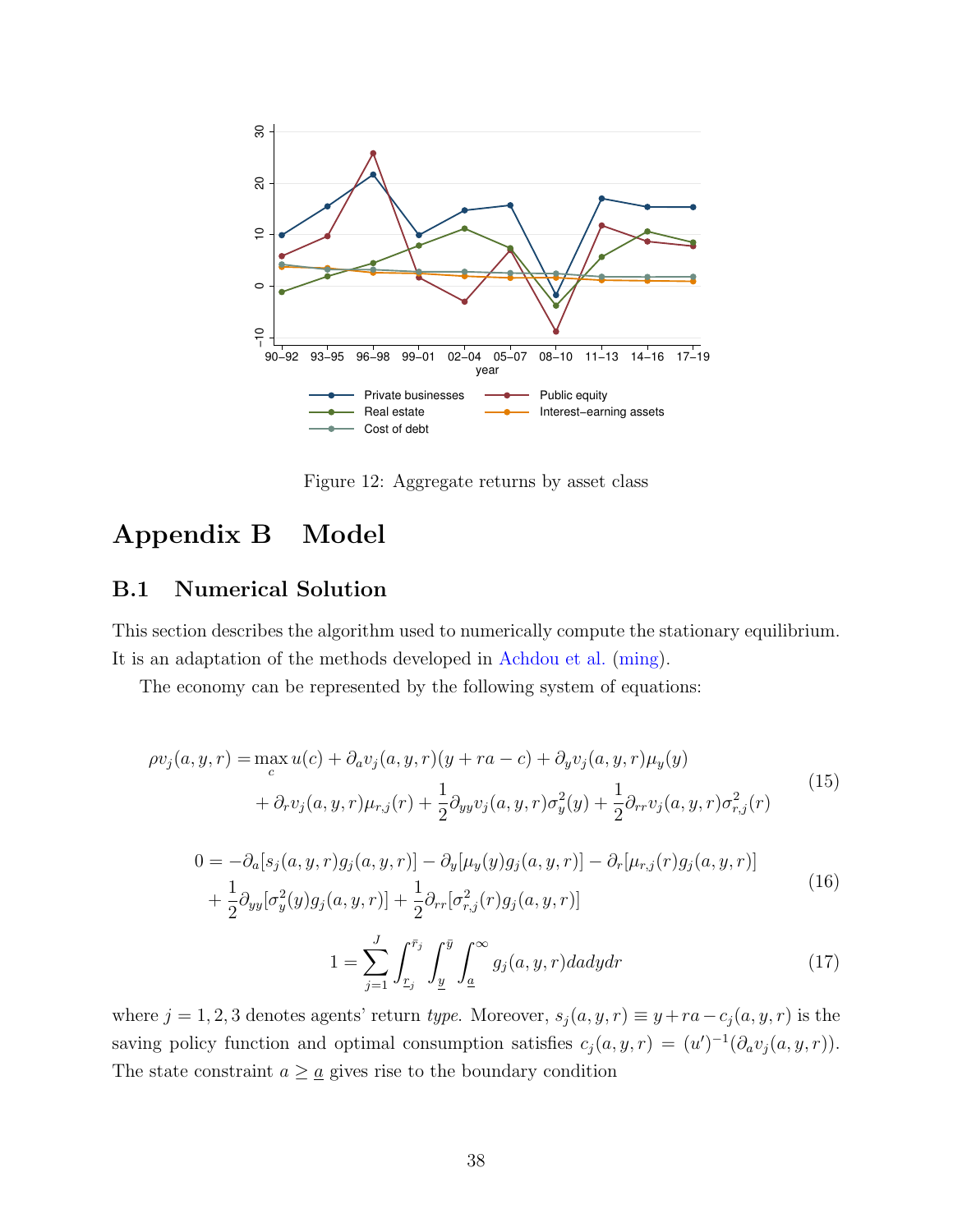$$
\partial_a v_j(\underline{a}, y, r) \ge u'(y + r\underline{a}) \qquad , \quad j = 1, 2, 3 \tag{18}
$$

To solve the model numerically, one has to define boundaries for the labor income and return processes. Let y and  $\bar{y}$  denote the boundaries of the y-process. Similarly the process for  $r_j$ gets reflected at  $\underline{r}_j$  and  $\overline{r}_j$ .<sup>[41](#page-39-0)</sup> This gives rise to the following boundary conditions:

$$
0 = \partial_y v_j(a, \underline{y}, r) = \partial_y v_j(a, \bar{y}, r) \qquad , j = 1, 2, 3 \qquad (19)
$$

$$
0 = \partial_y v_j(a, y, \underline{r}_j) = \partial_y v(a, y, \bar{r}_j) \qquad , \quad j = 1, 2, 3 \tag{20}
$$

#### B.1.1 HJB Equation

To solve the HJB equation [\(15\)](#page-38-2) I use an implicit upwind finite difference method. The HJB equation is solved separately for each return type  $j$  following the same steps which I now describe. For simplicity I omit the subscript j.

The state space  $(a, y, r)$  is discretized as follows:  $a_k, k = 1, ..., K, y_l, l = 1, ..., L$  and  $r_m$ ,  $m = 1, ..., M$ . I use a non-equispaced grid with 1000 points for wealth  $a$  ( $K = 1000$ ) and equispaced grids for  $y(L = 10)$  and  $r(M = 10)$ . Let  $v_{k,l,m}$  denote  $v(a, y, r)$ ,  $\Delta a_k^+ = a_{k+1} - a_k$ and  $\Delta a_k^- = a_k - a_{k-1}$  and so on. The derivative of v in the a dimension is approximated using an upwind scheme, i.e. using either a forward or backward difference approximation depending on the sign of the drift

<span id="page-39-1"></span>
$$
\partial_a^B v_{k,l,m} = \frac{v_{k,l,m} - v_{k-1,l,m}}{\Delta a_k^-}
$$
\n
$$
\partial_a^F v_{k,l,m} = \frac{v_{k+1,l,m} - v_{k,l,m}}{\Delta a_k^+}
$$
\n(21)

Similarly, I also use an upwind method in the  $y$  and  $r$  directions. For the second-order derivatives, I use a central difference approximation:

<span id="page-39-2"></span>
$$
\partial_y^B v_{k,l,m} = \frac{v_{k,l,m} - v_{k,l-1,m}}{\Delta y_l}
$$
  
\n
$$
\partial_y^F v_{k,l,m} = \frac{v_{k,l+1,m} - v_{k,l,m}}{\Delta y_l}
$$
  
\n
$$
\partial_{yy} v_{k,l,m} = \frac{v_{k,l+1,m} - 2v_{k,l,m} + v_{k,l-1,m}}{(\Delta y_l)^2}
$$
\n(22)

<span id="page-39-0"></span><sup>41</sup>For each type j, the boundaries  $\underline{r}_j$  and  $\overline{r}_j$  are defined as  $\mu_{r,j} \pm 1.65\sigma_{r,j}$ .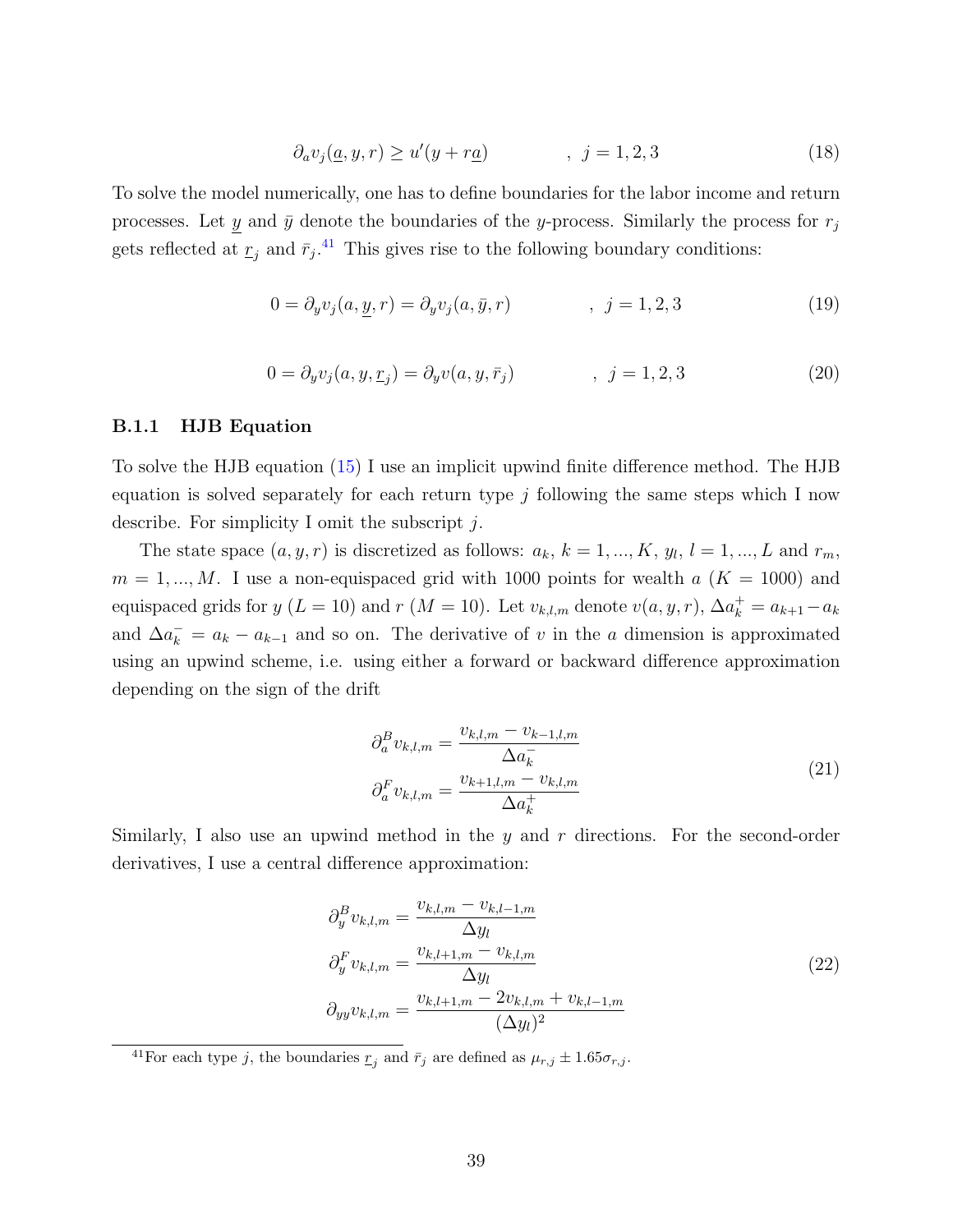<span id="page-40-3"></span>
$$
\partial_r^B v_{k,l,m} = \frac{v_{k,l,m} - v_{k,l,m-1}}{\Delta r_m}
$$
  
\n
$$
\partial_r^F v_{k,l,m} = \frac{v_{k,l,m+1} - v_{k,l,m}}{\Delta r_m}
$$
  
\n
$$
\partial_{rr} v_{k,l,m} = \frac{v_{k,l,m+1} - 2v_{k,l,m} + v_{k,l,m-1}}{(\Delta r_m)^2}
$$
\n(23)

The discretized version of [\(15\)](#page-38-2) is given by

<span id="page-40-0"></span>
$$
\frac{v_{k,l,m}^{n+1} - v_{k,l,m}^n}{\Delta} + \rho v_{k,l,m}^{n+1} = u(c_{k,l,m}^n) + \partial_a v_{k,l,m}^{n+1} [y_l + r_m a_k - c_{k,l,m}^n] + \mu_l \partial_y v_{k,l,m}^{n+1} + \frac{\sigma_l^2}{2} \partial_{yy} v_{k,l,m}^{n+1} + \mu_r \partial_r v_{k,l,m}^{n+1} + \frac{\sigma_r^2}{2} \partial_{rr} v_{k,l,m}^{n+1}
$$
(24)

and optimal consumption is implicitely defined by

<span id="page-40-2"></span>
$$
u'(c_{k,l,m}^n) = \partial_a v_{k,l,m}^n \tag{25}
$$

Given an initial guess  $v_{k,l,m}^n$ , equation [\(24\)](#page-40-0) implicitely defines  $v_{k,l,m}^{n+1}$ . The upwind scheme is the method that defines when to use a backward or a forward approximation of partial derivatives. Let  $x^+ = max\{x, 0\}$  and  $x^- = min\{x, 0\}$  for any scalar x. Then, the upwind finite difference approximation of the HJB equation [\(24\)](#page-40-0) is given by

<span id="page-40-1"></span>
$$
\frac{v_{k,l,m}^{n+1} - v_{k,l,m}^{n}}{\Delta} + \rho v_{k,l,m}^{n+1} = u(c_{k,l,m}^{n}) \n+ \partial_{a}^{F} v_{k,l,m}^{n+1} [y_{l} + r_{m} a_{k} - c_{k,l,m}^{n}]^{+} + \partial_{a}^{B} v_{k,l,m}^{n+1} [y_{l} + r_{m} a_{k} - c_{k,l,m}^{n}]^{-} \n+ \mu_{l}^{+} \partial_{y}^{F} v_{k,l,m}^{n+1} + \mu_{l}^{-} \partial_{y}^{B} v_{k,l,m}^{n+1} + \frac{\sigma_{l}^{2}}{2} \partial_{yy} v_{k,l,m}^{n+1} \n+ \mu_{r}^{+} \partial_{r}^{F} v_{k,l,m}^{n+1} + \mu_{r}^{-} \partial_{r}^{B} v_{k,l,m}^{n+1} + \frac{\sigma_{r}^{2}}{2} \partial_{rr} v_{k,l,m}^{n+1}
$$
\n(26)

To update  $v_{k,l,m}^{n+1}$  given  $v_{k,l,m}^n$  requires solving a system of linear equations. The system implied by [\(26\)](#page-40-1) can be written in matrix notation as

$$
\frac{1}{\Delta}(v^{n+1} - v^n) + \rho v^{n+1} = u^n + (A^n + \Lambda + \Omega)v^{n+1}
$$
\n(27)

where  $\Lambda$  and  $\Omega$  are the  $(K \times L \times M)$  matrices that summarize the stochastic processes for income y and returns r respectively.  $v^{n+1}$  and  $v^n$  are vectors of length  $(K \times L \times M)$ . The system represented by [\(26\)](#page-40-1) is solved iteratively using Matlab's sparse matrix routines.

**Summary of the Algorithm.** Guess  $v_{k,l,m}^0$ ,  $k = 1, ..., K$ ,  $l = 1, ..., L$  and  $m = 1, ..., M$ .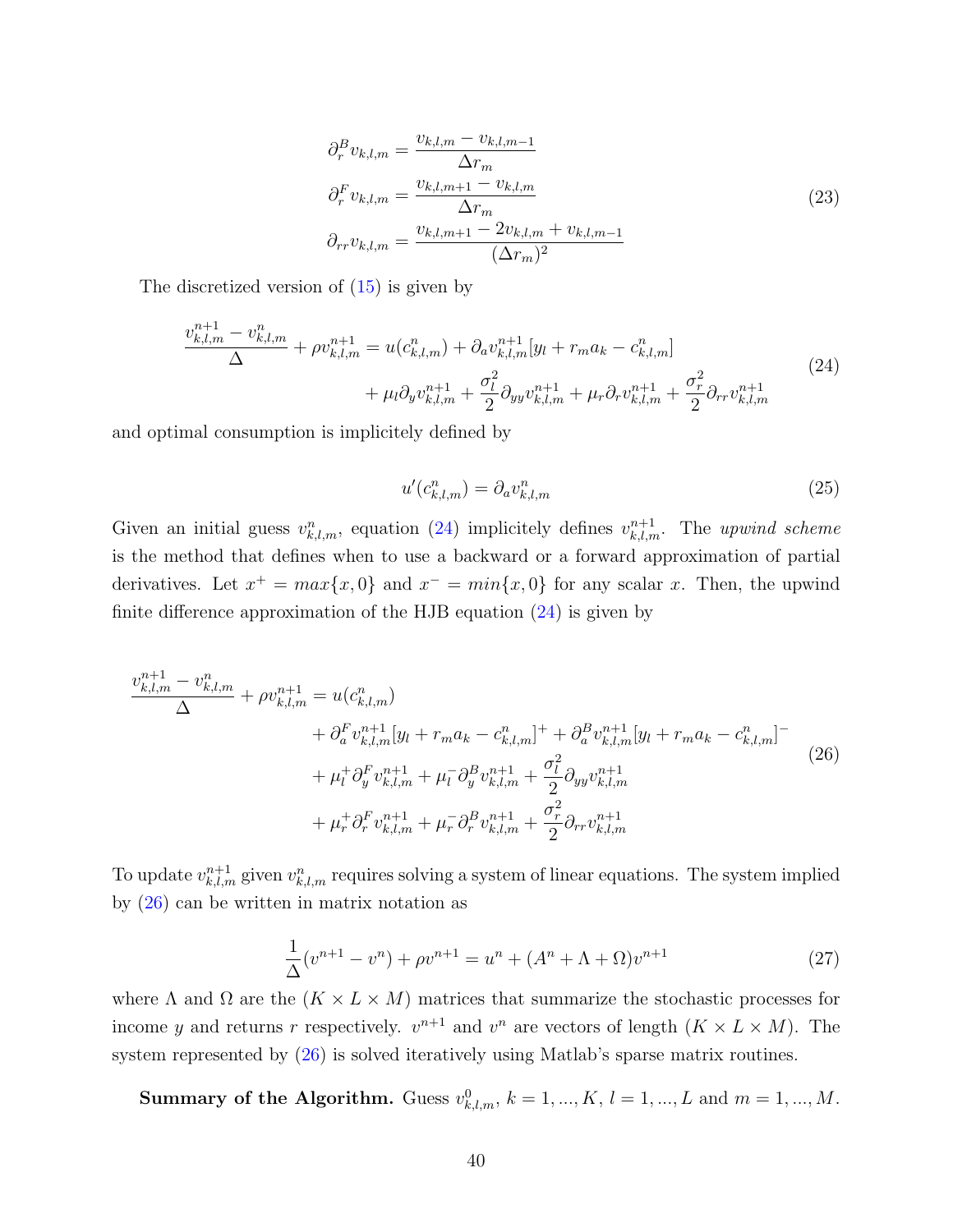Then, for  $n = 0, 1, 2, \dots$  follow

- 1. Compute  $\partial_a v_{k,l,m}^n$  using [\(21\)](#page-39-1).
- 2. Compute  $c^n$  from [\(25\)](#page-40-2), i.e.  $c_{k,l,m}^n = (u')^{-1} (\partial_a v_{k,l,m}^n)$ .
- 3. Find  $v_{k,l,m}^{n+1}$  from [\(26\)](#page-40-1), which makes use of [\(22\)](#page-39-2) and [\(23\)](#page-40-3).
- 4. If  $v^{n+1}_{k,l,m}$  is close enough to  $v^n_{k,l,m}$  stop. Otherwise go back to step 1.

#### B.1.2 KF Equation

The solution to  $(16)$ , which also have to satisfy  $(17)$ , can be obtained by solving

$$
\tilde{A}^T g_j = 0 \tag{28}
$$

where  $\tilde{A} = A^n + \Lambda + \Omega$ . The matrix  $A^n$  is the one obtained from the final HJB iteration described above. Intuitively, the matrix  $\tilde{A}$  summarizes the evolution of the stochastic process  $(a_t, y_t, r_t)$ . To find the stationary distribution over the state, one solves the eigenvalue problem  $\tilde{A}^T g_j = 0$ . To solve this problem and simultaneously impose [\(17\)](#page-38-4), I do as follows. First, fix  $g_{k,l,m,j} = 0.1$  for  $(k, l, m) = (1, 1, 1)$  (any other point works as well). Then, solve  $\tilde{A}^T \hat{g}_j = 0$  and renormalize  $g_j = \delta_j \hat{g}_{k,l,m,j}/(\sum_{m=1}^M \sum_{l=1}^L \sum_{k=1}^K \hat{g}_j \Delta a \Delta y \Delta r)$  for each  $j = 1, 2, 3$ . Recall that  $\delta_j$  is the mass of individuals of type j and  $\Delta a \equiv 0.5(\Delta a^+ + \Delta a^-)$ .

## <span id="page-41-0"></span>B.2 Optimization routine

The calibration procedure is adapted from [Guvenen](#page-45-19) [\(2016\)](#page-45-19). The objective is to find the set of parameters Θ that solve

$$
\hat{\Theta} = arg \min_{\Theta} (\hat{M} - M(\Theta))' W (\hat{M} - M(\Theta))
$$
\n(29)

where  $M(\Theta)$  denotes the vector of empirical moments targeted in the calibration and  $\hat{M}$  the corresponding vector of moments generated by the model.

First, I create 10000 parameter combinations which are uniform Sobol (quasi-random) and, for each of these parameter combinations, I solve the model and compute the residual given by  $(\hat{M} - M(\hat{\Theta}))' W (\hat{M} - M(\hat{\Theta}))$ . Then, I select a subset of these points (typically 10, ranked by objective value) and use the Nelder-Mead's downhill simplex algorithm to find the local minimum around these points. The parameter combination associated with the lowest residual (out of the ten) is a candidate solution of the global minimization problem. I then check slight variations of this parameter combination to make sure that there is no other point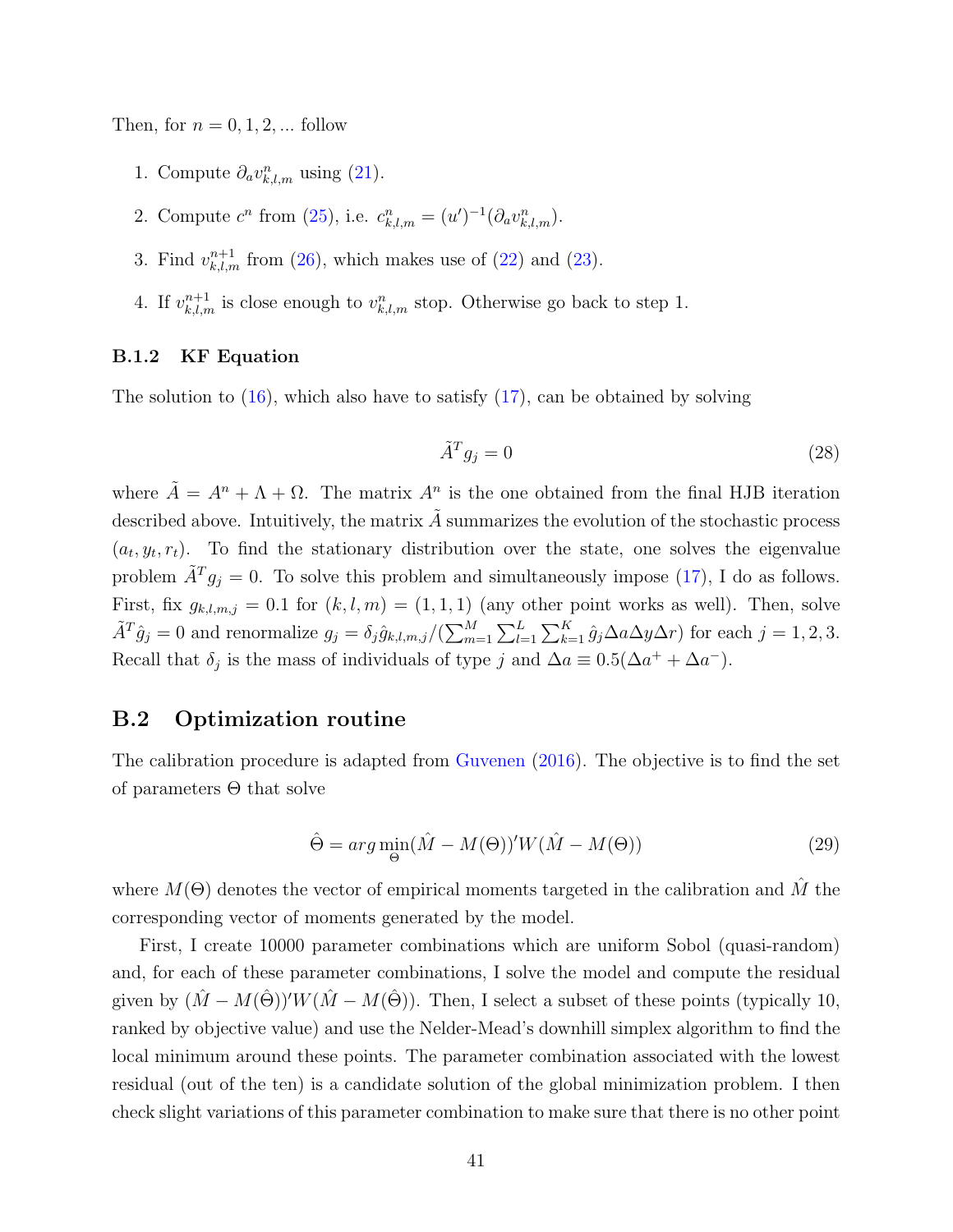with lower residuals.<sup>[42](#page-42-1)</sup> If there is such a point in the neighborhood of the initial candidate solution, then I use that point as a new guess before applying the Nelder-Mead's downhill simplex algorithm again. The parameter combination which yields the lowest residual after this procedure is the solution to the global minimization problem.

# B.3 Cross-sectional standard deviation of returns: model and evidence from Nordic countries

Section [4.3](#page-21-2) describes the relatioship between returns and risk implied by the idiosyncratic volatility of returns. An alternative measure of this relationship is the cross-sectional standard deviation of returns. [Fagereng et al.](#page-45-3) [\(2020\)](#page-45-3) find evidence that the standard deviation of returns tends to increase with wealth for Norwegian households. For example, the crosssectional standard deviation of financial returns rises from roughly 6% for the 20th percentile to 12% for the 90th percentile of wealth, reaching about 17% at the right end of the wealth distribution.<sup>[43](#page-42-2)</sup> For Sweden, [Bach et al.](#page-45-2) [\(2020\)](#page-45-2) find a non-monotonic U-shaped relationship between wealth and the standard deviation of returns. For percentiles 20%-30%, the standard deviation of returns is 24.6%. It then varies between 20% and 24% for all wealth brackets up until the 99% percentile. It then increases substantially, reaching 38% for percentile 0.01%. In the present model, the cross-sectional standard deviation of returns rises from 3.8% for the 20% percentile to 8.3% for the 90%-99% wealth bracket and, then the standard deviation falls again for the top  $1\%$ , when it is equal to  $2.8\%$ .

## <span id="page-42-0"></span>B.4 Alternative model specifications

#### B.4.1 No borrowing

To avoid targeting the bottom 50% share of the wealth distribution, I now assume that agents cannot borrow, that is,  $a = 0$ . The remaining parameters and targeted empirical moments are identical to the baseline. Table [17](#page-43-0) summarizes the model fit and table [18](#page-43-1) shows the wealth shares implied by this model.

<span id="page-42-1"></span><sup>&</sup>lt;sup>42</sup>I take this extra step because, in some circumstances, I have found that the previous two steps did not always find the minimum residual point (although the distance to the "new" minimum was not very large). This is likely due to the highly nonlinear nature of the optimization problem.

<span id="page-42-2"></span><sup>&</sup>lt;sup>43</sup>Some caution is required in directly comparing the estimates mentioned in this paper. The evidence presented by [Fagereng et al.](#page-45-3) [\(2020\)](#page-45-3) regarding the relationship between returns and wealth corresponds to "financial wealth," which excludes real estate and private equity assets.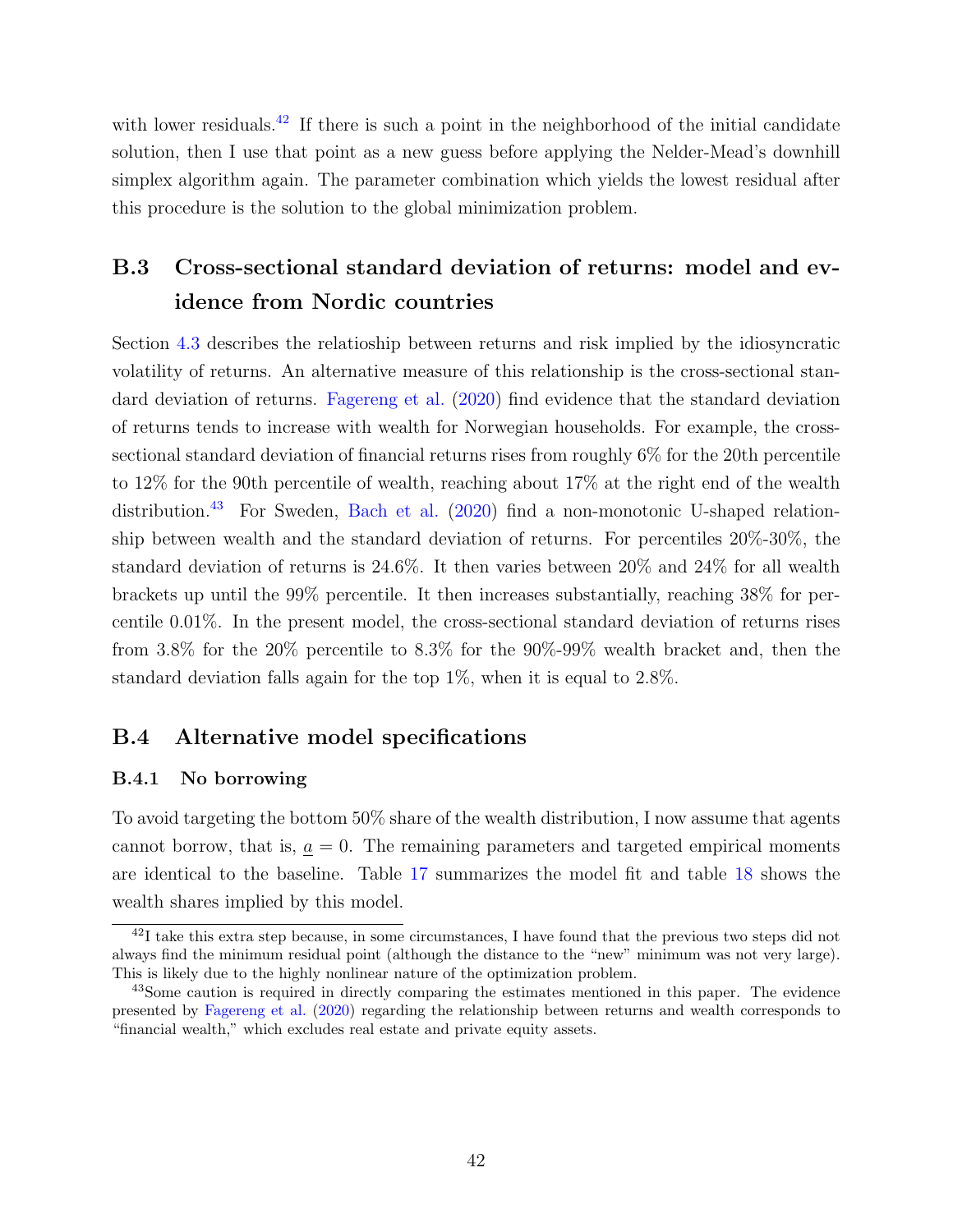Table 17: Model fit  $\underline{a} = 0$ 

<span id="page-43-0"></span>

|                               | Model | Data. |
|-------------------------------|-------|-------|
|                               | $J=3$ |       |
| <i>Aggregate return</i>       | 6.8   | 6.8   |
| Average returns by percentile |       |       |
| $20 - 40\%$                   | 3.4   | 3.6   |
| $40 - 60\%$                   | 3.5   | 3.7   |
| 60-70%                        | 3.6   | 3.3   |
| 70-80%                        | 3.7   | 3.7   |
| 80-90%                        | 4.0   | 3.9   |
| $90 - 95%$                    | 5.1   | 5.1   |
| $95 - 97\%$                   | 6.3   | 6.3   |
| $97 - 99\%$                   | 7.5   | 7.5   |
| $99 - 100\%$                  | 8.3   | 8.3   |

<span id="page-43-1"></span>Table 18: Wealth shares: model and data (2019)

| Percentile | Model | Data |
|------------|-------|------|
| Bottom 50% | 6.8   | 1.5  |
| Middle 40% | 19.4  | 22.1 |
| Top $10\%$ | 73.8  | 76.4 |
| Top $5\%$  | 68.6  | 64.9 |
| Top $1\%$  | 58.9  | 37.2 |

#### B.4.2 No type dependence

Table [19](#page-44-0) summarizes the model fit of the one-return-type specification. The matching is particularly poor for the targeted aggregate rate of return (5.5% vs. 6.8%) and the average return of percentiles 60%-70%, 70%-80%, 80%-90% and 90%-95%, which are too high in the model compared to the data.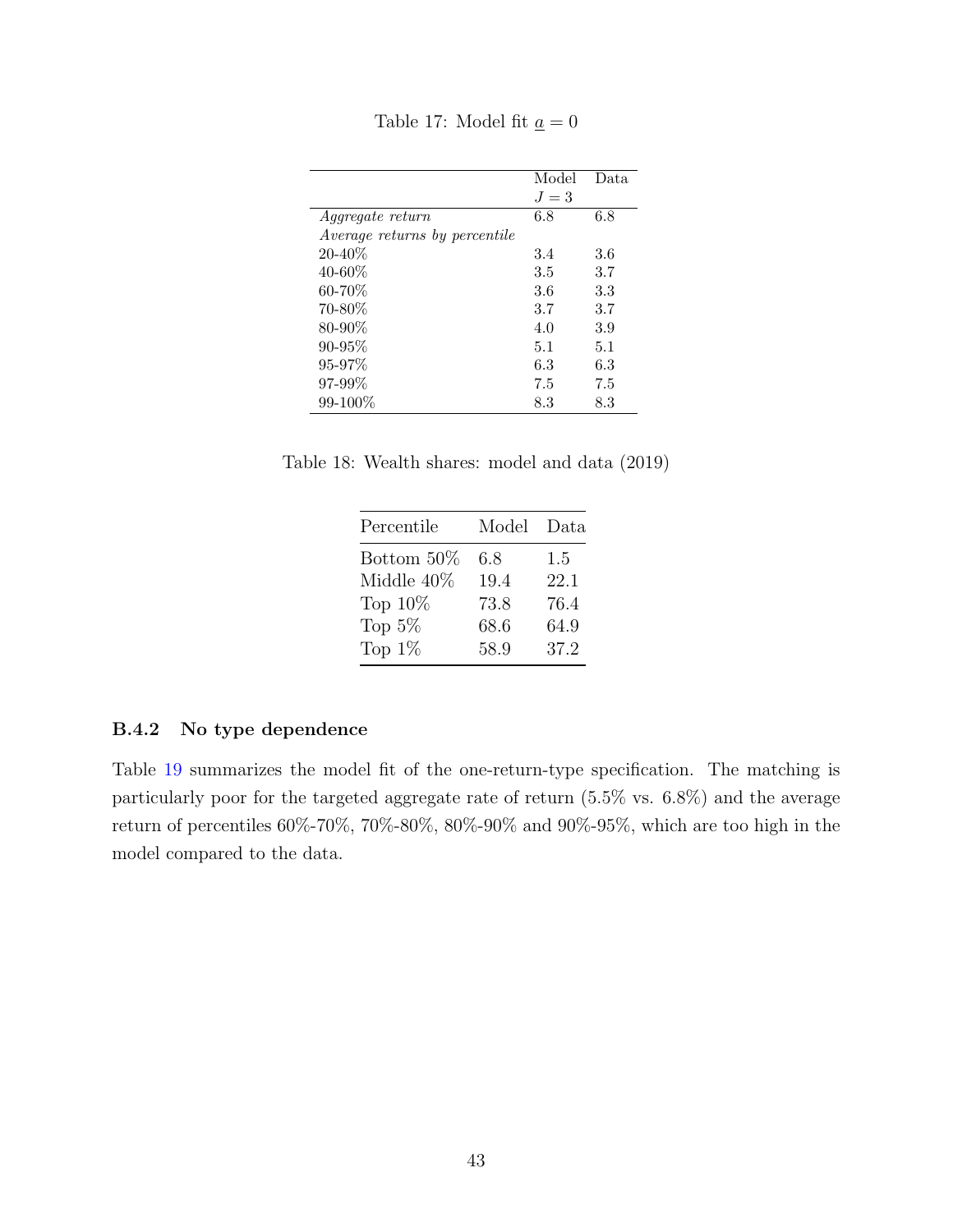<span id="page-44-0"></span>

|                               | Model | Data. |
|-------------------------------|-------|-------|
|                               | $J=1$ |       |
| Aggregate return              | 5.5   | 6.8   |
| Wealth bottom 50\%            | 1.5   | 1.5   |
| Average returns by percentile |       |       |
| $20 - 40\%$                   | 3.4   | 3.6   |
| $40 - 60\%$                   | 3.6   | 3.7   |
| $60 - 70\%$                   | 3.9   | 3.3   |
| 70-80\%                       | 4.3   | 3.7   |
| $80 - 90\%$                   | 4.9   | 3.9   |
| 90-95%                        | 5.8   | 5.1   |
| $95 - 97\%$                   | 6.5   | 6.3   |
| 97-99%                        | 7.2   | 7.5   |
| $99 - 100\%$                  | 8.1   | 8.3   |

Table 19: Model fit one type

#### B.4.3 Two, three and four return types

<span id="page-44-1"></span>Figure [13](#page-44-1) plots the Lorenz curves associated with the different model specifications with two, three (baseline) and four return types. As discussed in the main text, the implied distribution of wealth is broadly similar for the different specifications, up to the 99% percentile of the wealth distribution.



Figure 13: Lorenz curves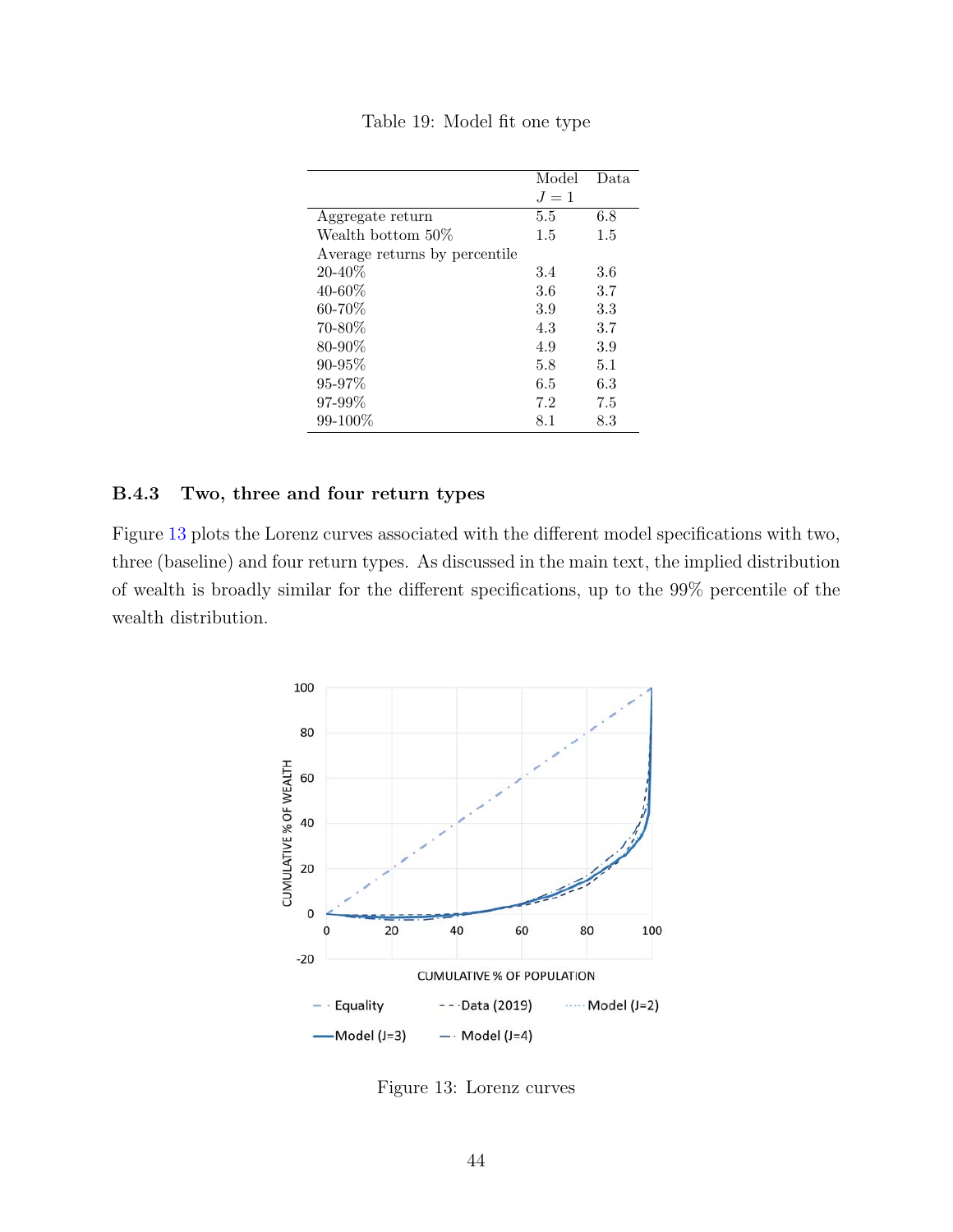# References

- <span id="page-45-17"></span>Achdou, Y., Han, J., Lasry, J.-M., Lions, P.-L., and Moll, B. (2021, Forthcoming). Income and wealth distribution in macroeconomics: A continuous-time approach. The Review of Economic Studies.
- <span id="page-45-12"></span>Aiyagari, S. R. (1994). Uninsured idiosyncratic risk and aggregate saving. The Quarterly Journal of Economics, 109(3):659–684.
- <span id="page-45-2"></span>Bach, L., Calvet, L. E., and Sodini, P. (2020). Rich pickings? Risk, return, and skill in household wealth. American Economic Review, 110(9):2703-2747.
- <span id="page-45-1"></span>Benhabib, J. and Bisin, A. (2018). Skewed wealth distributions: Theory and empirics. Journal of Economic Literature, 56(4):1261–91.
- <span id="page-45-15"></span>Benhabib, J., Bisin, A., and Luo, M. (2019). Wealth distribution and social mobility in the us: A quantitative approach. American Economic Review, 109(5):1623–47.
- <span id="page-45-4"></span>Benhabib, J., Bisin, A., and Zhu, S. (2011). The distribution of wealth and fiscal policy in economies with finitely lived agents. Econometrica, 79(1):123–157.
- <span id="page-45-5"></span>Benhabib, J., Bisin, A., and Zhu, S. (2015). The wealth distribution in bewley models with capital income risk. Journal of Economic Theory, 159:459–515.
- <span id="page-45-9"></span>Bewley, T. F. (1977). The permanent income hypothesis: A theoretical formulation. *Journal* of Economic Theory, 16(2):252–292.
- <span id="page-45-13"></span>Cagetti, M. and De Nardi, M. (2006). Entrepreneurship, frictions, and wealth. Journal of political Economy, 114(5):835–870.
- <span id="page-45-0"></span>De Nardi, M. and Fella, G. (2017). Saving and wealth inequality. Review of Economic Dynamics, 26:280–300.
- <span id="page-45-14"></span>Epland, J. and Kirkeberg, M. I. (2012). Wealth distribution in norway. Evidence from a new register-based data source. Oslo, Norway: Statistics Norway.
- <span id="page-45-3"></span>Fagereng, A., Guiso, L., Malacrino, D., and Pistaferri, L. (2020). Heterogeneity and persistence in returns to wealth. Econometrica, 88(1):115–170.
- <span id="page-45-6"></span>Gabaix, X., Lasry, J.-M., Lions, P.-L., and Moll, B. (2016). The dynamics of inequality. Econometrica, 84(6):2071–2111.
- <span id="page-45-19"></span>Guvenen, F. (2016). Quantitative economics with heterogeneity: An a-to-z guidebook. Princeton University Press, 26(51):155.
- <span id="page-45-18"></span>Guvenen, F., Kambourov, G., Kuruscu, B., Ocampo-Diaz, S., and Chen, D. (2019). Use it or lose it: Efficiency gains from wealth taxation. Technical report, National Bureau of Economic Research.
- <span id="page-45-16"></span>Hubmer, J., Krusell, P., and Smith Jr, A. A. (2020). Sources of US wealth inequality: Past, present, and future. In NBER Macroeconomics Annual 2020, Vol. 35. University of Chicago Press.
- <span id="page-45-11"></span>Huggett, M. (1993). The risk-free rate in heterogeneous-agent incomplete-insurance economies. Journal of Economic Dynamics and Control, 17(5-6):953–969.
- <span id="page-45-10"></span>Imrohoroğlu, A. (1992). The welfare cost of inflation under imperfect insurance. *Journal of* Economic Dynamics and Control, 16(1):79–91.
- <span id="page-45-7"></span>Kartashova, K. (2014). Private equity premium puzzle revisited. American Economic Review, 104(10):3297–3334.
- <span id="page-45-8"></span>Kuhn, M., Schularick, M., and Steins, U. I. (2020). Income and wealth inequality in america, 1949–2016. Journal of Political Economy, 128(9):3469–3519.